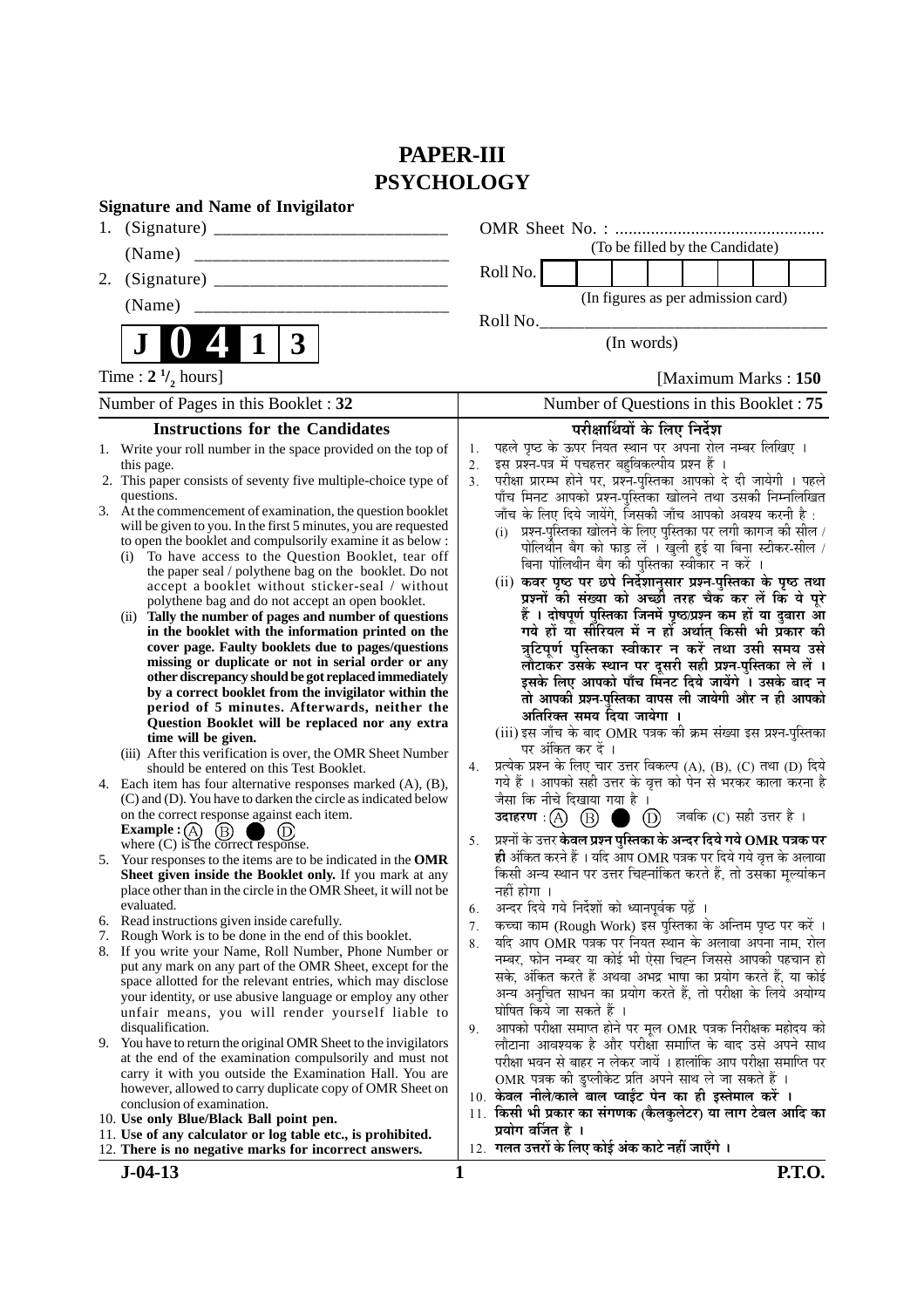### **PSYCHOLOGY PAPER – III**

- **Note :** This paper contains **seventy five (75)** objective type questions of **two (2)** marks each. **All** questions are compulsory.
- **1.** Three A's Achievement, Affiliation and Aggression are reflected in
	- (A) Emotion
	- (B) Motivation
	- (C) Ambition
	- (D) Expectation
- **2.** A fifth test was added to an established selection test battery of four tests. The old and new versions were correlated to an external criterion of job proficiency. The significant change in  $\mathbb{R}^2$  was noted. This provided an evidence for
	- (A) internal consistency of the fifth test with the earlier four tests.
	- (B) construct validity of the fifth test.
	- (C) reliability of the selection test battery of five tests
	- (D) incremental validity of the fifth test.
- **3.** Which of the following scaling method/s has/have been proposed by L.L. Thurstone ?
	- 1. Cumulative scale
	- 2. Paired comparison method
	- 3. Scale discrimination technique
	- 4. Equal appearing intervals

# **Codes :**

- $(A)$  2 only
- (B) 2 and 3 only
- (C) 2 and 4 only
- (D) 1, 2 and 4 only
- **4.** The kind of brain cells involved in observational learning are known as
	- (A) Glial cells
	- (B) Myelin sheath
	- (C) Mirror Neuron
	- (D) Golgi body
- **5.** Given below are two statements : Assertion (A) and Reason (R). Indicate your answer with the help of codes given below :
	- **Assertion (A) : Memory** for autobiographical information and for life experiences is called autobiographical memory.
	- **Reason (R) :** It relates to the knowledge about where and when one is born, his/her educational history and places one lived in.

### **Codes :**

- (A) Both (A) and (R) are true and (R) is the correct explanation of  $(A)$ .
- (B) Both (A) and (R) are true and (R) is not the correct explanation of (A).
- (C) (A) is true, but  $(R)$  is false.
- (D) (A) is false, but (R) is true.
- **6.** Neural network model of memory suggests the following :
	- 1. Interconnectedness of neural units.
	- 2. Information is processed quickly.
	- 3. Information in memory is not located in specific parts of brain.

- (A)  $1$  and  $2$  (B)  $1$  and  $3$ (C)  $2$  and  $3$  (D)  $1, 2$  and  $3$
- Paper-III 2 J-04-13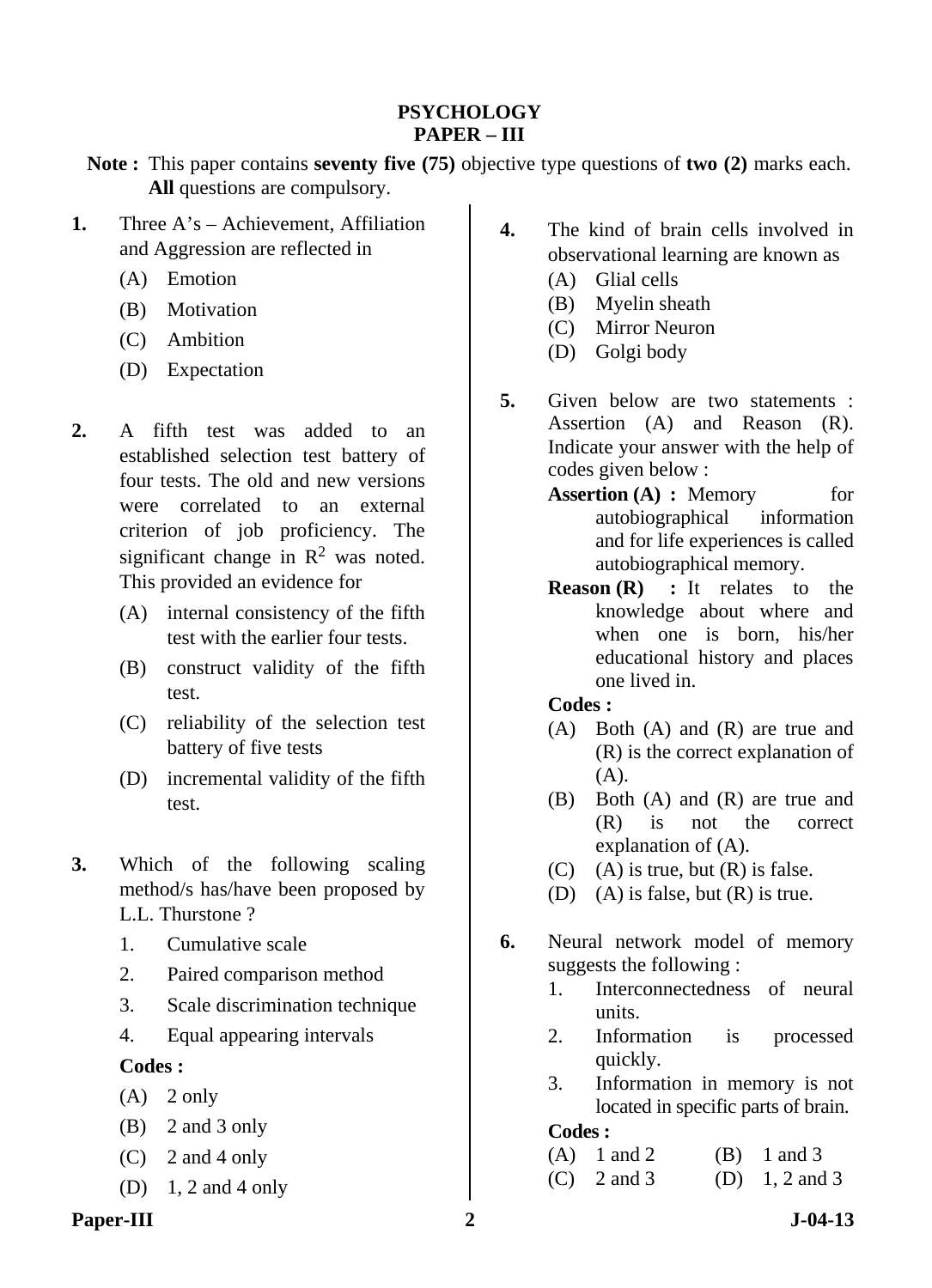# मनोविज्ञान

### **¯ÖÏ¿®Ö¯Ö¡Ö – III**

**सूचना:** इस प्रश्नपत्र में **पचहत्तर** (75) बहु-विकल्पीय प्रश्न हैं । प्रत्येक प्रश्न के **दो** (2) अंक हैं । सभी प्रश्न अनिवार्य हैं ।

- **1.** तीन 'A' उपलब्धि (एचीवमेंट), संबंधन (एफिलिएशन) और आक्रामकता (एग्रेशन) किसमें प्रकट होते हैं ?
	- $(A)$  संवेग
	- $(B)$  अभिप्रेरणा
	- (C) महत्वाकांक्षा
	- $(D)$  अपेक्षा
- 2. चार परीक्षणों की सुस्थापित चयन परीक्षण शृंखला में पाँचवां परीक्षण और जोड़ा जाता है । पुराने और नये रूपों को जॉब निपुणता के बाह्य `मापदंडों के साथ सहसम्बन्धित किया जाता है<sup>`</sup>।  $R<sup>2</sup>$  में सार्थक परिवर्तन पाया गया । यह किसके लिये साक्ष्य प्रदान करता है ?
	- $(A)$  पहले चार परीक्षणों के साथ पाँचवे परिक्षण की आंतरिक संगति
	- $(B)$  पाँचवे परीक्षण की रचनात्मक वैधता
	- (C) पाँच परीक्षणों के चयन परीक्षण शृंखला को विश्वसनीयता
	- $(D)$  पाँचवे परीक्षण की वार्धिक वैधता
- **3.** ×®Ö´®Ö×»Ö×ÜÖŸÖ ´Öë ÃÖê ÛúÖî®Ö ÃÖß ´ÖÖ¯Ö®Öß ×¾Ö×¬Ö एल.एल. थस्टोंन द्वारा प्रस्तावित की गई है ?
	- 1. संचयी मापनी
	- 2. युग्मित तुलना विधि
	- 3. मापनी विभेदीकरण तकनीक
	- 4. समदर्शी अंतराल विधि
	- **Ûæú™ü :**
	- $(A)$  सिर्फ 2
	- $(B)$  सिर्फ 2 और 3
	- (C) सिर्फ 2 और 4
	- (D) सिर्फ 1, 2 और 4
- 4. प्रेक्षणात्मक अधिगम में अन्तर्निहित मस्तिष्क कोशिका (ब्रेन सेल) को क्या कहते हैं ?
	- (A) ग्लायल सेल
	- (B) मायलिन सेल
	- (C) दर्पण न्यूरोन
	- (D) गॉल्गी बॉडी
- 5. नीचे दो कथन दिये गये हैं. एक को अभिकथन (A) और दूसरे को कारण (R) का नाम दिया गया है । आगे नीचे दिये कूटों की सहायता से सही उत्तर का चयन करें :
	- **अभिकथन (A) :** आत्मकथात्मक जानकारी और जीवन के अनुभवों की स्मृति को आत्मकथात्मक स्मृति कहते हैं ।
	- **कारण (R) :** यह इस जानकारी से सम्बन्धित है कि व्यक्ति का कहाँ और कब जन्म हुआ है, उसका शैक्षिक इतिहास और वह किन स्थानों पर रहा है ।
	- <u>क</u>ूट :
	- (A)  $(A)$  और  $(R)$  दोनों सत्य हैं और  $(R)$ ,  $(A)$  की सही व्याख्या है ।
	- $(B)$   $(A)$  और  $(R)$  दोनों सत्य हैं और  $(R)$ , (A) की सही व्याख्या नहीं है ।
	- (C)  $(A)$  सत्य है, परन्तु (R) असत्य है।
	- (D) (A) असत्य है, परन्तु (R) सत्य है।
- **6.** स्मृति का तंत्रिका जाल (नेटवर्क) मॉडल क्या बताता है ?
	- 1. तंत्रिका इकाइयों का अंत:सम्बन्ध है ।
	- 2. जानकारी का शीघ्र प्रक्रमण होता है ।
	- 3. स्मृति में जानकारी, मस्तिष्क के विशिष्ट <u>भागों में अवस्थित नहीं होती है</u> ।

 $\overline{\mathbf{F}}$ ः

 $(A)$  1 और 2  $(B)$  1 और 3 (C)  $2 \text{ and } 3$  (D)  $1, 2 \text{ and } 3$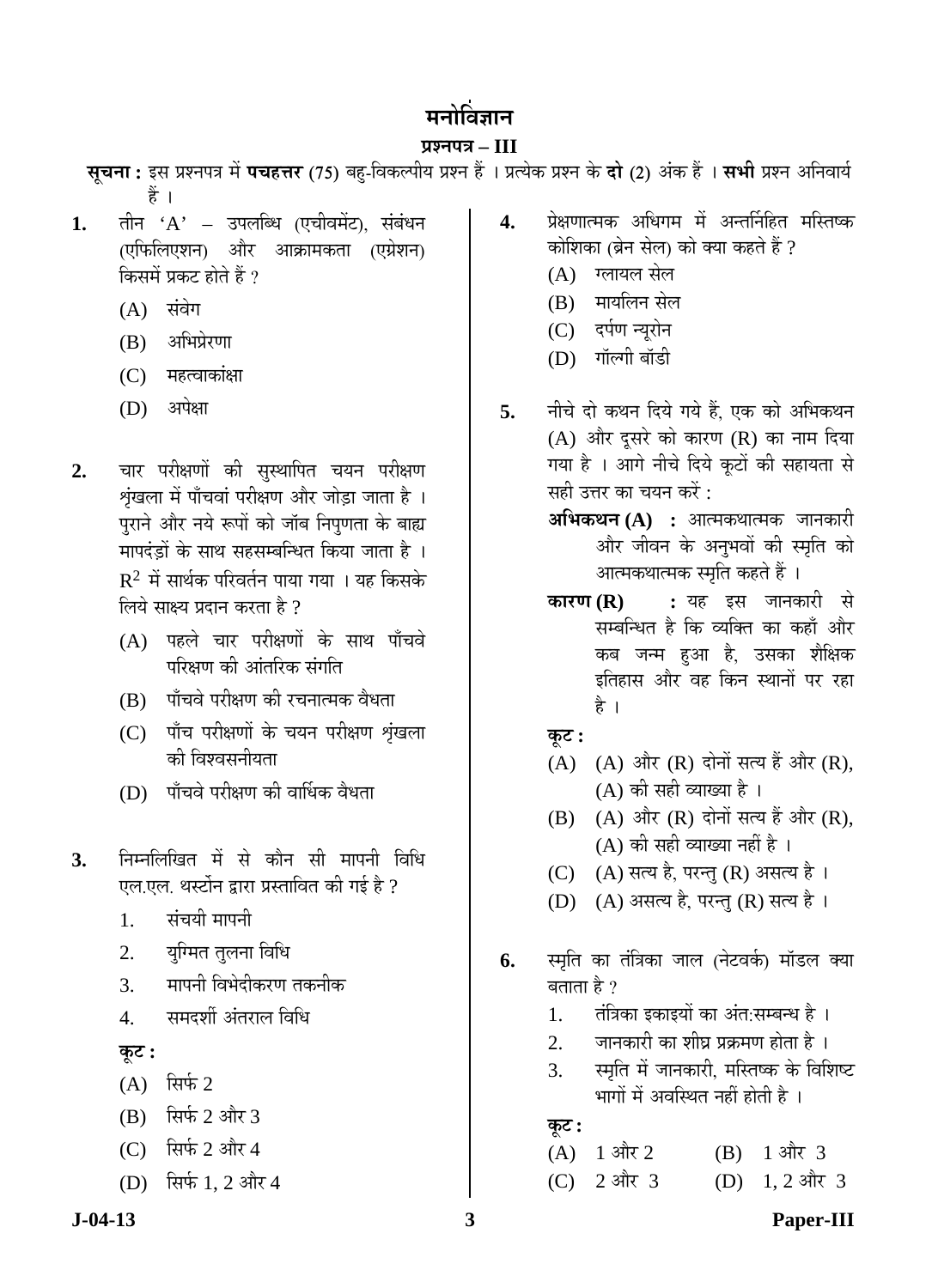**7.** Match List – I with List – II and indicate your answer using codes given below :

| $List-I$                                | $List - II$                    |  |  |
|-----------------------------------------|--------------------------------|--|--|
| (Memory                                 | (Descriptions)                 |  |  |
| phenomena)                              |                                |  |  |
| a. Method of 1. Reducing                |                                |  |  |
| loci                                    | what is to be                  |  |  |
|                                         | remembered                     |  |  |
|                                         | to a few key                   |  |  |
|                                         | and<br>points                  |  |  |
|                                         | then encoding                  |  |  |
|                                         | these with an                  |  |  |
|                                         | acronym                        |  |  |
| b. Elaboration 2. Concepts              | are                            |  |  |
| mnemonic                                | presented by the               |  |  |
|                                         | nodes of<br>a                  |  |  |
|                                         | network<br>and                 |  |  |
|                                         | relationship                   |  |  |
|                                         | between                        |  |  |
|                                         | concepts by link               |  |  |
|                                         | between<br>the                 |  |  |
|                                         | nodes.                         |  |  |
| c. Associative                          | 3. Visualising<br><sub>a</sub> |  |  |
| network                                 | walk through                   |  |  |
|                                         | the rooms in a                 |  |  |
|                                         | 'memory                        |  |  |
|                                         | theatre',<br>leaving one of    |  |  |
|                                         | the key topics                 |  |  |
|                                         | each<br>at                     |  |  |
|                                         | location.                      |  |  |
| d. Reduction                            | 4. Remembering                 |  |  |
| mnemonic                                | something<br>by                |  |  |
|                                         | associating                    |  |  |
|                                         | each item with                 |  |  |
|                                         | line<br>each<br>οf             |  |  |
|                                         | rhyme                          |  |  |
| <b>Codes:</b>                           |                                |  |  |
| b<br>a                                  | d<br>$\mathbf c$               |  |  |
| $\overline{4}$<br>3<br>(A)              | 1<br>2                         |  |  |
| 3<br>(B)<br>$\overline{4}$              | $\overline{c}$<br>$\mathbf{1}$ |  |  |
| $\overline{4}$<br>(C)<br>$\overline{c}$ | 3<br>1                         |  |  |
| $\overline{2}$<br>$\mathbf{1}$<br>(D)   | $\overline{4}$<br>3            |  |  |

- **8.** Which of the following strategies is classified as "problem-focused" rather than "emotion focused" ?
	- (A) Engaging in cognitive reappraisal
	- (B) Learning techniques of relaxation
	- (C) Seeking social support
	- (D) Engaging in physical exercise
- **9.** Match List I with List II and select the correct answer by using the codes given below :

|     | $List-I$                  |                |   |                | $List - II$              |  |  |  |
|-----|---------------------------|----------------|---|----------------|--------------------------|--|--|--|
|     | (Motivational<br>concept) |                |   |                | (Example)                |  |  |  |
|     | need                      | a. Existence   |   |                | 1. Expectancy            |  |  |  |
|     | b. Hygiene<br>factor      |                |   |                | 2. Recognition           |  |  |  |
|     | c. Motivators             |                |   |                | 3. Security              |  |  |  |
|     | d. Process<br>theories    |                |   |                | 4. Working<br>conditions |  |  |  |
|     | <b>Codes:</b>             |                |   |                |                          |  |  |  |
|     |                           | a              | b | $\mathbf{C}$   | d                        |  |  |  |
| (A) |                           | 4              | 3 | $\overline{2}$ | 1                        |  |  |  |
| (B) |                           | $\overline{4}$ | 3 | 1              | 2                        |  |  |  |
|     | (C) 3                     |                | 4 | 2              | 1                        |  |  |  |
|     |                           | 3              | 4 | 1              | 2                        |  |  |  |

- **10.** A person after seeing the different colours of water in the sea of Kanyakumari has written a poem. This may be due to
	- (A) Heuristics
	- (B) Imaginal thought
	- (C) Motoric thought
	- (D) Propositional thought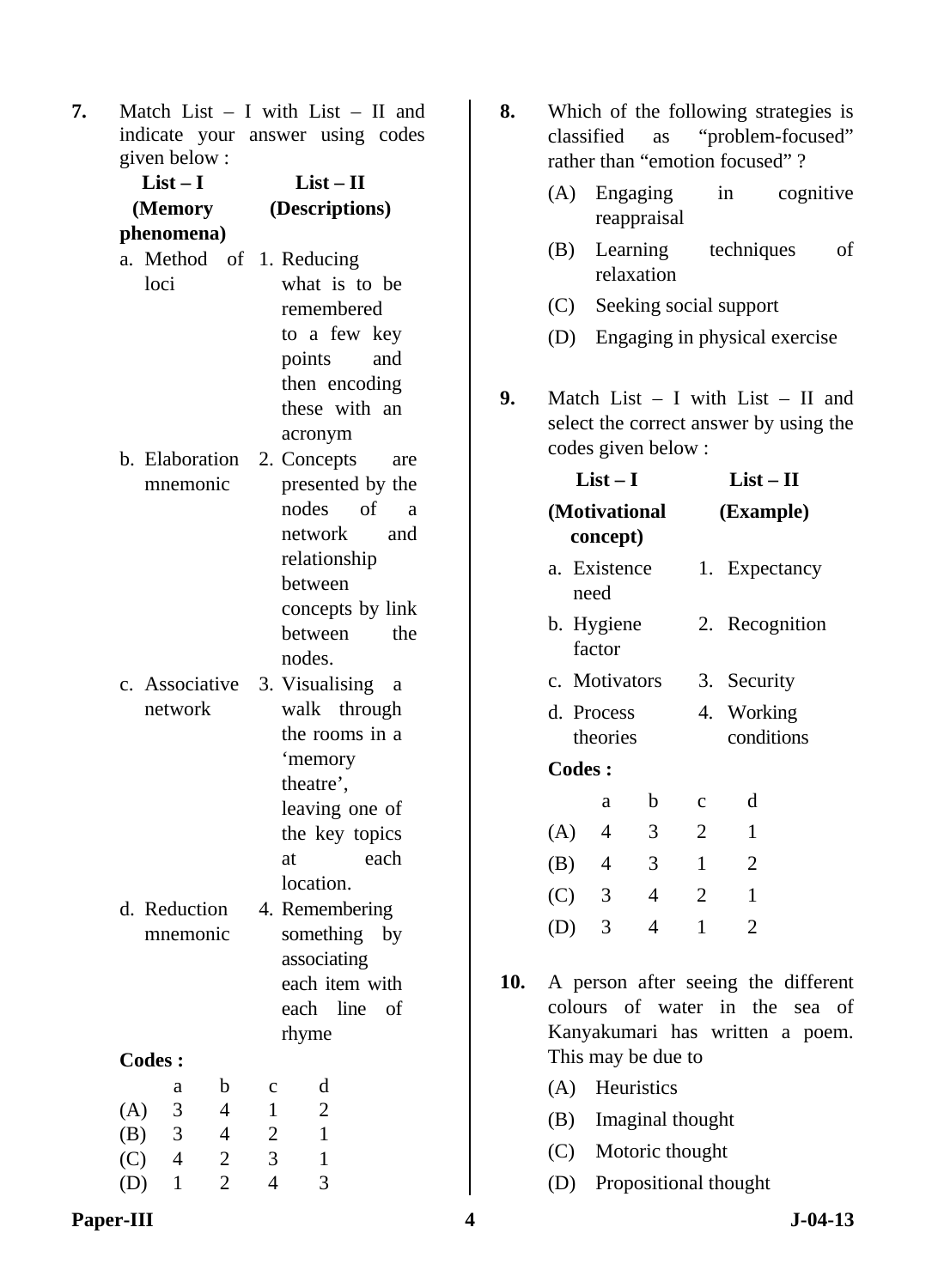| सूची – I को सूची – II के साथ सुमेलित करें |
|-------------------------------------------|
| और नीचे दिये कूटों से अपना उत्तर बताइये : |

| सूची – I<br>(स्मृति गोचर) |                          |                | सूची – II<br>(विवरण) |                                                                                                                                            |         |  |
|---------------------------|--------------------------|----------------|----------------------|--------------------------------------------------------------------------------------------------------------------------------------------|---------|--|
|                           |                          |                |                      |                                                                                                                                            |         |  |
|                           | b. स्मरणजनक<br>विस्तार   |                |                      | 2. गाँठों की शृंखला और<br>संप्रत्ययों के मध्य<br>सम्बन्धों द्वारा गाँठों<br>को सम्बन्धित करके<br>संप्रत्ययों को प्रस्तुत<br>किया जाता है । |         |  |
| c. साहचर्य                | सम्बन्धी जाल             |                |                      | 3. स्मृति रंगमंच में<br>कमरों के मध्य<br>टहलने की सजीव<br>कल्पना करते हुए<br>प्रत्येक केन्द्र पर<br>एक मुख्य विषय<br>को छोड़ते जाना ।      |         |  |
|                           | d. न्यूनीकरण<br>स्मरणजनक |                | साथ                  | 4. प्रत्येक पद को<br>तुकान्त कविता की<br>प्रत्येक पंक्ति के<br>स्थापित करके कुछ<br>स्मरण करना ।                                            | सम्बन्ध |  |
| कूट :                     |                          |                |                      |                                                                                                                                            |         |  |
|                           | a                        | b              | $\mathbf c$          | d                                                                                                                                          |         |  |
| (A)                       | 3                        | $\overline{4}$ | $\mathbf{1}$         | $\overline{2}$                                                                                                                             |         |  |
| $(B)$ 3                   |                          | $\overline{4}$ | $\overline{2}$       | $\mathbf{1}$                                                                                                                               |         |  |
| $(C)$ 4                   |                          | $\overline{2}$ | 3                    | $\mathbf{1}$                                                                                                                               |         |  |
| (D)                       | $\mathbf{1}$             | $\overline{2}$ | 4                    | 3                                                                                                                                          |         |  |

- 8. Fiम्नलिखित में से कौन सी युक्ति को "संवेग-केन्द्रित" की अपेक्षा "समस्या-केन्द्रित" के रूप में वर्गीकृत किया गया है ?
	- $(A)$  संज्ञानात्मक पुन:मूल्यांकन में लगना
	- $(B)$  विश्राम की अधिगम प्रविधियाँ
	- (C) सामाजिक समर्थन खोजना
	- (D) शारीरिक व्यायाम करना
- 9. सूची I को सूची II के साथ सुमेलित करें और नीचे दिये कूटों से सही उत्तर का चयन करें $\cdot$

| सूची – I               |                | सूची – II      |                    |  |
|------------------------|----------------|----------------|--------------------|--|
| (अभिप्रेरण             |                | (उदाहरण)       |                    |  |
| सम्बन्धी               |                |                |                    |  |
| अवधारणाएँ)             |                |                |                    |  |
| a. अस्तित्व की         |                |                | 1. प्रत्याशा       |  |
| आवश्यकता               |                |                |                    |  |
| b.  स्वास्थ्य कारक     |                |                | 2. अभिज्ञान        |  |
| c. प्रेरक              |                |                | 3. सुरक्षा         |  |
| d. प्रक्रिया सिद्धान्त |                |                | 4. कार्य स्थितियाँ |  |
| कूट :                  |                |                |                    |  |
| a                      | $\mathbf b$    | $\mathbf{C}$   | d                  |  |
| (A) 4                  | $\mathcal{E}$  | $\overline{2}$ | $\mathbf{1}$       |  |
| $(B)$ 4                | $\overline{3}$ | $\mathbf{1}$   | $\overline{2}$     |  |
| (C) 3 4 2              |                |                | $\mathbf{1}$       |  |
| $(D)$ 3                | 4              | $\mathbf{1}$   | $\overline{2}$     |  |
|                        |                |                |                    |  |

10. एक व्यक्ति कन्याकुमारी के सागर में जल के विभिन्न रंगों को देखने के पश्चात् कविता लिखता है । यह किस कारण से हो सकता है ?

- (A) स्वत:शोध (हियुरिस्टिक्स)
- (B) प्रांतिम प्ररूप सोच
- (C) गतिपरक विचार
- (D) प्रतिज्ञप्ति विचार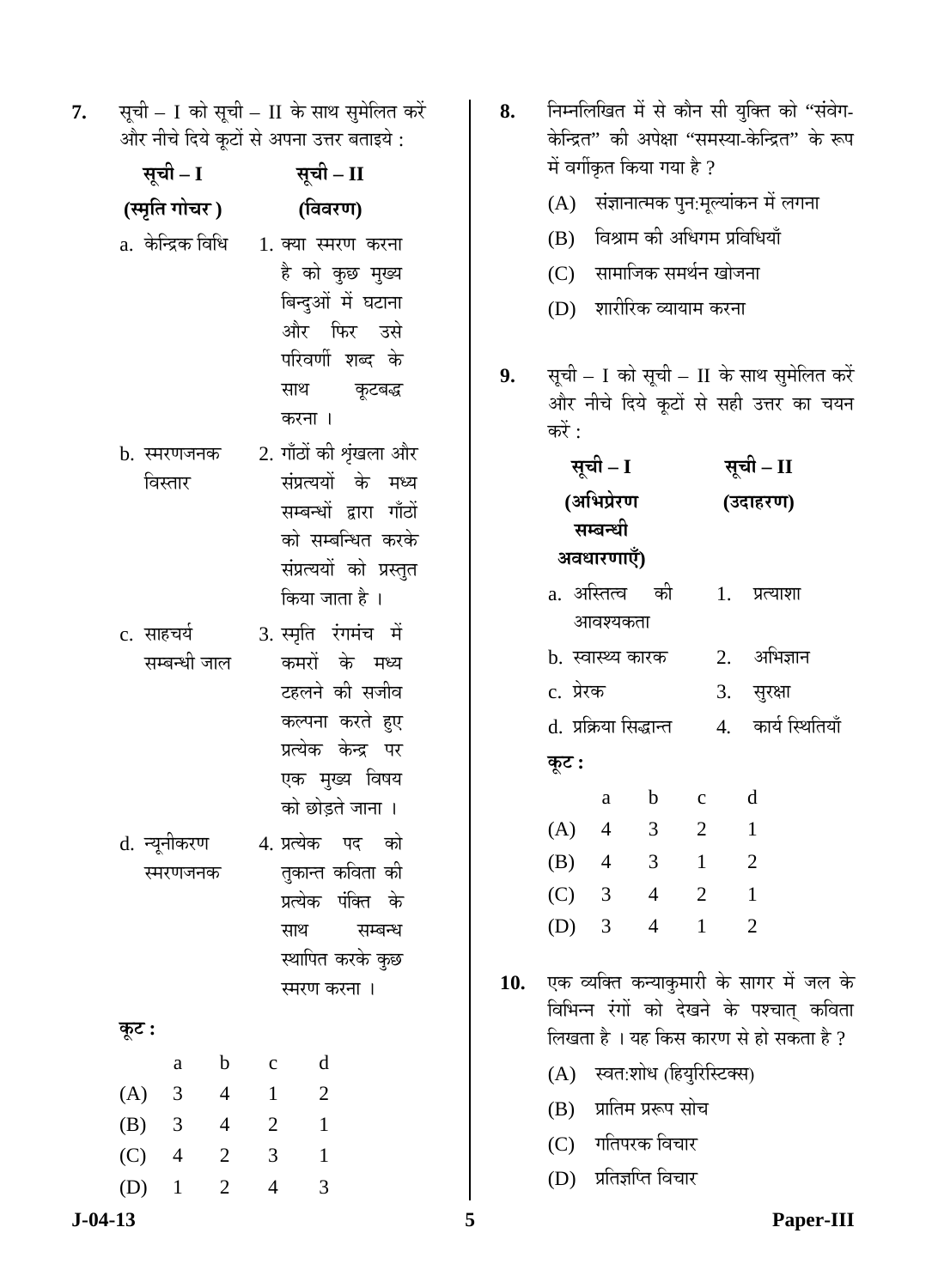- **11.** One of the following types of love does not belong to Rollo May's classification of love
	- (A) Eros (B) Phila
	- (C) Agape (D) Narcissism
- **12.** A psychologist employed in the school, at the instruction of school authorities, administered an IQ test to the school children and displayed the scores on the notice board. This is an
	- (A) ethically incorrect practice since it violates confidentiality.
	- (B) ethically incorrect practice since it violates informed consent.
	- (C) ethically correct practice in view of the transparent policies of the school.
	- (D) ethically correct practice provided the IQ scores are not taken into consideration while giving grades.
- **13.** Given below are two statements, one labelled as an Assertion (A) and the other labelled as a Reason (R).
	- **Assertion (A) :** The method of paired comparison is especially suited for scaling the large number of stimuli.
	- **Reason (R)** : The method of paired comparison usually employs law of comparative judgements for getting scale values.

In the context of the above statements, which one of the following is correct ?

#### **Codes :**

- (A) Both (A) and (R) are true and (R) is the correct explanation of (A).
- (B) Both (A) and (R) are true, but (R) is not the correct explanation of (A).
- (C) (A) is true, but  $(R)$  is false.
- (D) (A) is false, but (R) is true.
- **14.** Which of the following is/are the process theories of work motivation ?
	- 1. McClelland's theory of needs.
	- 2. Herzberg's two-factor theory of work motivation.
	- 3. Porter-Lawler's performance satisfaction theory.
	- 4. Vroom's expectancy theory.

#### **Codes :**

| $(A)$ 4 only                                        | (B) $1 & 3$ only |
|-----------------------------------------------------|------------------|
| (C) $2 \& 4 \text{ only}$ (D) $3 \& 4 \text{ only}$ |                  |

- **15.** The technique involved in guidance which is called "The heart of the guidance programme" is
	- (A) The case study
	- (B) The interview
	- (C) The cumulative record
	- (D) Aptitude test
- **16.** Match List I with List II and indicate your answer using the codes given below :

| $List-II$<br>(Change in                   |  |  |  |  |
|-------------------------------------------|--|--|--|--|
| person)                                   |  |  |  |  |
|                                           |  |  |  |  |
| 1. Changes<br>in                          |  |  |  |  |
| body structure                            |  |  |  |  |
| and function                              |  |  |  |  |
| overtime.                                 |  |  |  |  |
| 2. Changes<br>in                          |  |  |  |  |
| mental processes<br>development           |  |  |  |  |
| become<br>more                            |  |  |  |  |
| complex<br>and                            |  |  |  |  |
| differentiated.                           |  |  |  |  |
| 3. Changes                                |  |  |  |  |
| overtime in the                           |  |  |  |  |
| way we relate                             |  |  |  |  |
| to others.                                |  |  |  |  |
| 4. Changes<br>in                          |  |  |  |  |
|                                           |  |  |  |  |
| hormones<br>that                          |  |  |  |  |
| takes place as                            |  |  |  |  |
| one grows.                                |  |  |  |  |
|                                           |  |  |  |  |
|                                           |  |  |  |  |
| d<br>c                                    |  |  |  |  |
| 3<br>$\mathbf{1}$                         |  |  |  |  |
| development<br>development<br>development |  |  |  |  |

 (C) 2 3 4 1 (D) 3 1 2 4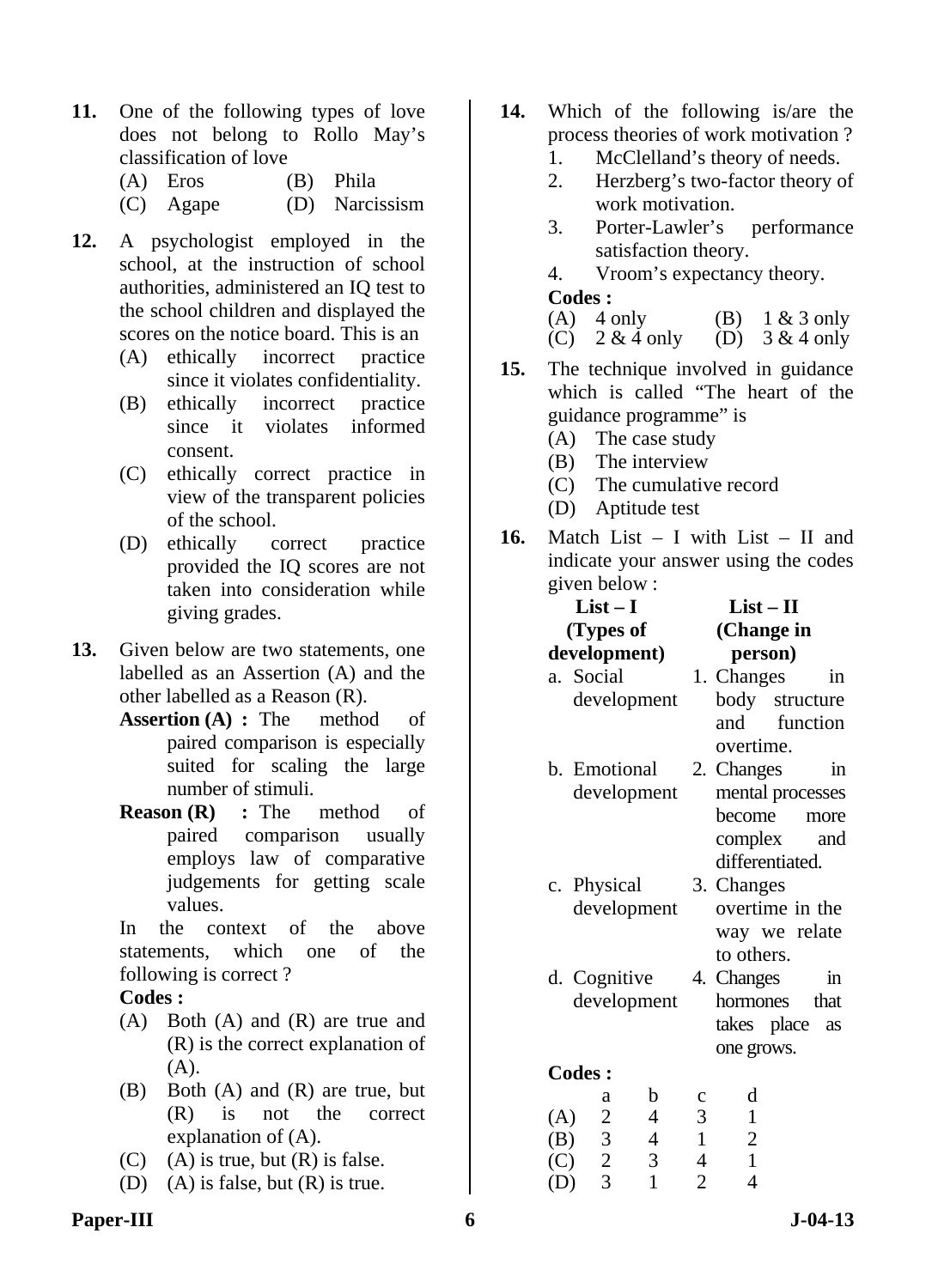- 11. निम्नलिखित में से किस प्रकार का प्रेम रोलो मे के प्रेम के वर्गीकरण से संबंधित नहीं है ?
	- $(A)$  इरोस  $(B)$  फिला
	- (C) अगापे (D) नारसिसीज्म
- 12. स्कूल के अधिकारियों के अनुदेश पर, स्कूल में नियुक्त मनोवैज्ञानिक ने, स्कूल के बच्चों का आई.क्यू परीक्षण किया और प्राप्तांक सूचना पट्ट पर प्रदर्शित किये । यह क्या है ?
	- $(A)$  नैतिक रूप से गलत परिपाटी है क्योंकि यह गुप्तता को भंग करती है ।
	- $(B)$  नैतिक रूप से गलत परिपाटी है क्योंकि यह इन्फॉर्ममुड कसेंट का उल्लंघन करती है ।
	- (C) स्कूल की पारदर्शी नीतियों को देखते हुए यह नैतिक रूप से सही परिपाटी है ।
	- (D)  $\hat{\vec{a}}$ तिक रूप से सही परिपाटी है बशर्ते कि आई.क्य. प्राप्तांकों को ग्रेड देते समय ध्यान में नहीं रखा गया ।
- 13. नीचे दो कथन दिए गए हैं. एक को अभिकथन  $(A)$  और दूसरे को कारण  $(R)$  का नाम दिया गया है :
	- **अभिकथन (A) :** युग्मित तुलना की विधि उद्दीपन की बड़ी संख्या का माप करने के लिए विशेष रूप से उपयुक्त है ।
	- **कारण (R) :** युग्मित तुलना की विधि मापनी के मुल्य पाने के लिये सामान्यतया तुलनात्मक मूल्यांकन नियम का प्रयोग करते हैं ।

उपर्युक्त कथनों के संदर्भ में निम्नलिखित में से क्या सही है ?

# $\Phi$ **:**

- $(A)$   $(A)$  और  $(R)$  दोनों सत्य हैं और  $(R)$ ,  $(A)$  की सही व्याख्या है ।
- $(B)$   $(A)$  और  $(R)$  दोनों सत्य हैं परन्तु  $(R)$ , (A) की सही व्याख्या नहीं है ।
- $(C)$   $(A)$  सत्य है, परन्तु  $(R)$  असत्य है ।
- (D)  $(A)$  असत्य है, परन्तु (R) सत्य है।
- 14. कार्य अभिप्रेरणा के प्रक्रिया सिद्धान्त निम्नलिखित में से कौन से हैं ?
	- 1. आवश्यकताओं का मैकलेलैण्ड का सिद्धान्त
	- 2. कार्य अभिप्रेरणा का हर्जबर्ग का द्वि-कारक सिद्धान्त
	- 3. पोर्टर-लॉलेर का निष्पादन संतुष्टि सिद्धान्त
	- 4. विरुम का प्रत्याशा सिद्धान्त

### **Ûæú™ü :**

 $(A)$  सिर्फ 4  $(B)$  सिर्फ 1 और 3

(C) सिर्फ 2 और 4 (D) सिर्फ 3 और 4

- 15. मार्गदर्शन से सम्बन्धित तकनीक जिसे  $\lq$ भार्गदर्शन कार्यक्रम का हृदय कहा जाता है: क्या कहलाती है ?
	- (A) केस स्टडी (B) साक्षात्कार
	- (C) संचयी रिकॉर्ड (D) अभिवृत्ति परीक्षण
- 16. सूची I को सूची II के साथ सुमेलित करें ँ और नीचे दिये कटों से अपने उत्तर का चयन करें : $\overrightarrow{a}$

| सूची – I<br>(विकास का | सूची – II<br>(व्यक्ति में परिवर्तन) |  |  |  |
|-----------------------|-------------------------------------|--|--|--|
| प्रकार)               |                                     |  |  |  |
| a. सामाजिक            | 1. शारीरिक संरचना और                |  |  |  |
| विकास                 | में समयोपरि<br>कार्यो               |  |  |  |
|                       | परिवर्तन                            |  |  |  |

- b. संवेगात्मक विकास 2. मानसिक प्रक्रियाओं में परिवर्तन ज्यादा जटिल और विभेदित बन जाते हें ।
- c. शारीरिक विकास 3. जिस प्रकार हम दूसरों के साथ सम्बन्ध जोड़ते हैं उसमें समयोपरि
- परिवर्तन d. संज्ञानात्मक 4. आयु बढ़ने के साथ
- विकास हारमोन्स में परिवर्तन  $\overline{\phi}$ **:**

|     | a | n | C | d |
|-----|---|---|---|---|
| (A) | 2 | 4 | 3 |   |
| (B) | 3 | 4 |   | 2 |
| (C) | 2 | 3 | 4 |   |
| (D) | 3 |   | 2 |   |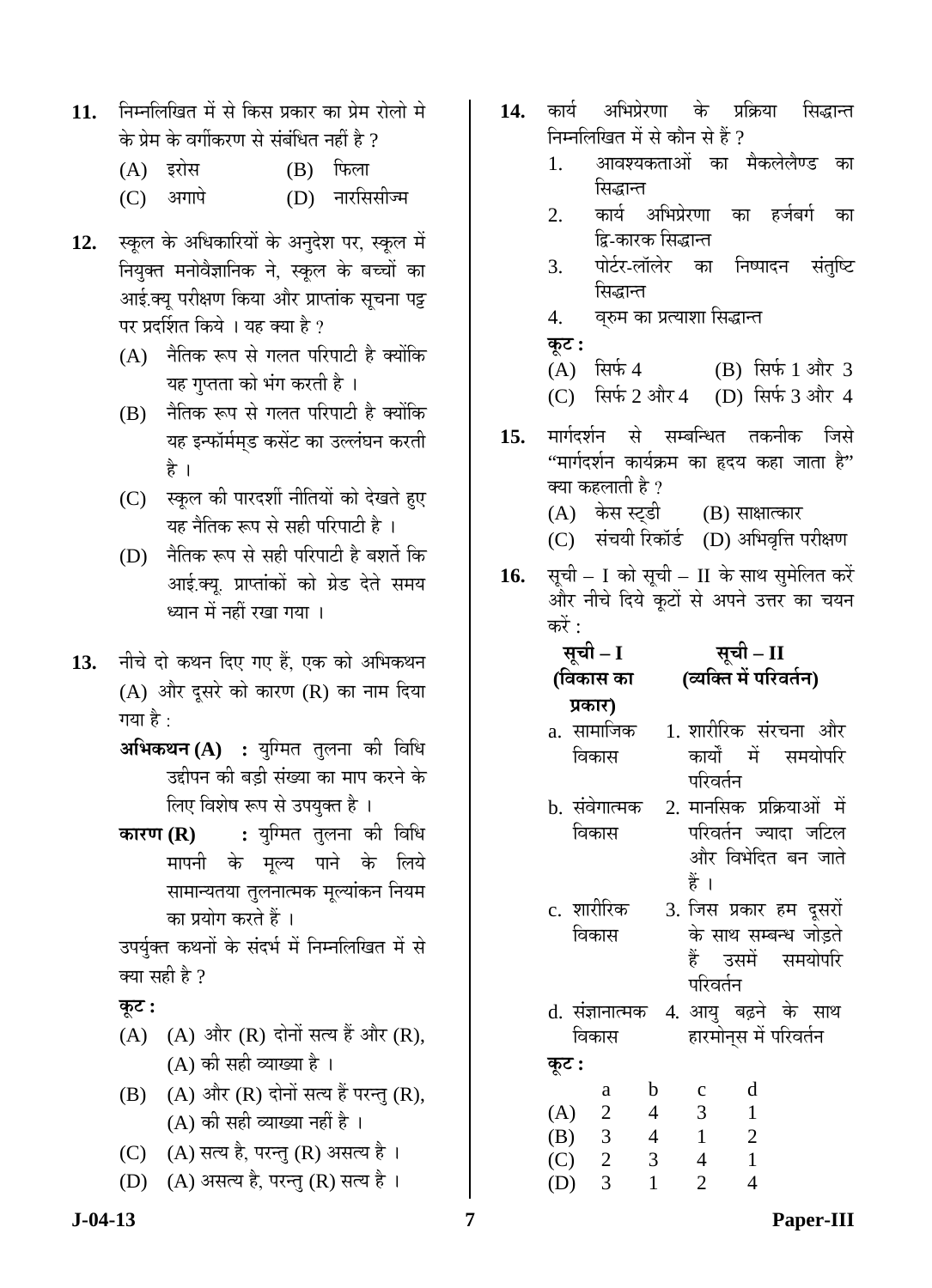- **17.** Read each of the following two statements-Assertion (A) and Reason (R) and indicate your answer using the codes given below :
	- **Assertion (A) : Teacher is effective** when her students had good achievement/score well in the examination.
	- **Reason (R)** : The teacher does not practices / gives corporeal punishment to her students.

- (A) Both (A) and (R) are true and (R) is the correct explanation of (A).
- (B) Both (A) and (R) are true, but (R) is not the correct explanation of (A).
- $(C)$  (A) is true, but  $(R)$  is false.
- (D) (A) is false, but  $(R)$  is true.
- **18.** Read each of the following two statements-Assertion (A) and Reason (R) and indicate your answer using the codes given below :
	- **Assertion (A) : Signal detection** theory measures two components of a person's ability to detect signals – perceptual sensitivity and decision criterion.
	- **Reason (R) : Studies of vigilance** have revealed that the ability to detect an event is dependent on various factors such as training and expectations.

### **Codes :**

- (A) Both (A) and (R) are true and (R) is the correct explanation of (A).
- (B) Both (A) and (R) are true, but (R) is not the correct explanation of (A).
- (C) (A) is true, but  $(R)$  is false.
- (D) (A) is false, but  $(R)$  is true.

**19.** Match List – I with List – II and indicate your answer by using the codes given below :

| COUCS GIVEN DEIUW.               |                                                                                                 |  |  |  |  |
|----------------------------------|-------------------------------------------------------------------------------------------------|--|--|--|--|
| $List-I$                         | $List - II$                                                                                     |  |  |  |  |
| (Theory)                         | (Characteristics)                                                                               |  |  |  |  |
| a. Humanistic<br>theory          | 1.<br>We<br>may<br>acquire money<br>because<br>it<br>protects us.                               |  |  |  |  |
| b. Cognitive<br>theory           | People<br>2.<br>are<br>motivated<br>by<br>the conscious<br>desire<br>for<br>personal<br>growth. |  |  |  |  |
| c. Drive-<br>reduction<br>theory | People<br>3.<br>represent<br>their worlds<br>mentally.                                          |  |  |  |  |
| d. Psychoanalytic<br>theory      | Behaviour<br>4.<br>depends upon<br>instinctual<br>forces.                                       |  |  |  |  |
| <b>Codes :</b>                   |                                                                                                 |  |  |  |  |

### $\epsilon$

|     | а | h | с | d |
|-----|---|---|---|---|
| (A) | 3 | 2 | 4 |   |
| (B) | 4 | 1 | 3 | 2 |
| (C) | 2 | 3 |   | 4 |
| (D) |   | 2 | 3 |   |

- **20.** According to Elizabeth Kubler-Ross most people experience predictable stages when they face impending death. Which is the correct sequence of the stages ?
	- (A) Anger, sadness, bargaining, denial, acceptance
	- (B) Bargaining, anger, denial, sadness, acceptance
	- (C) Acceptance, anger, bargaining, denial, sadness
	- (D) Denial, anger, bargaining, sadness, acceptance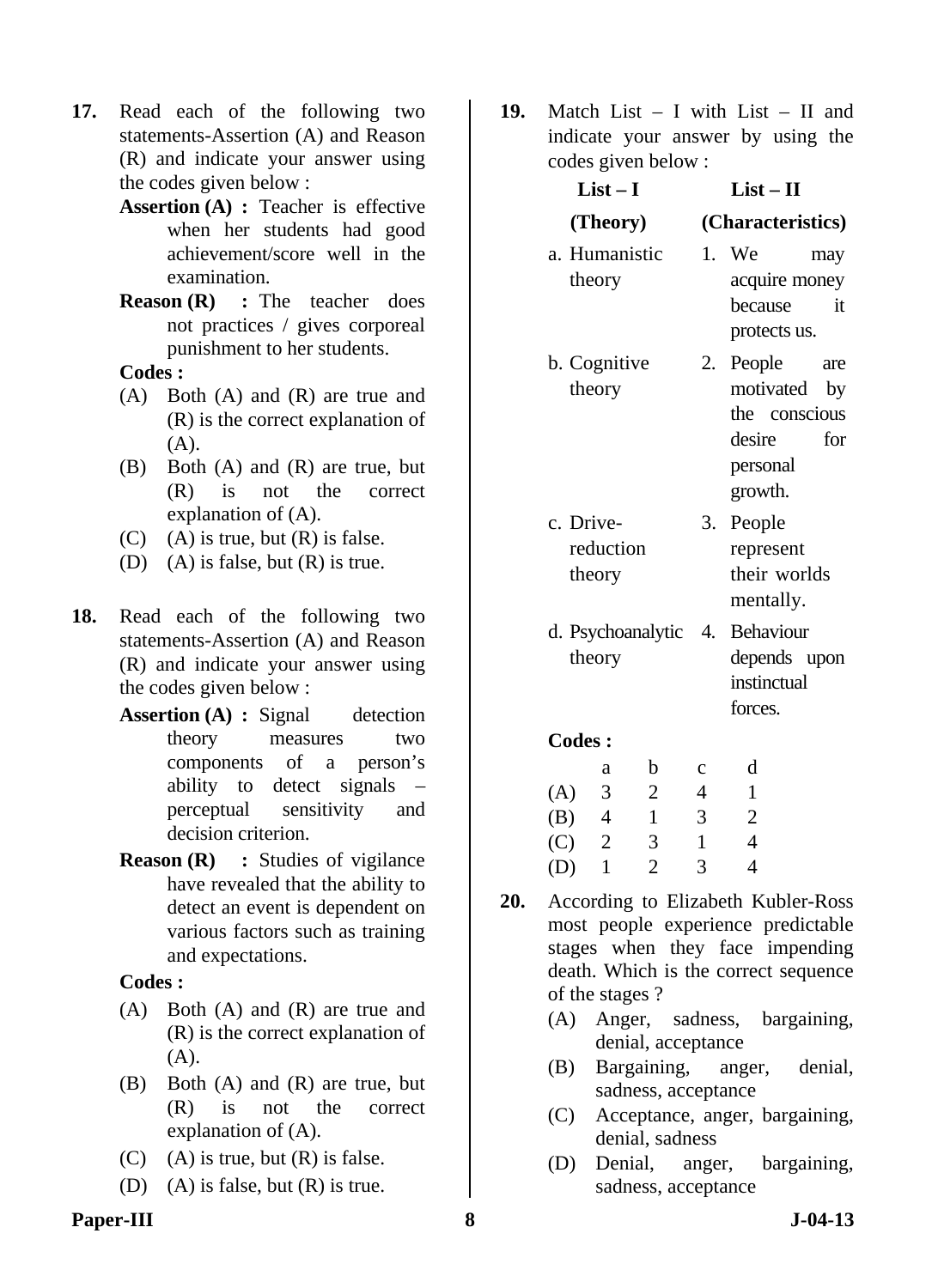- 17. नीचे दो कथन-अभिकथन (A) और कारण (R) दिये गये हैं और नीचे दिये कूटों से अपना उत्तर बताइये $\,$  :
	- $\mathbf{A}$ **अभिकथन (A) :** अध्यापक प्रभावशील है जब उसके विद्यार्थियों की. परीक्षा में उपलब्धि अच्छी होती है ।
	- **कारण (R) :** अध्यापक अपने विद्यार्थियों को शारीरिक दंड नहीं देता/देती है ।
	- **Ûæú™ü :**
	- $(A)$   $(A)$  और  $(R)$  दोनों सत्य हैं और  $(R)$ ,  $(A)$  की सही व्याख्या है।
	- $(B)$   $(A)$  और  $(R)$  दोनों सत्य हैं परन्तु  $(R)$ ,  $(A)$  की सही व्याख्या नहीं है ।
	- $(C)$   $(A)$  सत्य है, परन्तु  $(R)$  असत्य है ।
	- (D)  $(A)$  असत्य है, परन्तु (R) सत्य है।
- 18. निम्नलिखित दोनों कथनों अभिकथन (A) और कारण (R) को पढ़ें और नीचे दिए गए कट के प्रयोग से अपना उत्तर अंकित करें :
	- **अभिकथन (A) :** संकेत संज्ञापन सिद्धान्त किसी व्यक्ति के संकेत संसुचन योग्यता के दो घटकों के मापन में सहायता करता है – प्रात्यक्षिक संवेदनशीलता ओर निर्णयन कसौटी
	- **कारण (R) :** सतर्कता अध्ययन यह बताते हैं कि किसी भी घटना क<mark>ी</mark> संसुचना समर्थता विभिन्न कारकों पर निर्भर करती है जैसे कि प्रशिक्षण और प्रत्याशाएँ ।
	- <u>कूट :</u>
	- $(A)$   $(A)$  और  $(R)$  दोनों सत्य हैं और  $(R)$ ,  $(A)$  की सही व्याख्या है।
	- $(B)$   $(A)$  और  $(R)$  दोनों सत्य हैं किन्तु  $(R)$ ,  $(A)$  की सही व्याख्या नहीं है।
	- (C)  $(A)$  सत्य है किन्तु (R) गलत है ।
	- (D) (A) गलत है किन्तु (R) सत्य है ।

19. सूची – I को सूची – II के साथ मिलाइए और नीचे दिये कुटों के प्रयोग से अपना उत्तर अंकित क्रीज़ि $\mathbf u \cdot$ 

| सूची – I                              |             |                                        |  |  |  |
|---------------------------------------|-------------|----------------------------------------|--|--|--|
| (सिद्धान्त)                           |             | (विशेषताएँ)                            |  |  |  |
| a. मानववादी                           |             | 1. हम धन अर्जित                        |  |  |  |
| सिद्धान्त                             |             | करते हैं क्योंकि                       |  |  |  |
|                                       |             | इससे हमें सुरक्षा<br>प्राप्त होती है । |  |  |  |
| b. संज्ञानात्मक                       |             | 2. स्व-उन्नति की                       |  |  |  |
| सिद्धान्त                             |             | सचेतन इच्छा से                         |  |  |  |
|                                       |             | व्यक्ति प्रोत्साहित                    |  |  |  |
|                                       |             | होता है ।                              |  |  |  |
| c. अंतर्नोद न्यूनीकरण 3. व्यक्ति अपनी |             |                                        |  |  |  |
| सिद्धान्त                             |             | दुनिया को                              |  |  |  |
|                                       |             | मानसिक रूप                             |  |  |  |
|                                       |             | से निरूपित                             |  |  |  |
|                                       |             | करते हैं ।                             |  |  |  |
| d. मनोविश्लेषणात्मक 4.                |             | व्यवहार मूल                            |  |  |  |
| सिद्धान्त                             |             | प्रवृत्तिक शक्तियों<br>पर निर्भर करता  |  |  |  |
|                                       |             | है ।                                   |  |  |  |
| कूट :                                 |             |                                        |  |  |  |
| $\mathbf{b}$<br>a                     | $\mathbf c$ | d                                      |  |  |  |
| (A) 3<br>$\overline{\phantom{a}}$     | 4           | $\mathbf{1}$                           |  |  |  |
| (D)<br>$\Lambda$<br>$\blacksquare$    | 2           | ◠                                      |  |  |  |

- (A) 3 2 4 1 (B) 4 1 3 2 (C) 2 3 1 4 (D) 1 2 3 4
- 20. **एलिज़ाबेथ कुबलर-रॉस के अनुसार, अधिकांश** लोग, जब सिर पर मृत्यू मंडराती है उस समय भविष्यसूचक अवस्थाओं का अनुभव करते है । अवस्थाओं का सही अनुक्रम क्या है ?
	- $(A)$  क्रोध, उदासी, सौदेबाजी, मनाही, स्वीकार्यता
	- (B) सौदेबाजी, क्रोध, मनाही, उदासी, स्वीकार्यता
	- (C) स्वीकार्यता, क्रोध, सौदेबाजी, मनाही, उदासी
	- (D) मनाही, क्रोध, सौदेबाजी, उदासी, स्वीकार्यता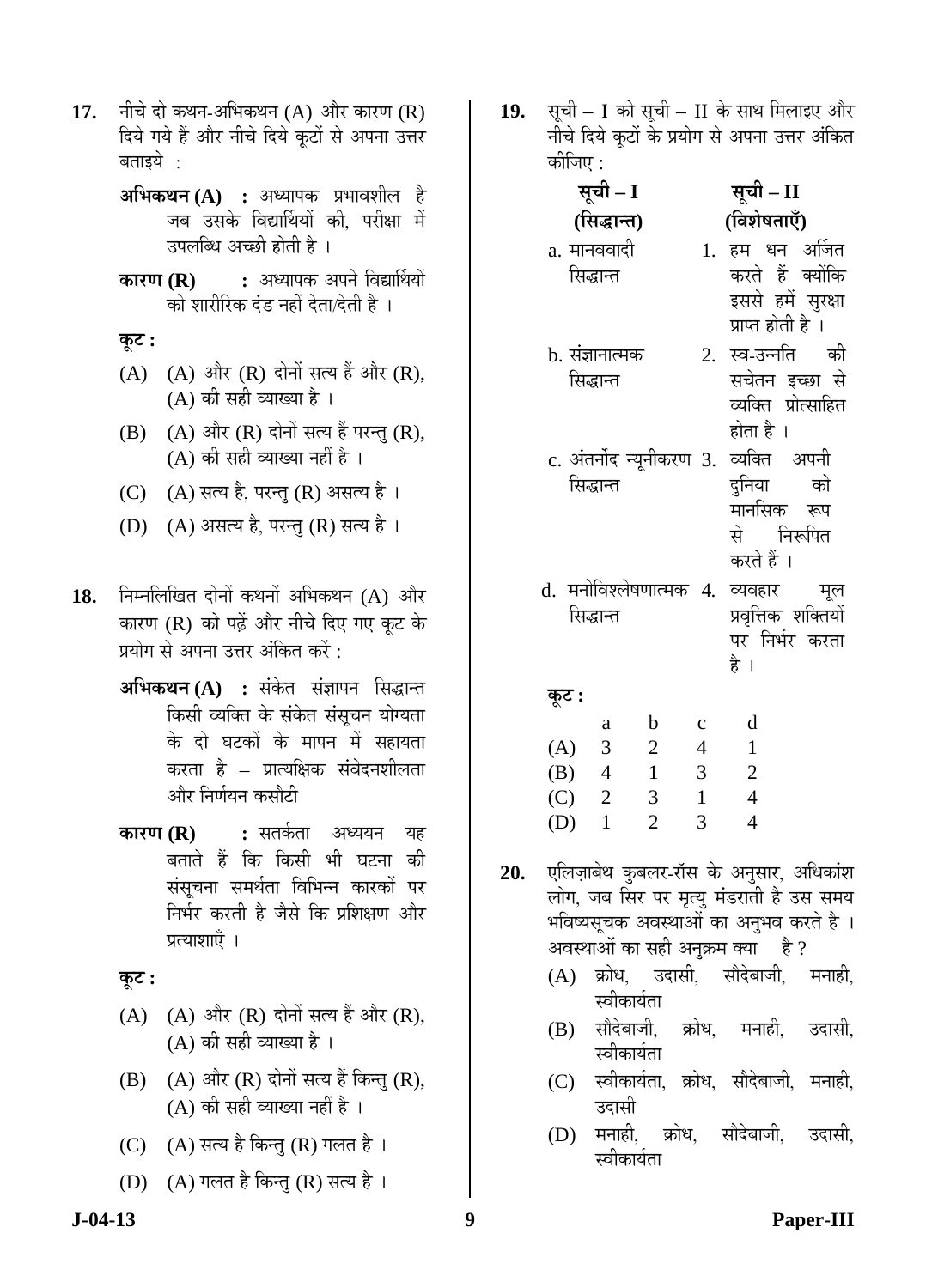**21.** Match List – I and List – II and indicate your answer using the codes given below :

| (Disorders)                                      | $List-I$                                   |                                                 |                                                                       | $List-II$<br>(Description)                                                                     |
|--------------------------------------------------|--------------------------------------------|-------------------------------------------------|-----------------------------------------------------------------------|------------------------------------------------------------------------------------------------|
|                                                  |                                            | a. Prosopagnosia 1.                             |                                                                       | Ignoring<br>one<br>half of visual<br>space and not<br>perceiving<br>objectes in that<br>field. |
| b. Unilateral                                    |                                            |                                                 | 2.                                                                    | Inability<br>to                                                                                |
| visual neglect<br>c. Agnosia<br>d. Anosognosia   |                                            | 3.                                              | recognize faces<br>Impairment<br>in<br>realistic<br>self<br>appraisal |                                                                                                |
|                                                  |                                            | 4.                                              | Failure<br>to<br>recognize<br>objects                                 |                                                                                                |
| <b>Codes:</b><br>$\left[ \mathbf{A}\right]$<br>B | a                                          | $\begin{array}{c} b \\ 4 \\ 2 \\ 1 \end{array}$ | $\begin{smallmatrix} 1 \\ 3 \\ 1 \\ 4 \end{smallmatrix}$              | $\frac{d}{2}$<br>$\frac{2}{3}$                                                                 |
| D)                                               | $\begin{array}{c} 1 \\ 3 \\ 2 \end{array}$ |                                                 | 4                                                                     |                                                                                                |

**22.** Match List – I with List – II and indicate your answer using the codes given below :

| $List-I$<br>(Types of                                                                                                                                                                                                                                                                                      |                                                 | $List-II$<br>(Description)                |  |  |  |
|------------------------------------------------------------------------------------------------------------------------------------------------------------------------------------------------------------------------------------------------------------------------------------------------------------|-------------------------------------------------|-------------------------------------------|--|--|--|
| attention)                                                                                                                                                                                                                                                                                                 |                                                 |                                           |  |  |  |
|                                                                                                                                                                                                                                                                                                            |                                                 | a. Focused 1. Attention can be            |  |  |  |
| attention                                                                                                                                                                                                                                                                                                  |                                                 | shifted internally                        |  |  |  |
|                                                                                                                                                                                                                                                                                                            |                                                 | and which does not                        |  |  |  |
|                                                                                                                                                                                                                                                                                                            |                                                 | require changes in                        |  |  |  |
|                                                                                                                                                                                                                                                                                                            |                                                 | orientation or eye                        |  |  |  |
|                                                                                                                                                                                                                                                                                                            |                                                 | movements.                                |  |  |  |
| b. Overt                                                                                                                                                                                                                                                                                                   |                                                 | 2. Attention dealing                      |  |  |  |
| attention                                                                                                                                                                                                                                                                                                  |                                                 | with some specific                        |  |  |  |
|                                                                                                                                                                                                                                                                                                            |                                                 | inputs and exclude                        |  |  |  |
|                                                                                                                                                                                                                                                                                                            |                                                 | others.                                   |  |  |  |
| c. Divided 3.                                                                                                                                                                                                                                                                                              |                                                 | Attention that is                         |  |  |  |
| attention                                                                                                                                                                                                                                                                                                  |                                                 | dependent<br>on                           |  |  |  |
|                                                                                                                                                                                                                                                                                                            |                                                 | orienting responses                       |  |  |  |
|                                                                                                                                                                                                                                                                                                            |                                                 |                                           |  |  |  |
| d. Covert                                                                                                                                                                                                                                                                                                  |                                                 | and eye movements.<br>4. Attention shared |  |  |  |
| attention                                                                                                                                                                                                                                                                                                  |                                                 | between more than                         |  |  |  |
|                                                                                                                                                                                                                                                                                                            |                                                 | one simultaneous                          |  |  |  |
|                                                                                                                                                                                                                                                                                                            |                                                 | tasks.                                    |  |  |  |
|                                                                                                                                                                                                                                                                                                            |                                                 |                                           |  |  |  |
| <b>Codes:</b>                                                                                                                                                                                                                                                                                              |                                                 |                                           |  |  |  |
|                                                                                                                                                                                                                                                                                                            | b                                               | d<br>$\mathbf c$                          |  |  |  |
|                                                                                                                                                                                                                                                                                                            | $\overline{4}$                                  | 3<br>$\mathbf{1}$                         |  |  |  |
|                                                                                                                                                                                                                                                                                                            |                                                 | $\frac{1}{3}$                             |  |  |  |
|                                                                                                                                                                                                                                                                                                            |                                                 | $\frac{2}{4}$                             |  |  |  |
| $(A)$ $\begin{matrix}\nA \\ C\n\end{matrix}$ $\begin{matrix}\nA \\ C\n\end{matrix}$ $\begin{matrix}\nA \\ C\n\end{matrix}$ $\begin{matrix}\nA \\ D \\ E\n\end{matrix}$ $\begin{matrix}\nC \\ D \\ D\n\end{matrix}$ $\begin{matrix}\nC \\ D \\ D\n\end{matrix}$ $\begin{matrix}\nC \\ D \\ D\n\end{matrix}$ | $\begin{array}{c} 4 \\ 4 \\ 2 \\ 3 \end{array}$ | $\overline{4}$                            |  |  |  |

- **23.** Which of the following describes the cognitive triad of depression ?
	- (A) Helplessness, sleeplessness, worthlessness
	- (B) Thoughtlessness, worthlessness, sleeplessness
	- (C) Hopelessness, worthlessness, thoughtlessness
	- (D) Hopelessness, worthlessness, helplessness
- **24.** The speech delivered by Ex-Prime Minister of India at UN was enjoyed by delegates. The speech consisted of the formation as
	- (A) Phonemes, Words, Morphemes, Phrases
	- (B) Phonemes, Morphemes, Words, Phrases
	- (C) Morphemes, Phonemes, Words, Phrases
	- (D) Morphemes, Phonemes, Phrases, Words
- **25.** Many responses are possible in any learning situation. That response which brings about reinforcement rapidly with least amount of effort is most likely to occur first. If that is blocked, the animal will prefer the next shortest route, and so on. This is known as
	- (A) habit strength
	- (B) generalized habit strength
	- (C) habit family hierarchy
	- (D) frustration drive stimulus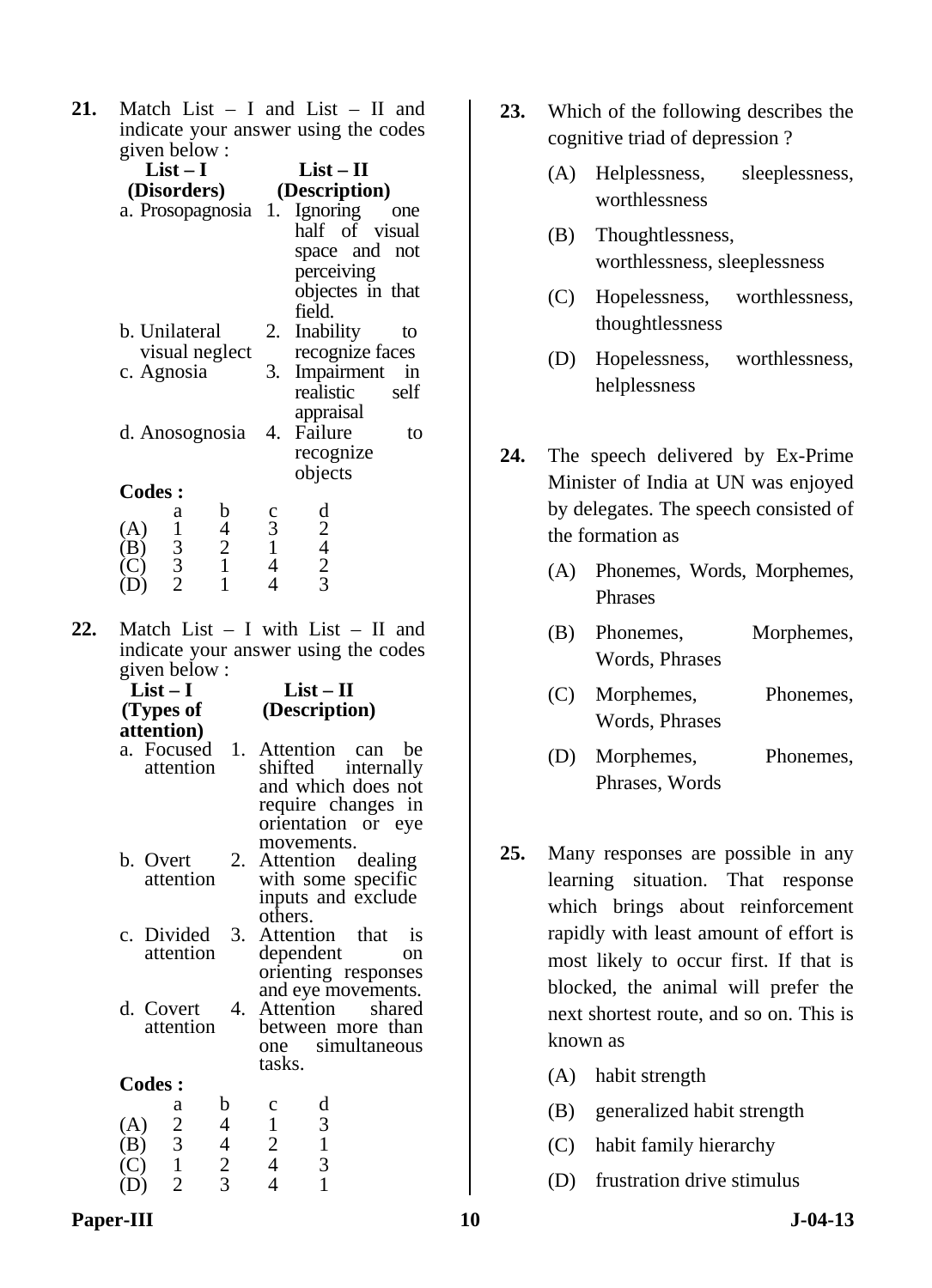**21.** सूची – I तथा सूची – II को सुमेलित कीजिए<br>और नीचे दिये कूटों के प्रयोग से अपना उत्तर  $\frac{1}{2}$ अंकित क्रीज़िए  $\cdot$ 

|     | $\cdots$<br>सूची – I                                                                                                                                                       | सूची – II<br>(विवरण)                                                                                                                                                                                                   |
|-----|----------------------------------------------------------------------------------------------------------------------------------------------------------------------------|------------------------------------------------------------------------------------------------------------------------------------------------------------------------------------------------------------------------|
|     | ( <b>विकृति</b> )<br>a. प्रोसोपेगनोसिया                                                                                                                                    | आंधी दृष्टि दिक्<br>1.<br>की उपेक्षा करना<br>और उस क्षेत्र की<br>वस्तुओं को न<br>पहचानना ।                                                                                                                             |
|     | b. यूनिलेटरल्<br>विज़ुअल नेगलेक्ट<br>c. एगनोसिया                                                                                                                           | चेहरों की पहचान<br>2.<br>करने में असमर्थता<br>वास्तविक स्व-<br>3.<br>मूल्यांकन समर्थता<br>में क्षीणता                                                                                                                  |
|     | d. एनोसॉगनोसिया                                                                                                                                                            | वस्तुओं की पहचान<br>4.<br>करने में असफलता                                                                                                                                                                              |
| 22. | कूट :<br>$\mathbf b$<br>(A) $\begin{array}{ccc} 1 & 1 & 4 \\ (1) & 1 & 4 \\ (2) & 3 & 2 \\ (1) & 2 & 1 \end{array}$<br>(B) $\begin{array}{ccc} 3 & 2 \\ 1 & 1 \end{array}$ | $\begin{array}{c}\n1 \\ 2 \\ 4 \\ 2 \\ 3\n\end{array}$<br>$\begin{array}{c} c \\ 3 \\ 1 \\ 4 \end{array}$<br>$\overline{4}$<br>सूची – I को सूची – II के साथ सुमेलित करें<br>और नीचे दिये कूटों के प्रयोग से अपना उत्तर |
|     | अंकित कीजिए :                                                                                                                                                              |                                                                                                                                                                                                                        |
|     | सूची – I<br>(अवधान                                                                                                                                                         | सूची – II<br>(विवरण)                                                                                                                                                                                                   |
|     | के प्रकार)<br>a. केन्द्रित<br>अवधान                                                                                                                                        | 1. अवधान का आंतरिक<br>स्थानांतरण किया<br>जा<br>सकता है जिसके लिए<br>उन्मुखता या आँख<br>संचालन में परिवर्तन                                                                                                             |
|     | b. प्रकट<br>अवधान                                                                                                                                                          | अपेक्षित नहीं है ।<br>2. अवधान जो अन्य को छोड़<br>कर कुछ विशिष्ट निवेशों                                                                                                                                               |
|     | विभक्त<br>$\mathbf{c}$ .<br>अवधान                                                                                                                                          | से संबंधित होता है ।<br>3. अवधान जो<br>अनुक्रिया<br>उन्मुखता और आँख संचालन                                                                                                                                             |
|     | d. अप्रकट<br>अवधान                                                                                                                                                         | पर निर्भर करता है ।<br>4. एक से अधिक कार्यों पर<br>साथ-साथ अवधान केन्द्रित<br>होना                                                                                                                                     |

- 23. अवसाद के संज्ञानात्मक त्रिक् का वर्णन निम्नलिखित में से कौन करता है ?
	- $(A)$  लाचारी, उन्निद्रता, निकम्मापन
	- (B) लापरवाही, निकम्मापन, उन्निद्रता
	- (C) निराशा, निकम्मापन, लापरवाही
	- (D) निराशा, निकम्मापन, लाचारी
- 24. भारत के पूर्व प्रधान मंत्री द्वारा संयुक्त राष्ट्र में दिये गए भाषण का प्रतिनिधियों ने आनन्द लिया । भाषण की रचना निम्नलिखित में से किस पर आधारित है ?
	- $(A)$  स्वनिम, शब्द, रूपग्राम, वाक्यांश
	- $(B)$  स्वनिम, रूपग्राम, शब्द, वाक्यांश
	- (C) रूपग्राम, स्वनिम, शब्द, वाक्यांश
	- (D) रूपग्राम, स्वनिम, वाक्यांश, शब्द
- 25. किसी अधिगम स्थिति में कई अनुक्रियाएँ संभावित होती है । ऐसी अनुक्रिया जो कम से कम प्रयत्न के साथ शीघ्रता से पुनर्बलन की प्राप्ति करती है. उसे घटित होने की संभावना सबसे अधिक होती है । यदि वह अवरुद्ध हो जाती है, तो पशु अन्य सबसे छोटा मार्ग पसन्द करेगा. इत्यादि । इसे क्या कहते हैं ?
	- $(A)$  आदत शक्ति
	- (B) सामान्यीकृत आदत शक्ति
	- (C) आदत परिवार का सोपान
	- (D) कुंठा अंतर्नोद उद्दीपन

 $(D)$  2 3 4 1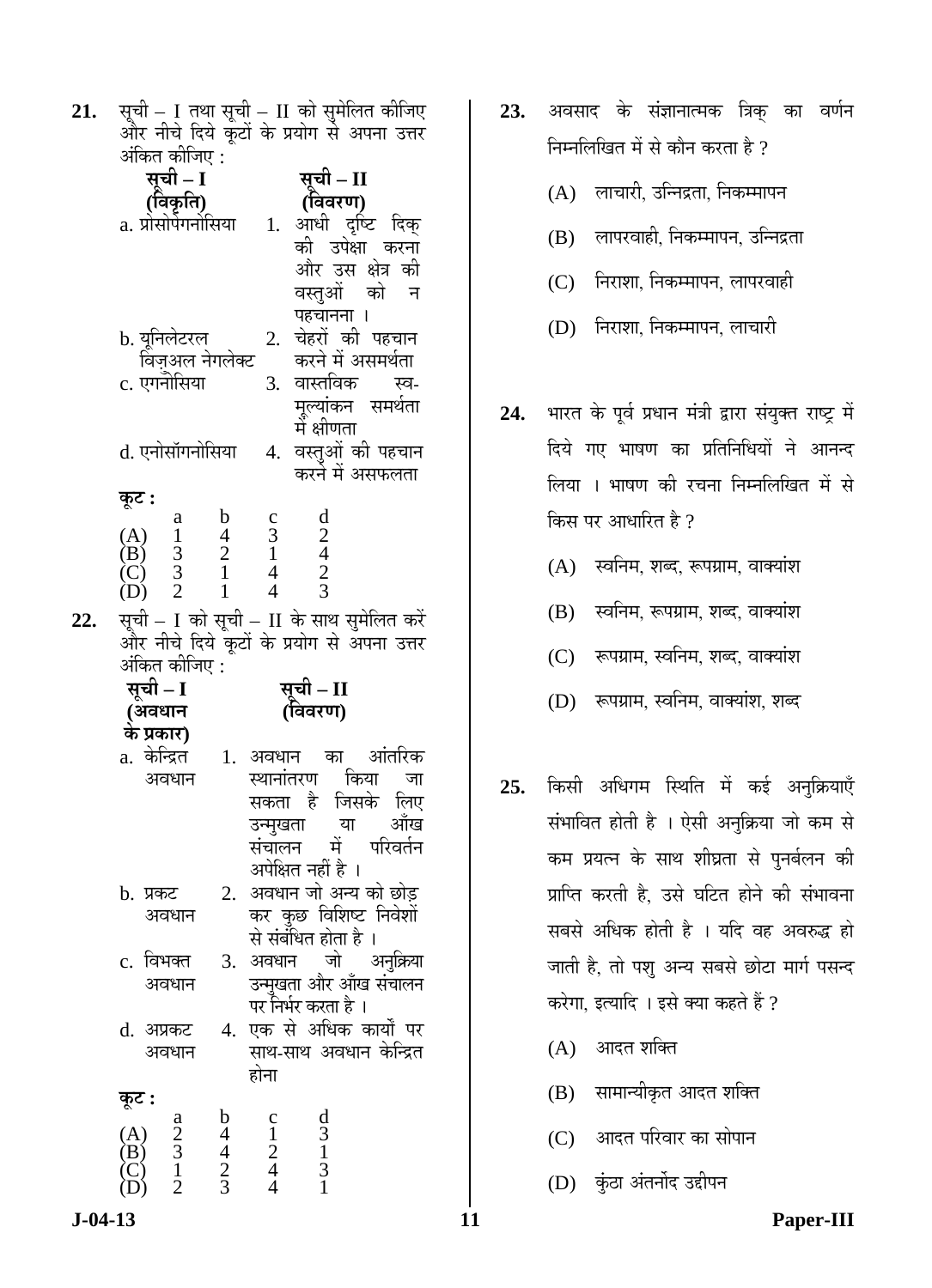- **26.** Different item functioning probably reveals
	- (A) Administration bias
	- (B) Construct bias
	- (C) Interpretation bias
	- (D) Predictive bias
- **27.** Immunity system's functioning is most likely to increase when
	- (A) People just share about their problems.
	- (B) They are taught repressor coping styles.
	- (C) They practice effective stress management techniques.
	- (D) The general adaptation syndrome begins.
- **28.** Which of the following methods of probing increases the probability of eliciting increased information from eyewitness ?
	- (A) Direct probing
	- (B) Open-ended questions
	- (C) Cognitive interview
	- (D) Prompted recollection of events
- **29.** Situations in which each person can increase his/her individual gains by acting in a certain way, but if all (or most) persons act that same way, the outcomes experienced by all is reduced. This phenomenon is known as
	- (A) Social loafing
- (B) Social dilemmas
- (C) Reciprocity
	- (D) Conflict
- **30.** Which of the following beliefs does not underly a person's ability to regulate his/her feelings in order to lessen negative effect of stressful conditions ?
	- (A) People can have the most pleasure if they give up shortterm pleasures.
	- (B) People should strive to experience emotions that are pro-individual and prosocial.
	- (C) People should strive to experience no emotion.
	- (D) The best emotions to feel are those that are appropriate to the situation, including painful ones.
- **31.** In treating which of the following conditions 'mand' is used as the central principle of behaviour modification ?
	- (A) Anxiety
	- (B) Autism
	- (C) Anhedonia
	- (D) ADHD
- **32.** Match List I with List II and indicate your answer using the codes given below :

|     | $List-I$<br>(Styles of<br>interrogati  | $List - II$<br>(Brief |    |                     | Descriptions)                                                                 |                                                 |  |
|-----|----------------------------------------|-----------------------|----|---------------------|-------------------------------------------------------------------------------|-------------------------------------------------|--|
| а.  | on)<br>Counseling 1. Helpful,<br>style |                       |    |                     | ingratiating and<br>fatherly<br>approach as<br>way to obtain a<br>confession. | a                                               |  |
|     | b. Dominant<br>style                   |                       | 2. |                     | and<br>evidence.                                                              | Brusque, factual<br>formal<br>attempt to gather |  |
|     | c. Collusive<br>style                  |                       | 3. | $\mathbf{A}$<br>and | unemotional,<br>nonjudgmental<br>effort to obtain<br>accurate<br>evidence.    | friendly,                                       |  |
|     | d. Business<br>like style              |                       | 4. |                     | Impatient<br>emotional<br>attempt to get<br>the suspect<br>confess.           | and<br>to                                       |  |
|     | <b>Codes:</b>                          |                       |    |                     |                                                                               |                                                 |  |
|     | a                                      | b                     |    | $\mathbf C$         | d                                                                             |                                                 |  |
| (A) | $\mathbf{1}$                           | 4                     |    | $\overline{c}$      | 3                                                                             |                                                 |  |
|     | (B)<br>$\overline{c}$                  | 3                     |    | $\overline{4}$      | $\mathbf{1}$                                                                  |                                                 |  |
| (C) | 3                                      | $\overline{4}$        |    | $\mathbf{1}$        | $\overline{2}$                                                                |                                                 |  |
| (D) | $\overline{4}$                         | $\overline{c}$        |    | 3                   | $\mathbf{1}$                                                                  |                                                 |  |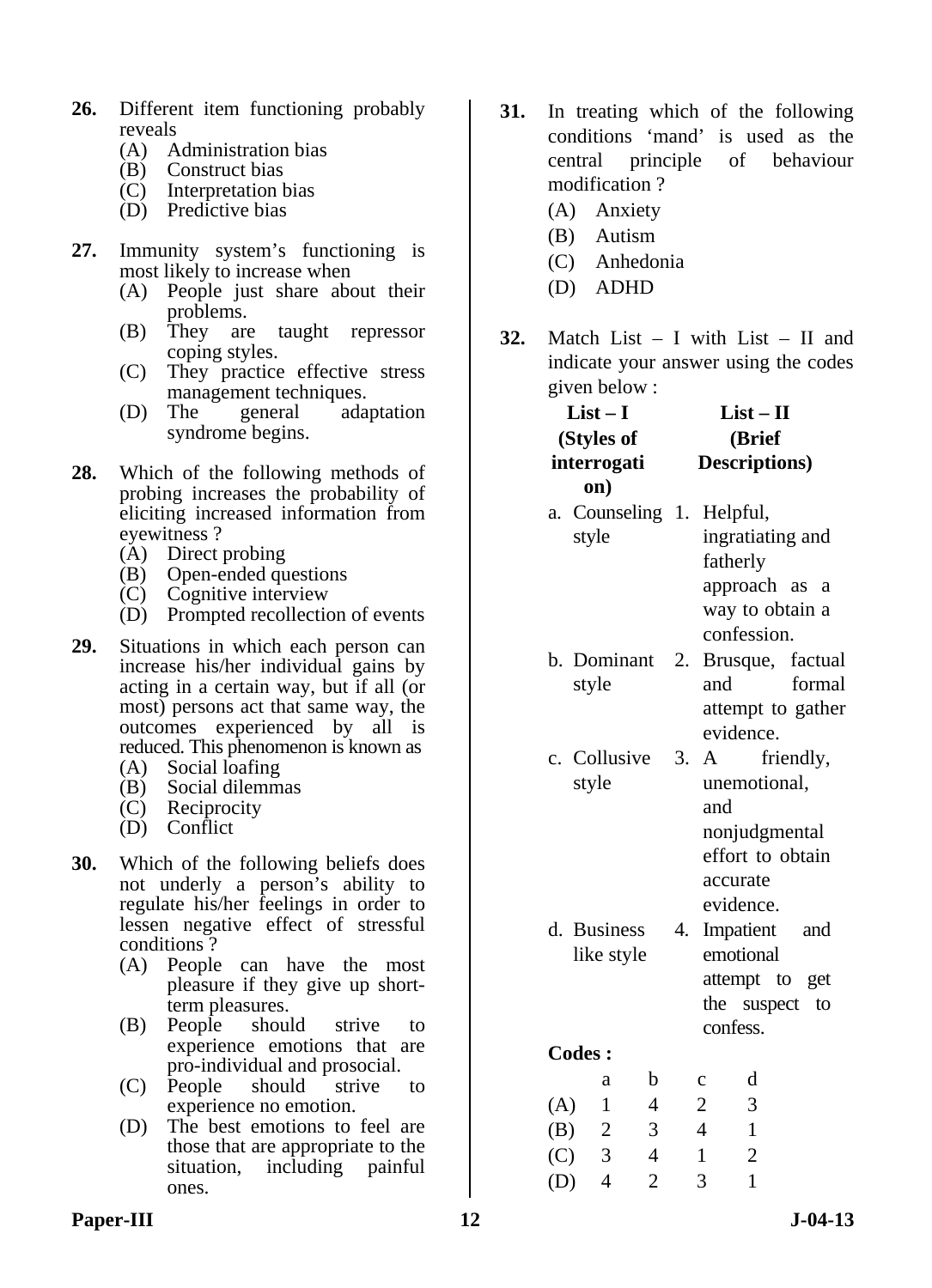- 26. भिन्न मद कार्यकारिता संभवतया निम्नलिखित में से क्या प्रकट करती है ?
	- $(A)$  प्रशासन पूर्वाग्रह
	- (B) संरचनात्मक पूर्वाग्रह
	- (C) निर्वचन पूर्वाग्रह
	- (D) भविष्यसूचक पूर्वाग्रह
- **27.** प्रतिरक्षा तंत्र की कार्यकारिता की वृद्धि की सर्वाधिक संभावना तब होती है जब
	- $(A)$  लोग अपनी समस्याओं को आपस में बाँटते हैं ।
	- (B) उन्हें दमनकर्ता का सामना करने की शैलियाँ सिखाइ जाती हैं ।
	- $(C)$  वे प्रभावी तनाव-प्रबन्ध की प्रविधियों का अभ्यास करते हैं ।
	- $(D)$  सामान्य समायोजन के लक्षण का प्रारम्भ हो जाता है ।
- 28. जाँच-पड़ताल की कौन सी विधि चश्मदीद गवाह से अधिक जानकारी निकालने की संभावना को बढ़ा देती है ?
	- (A) प्रत्यक्ष जॉंच पड़ताल
	- (B) मुक्तोत्तर प्रश्न
	- (C) संज्ञानात्मक साक्षात्कार
	- (D) घटनाओं का अनुबोधित संग्रहण
- 29. ऐसी परिस्थितियाँ जिनमें प्रत्येक व्यक्ति, एक विशेष ढंग से क्रिया करते हुए अपने व्यक्तिगत लाभों में वृद्धि कर सकता है, परन्तु यदि सभी (या अधिकांश) व्यक्ति उसी के समान व्यवहार करते है, तो प्रत्येक के द्वारा अनुभव किया गया परिणाम<br>घट जाता है । इस घटना को क्या कहते हैं ?
	- (A) सामाजिक लोफिंग
	- (B) सामाजिक द्विविधा
	- (C) पारस्परिकता
	- $(D)$  संघर्ष
- **30.** तनावपूर्ण दशाओं के नकारात्मक प्रभाव को कम करने में व्यक्ति की योग्यता के द्वारा विनियमित करने में कौन सा विश्वास निहित नहीं होता है ?
	- $(A)$  यदि व्यक्ति अल्पकालिक सृखों का त्याग करते हैं तो वे सर्वाधिक सुख पा सकते हैं ।
	- (B) लोगों को उन संवेगों को महसूस करने की चेष्टा करनी चाहिए जो व्यक्ति-अनुकूल और समाज-अनुकूल हैं ।
	- (C) लोगों को कोई संवेग न महसूस करने का प्रयत्न करना चाहिए ।
	- (D) महसूस करने के लिये श्रेष्ठ संवेग वे हैं जो परिस्थिति के अनुकुल हैं, इसमे<mark>ं</mark> दखदायक संवेग भी शामिल हैं ।
- 31. निम्नलिखित में किस स्थिति के उपचार हेतु 'मैण्ड' को व्यवहार संशोधन के केन्द्रीय नियम के रूप में उपयोग किया जाता है ?
	- $(A)$  दुर्श्चिता
	- (B) स्वलीनता
	- (C) सुख दु:खाभाव
	- (D) ए.डी.एच.डी
- **32.** सूची I को सूची II के साथ सुमेलित करें और नीचे दिये कुटों का उपयोग करते हुए अपना उत्तर बताएं :

| सूची – I   | सूची – II                                 |  |
|------------|-------------------------------------------|--|
| (पूछताछ की | (संक्षिप्त विवरण)                         |  |
| शैलियाँ)   |                                           |  |
|            | a. परामर्शी शैली 1. स्वीकारोक्ति  प्राप्त |  |
|            | करने का ऐसा रूप                           |  |
|            | जिसमें सहायक,                             |  |
|            | अनुग्रहित तथा                             |  |
|            | पिता-समान व्यवहार                         |  |
|            | किया जाता है ।                            |  |
|            |                                           |  |

- b. प्रबल शैली 2. साक्ष्य इकट्ठा करने की अशिष्ट. तथ्यात्मक और औपचारिक चेष्टा
- c. दुरभिसन्धिपूर्ण 3. ठीक-ठीक साक्ष्य प्राप्त करने के लिए मित्रवत, असंवेगात्मक तथा अनिर्णयात्मक
- प्रयत्न d. व्यापारनुमा श्रौली 4. संदिग्ध व्यक्ति को अपराध स्वीकार
	- कराने का अधीर एवं संवेगात्मक प्रयत्न

<u>क</u>ट : a b c d (A) 1 4 2 3

| (4)     | . . |   |    |                |
|---------|-----|---|----|----------------|
| (B) 2   |     | 3 | 4  |                |
| $(C)$ 3 |     | 4 |    | $\mathbb{Z}^2$ |
| $(D)$ 4 |     | 2 | -3 |                |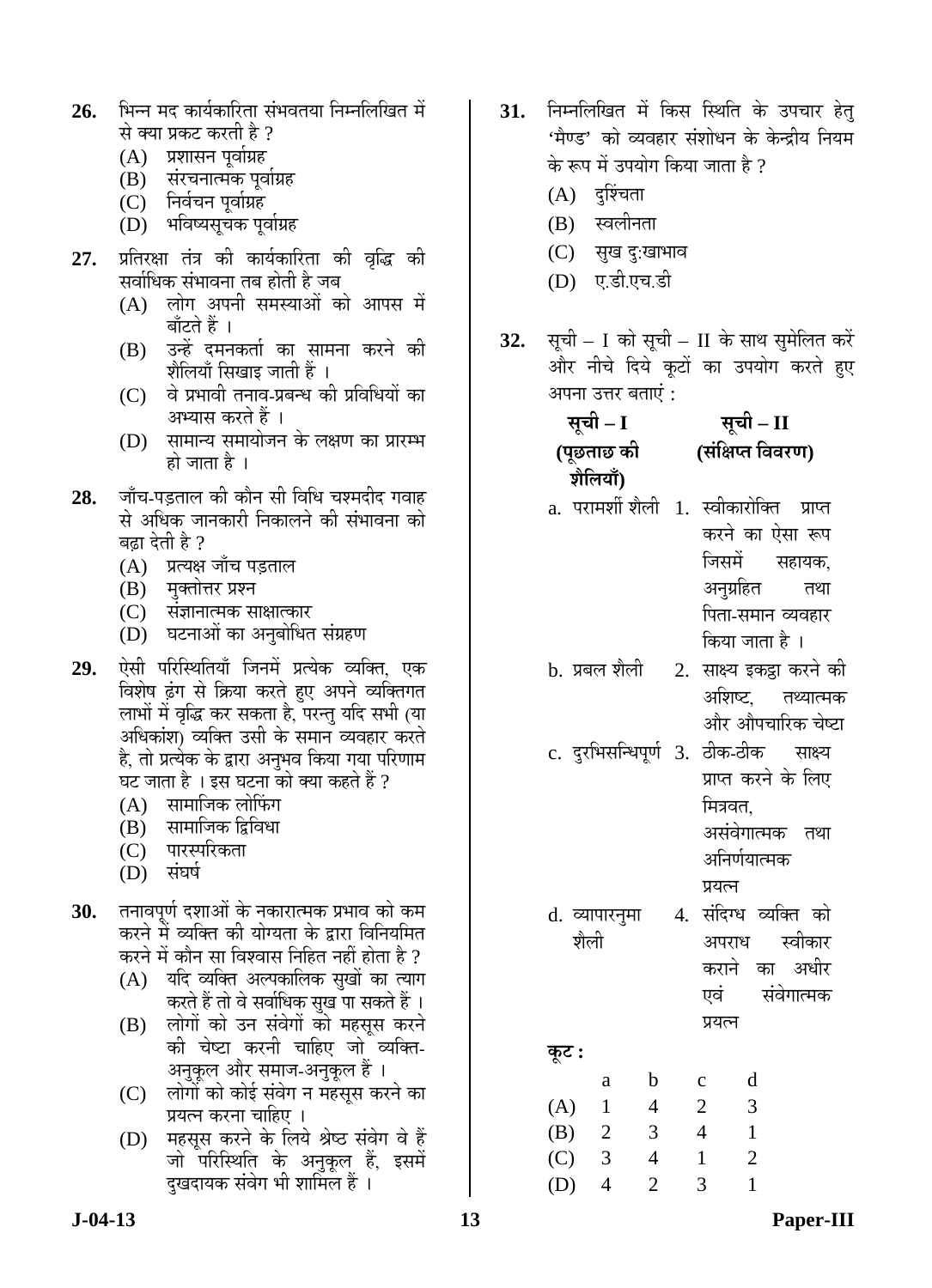**33.** Match List – I with List – II and indicate your answer using the codes given below :

| $List-I$      |                          |                |              | $List-II$      |                                 |  |
|---------------|--------------------------|----------------|--------------|----------------|---------------------------------|--|
| (Concept)     |                          |                |              | (Psychologist) |                                 |  |
|               | Schizophrenia            |                |              |                | a. Four A's of 1. Anna<br>Freud |  |
| b. Theory     | Ego-defense<br>Mechanism |                |              |                | of 2. E. Blenler                |  |
| c. Separation | Anxiety                  |                |              | 3.             | H. Selye                        |  |
| d. General    | Adaptation<br>Syndrome   |                |              |                | 4. Otto Rank                    |  |
| <b>Codes:</b> |                          |                |              |                |                                 |  |
|               | a                        | $\mathbf b$    | $\mathbf c$  |                | d                               |  |
| (A)           | $\overline{2}$           | $\mathbf{1}$   | 4            |                | 3                               |  |
| (B) 2         |                          | $\overline{4}$ | $\mathbf{1}$ |                | 3                               |  |
| $(C)$ 4       |                          | $\mathbf{1}$   | 3            |                | $\overline{2}$                  |  |
| (D)           | 4                        | $\overline{2}$ | 3            |                | $\mathbf{1}$                    |  |

- **34.** Which one of the following does not belong to the mechanism of operant learning ?
	- (A) Events that follow an action
	- (B) Involuntary response
	- (C) Process that weakens or suppresses behaviour
	- (D) Use of consequences to strengthen behaviour.
- **35.** The art of establishing trust, respect and co-operation in a relationship is referred to as
	- (A) Personal distance
	- (B) Continuation behaviour
	- (C) Use of humor
	- (D) Rapport
- **36.** Read the following two statements : Assertion (A) and Reason (R) and indicate your answer using the codes given below :
	- **Assertion (A) : Individuals** take high risk in mountaineering.
	- **Reason (R) :** Intrinsic motivation is the desire to be effective and to perform a behaviour for its own sake.

- (A) Both (A) and (R) are true and (R) is the correct explanation of (A).
- (B) Both (A) and (R) are true and (R) is not the correct explanation of (A).
- $(C)$  (A) is true, but  $(R)$  is false.
- (D) (A) is false, but  $(R)$  is true.
- **37.** The procedure called 'semantic priming' is used to study which of the following phenomena ?
	- (A) Signal detection ability
	- (B) Field dependence independence
	- (C) Locus of control
	- (D) Subliminal perception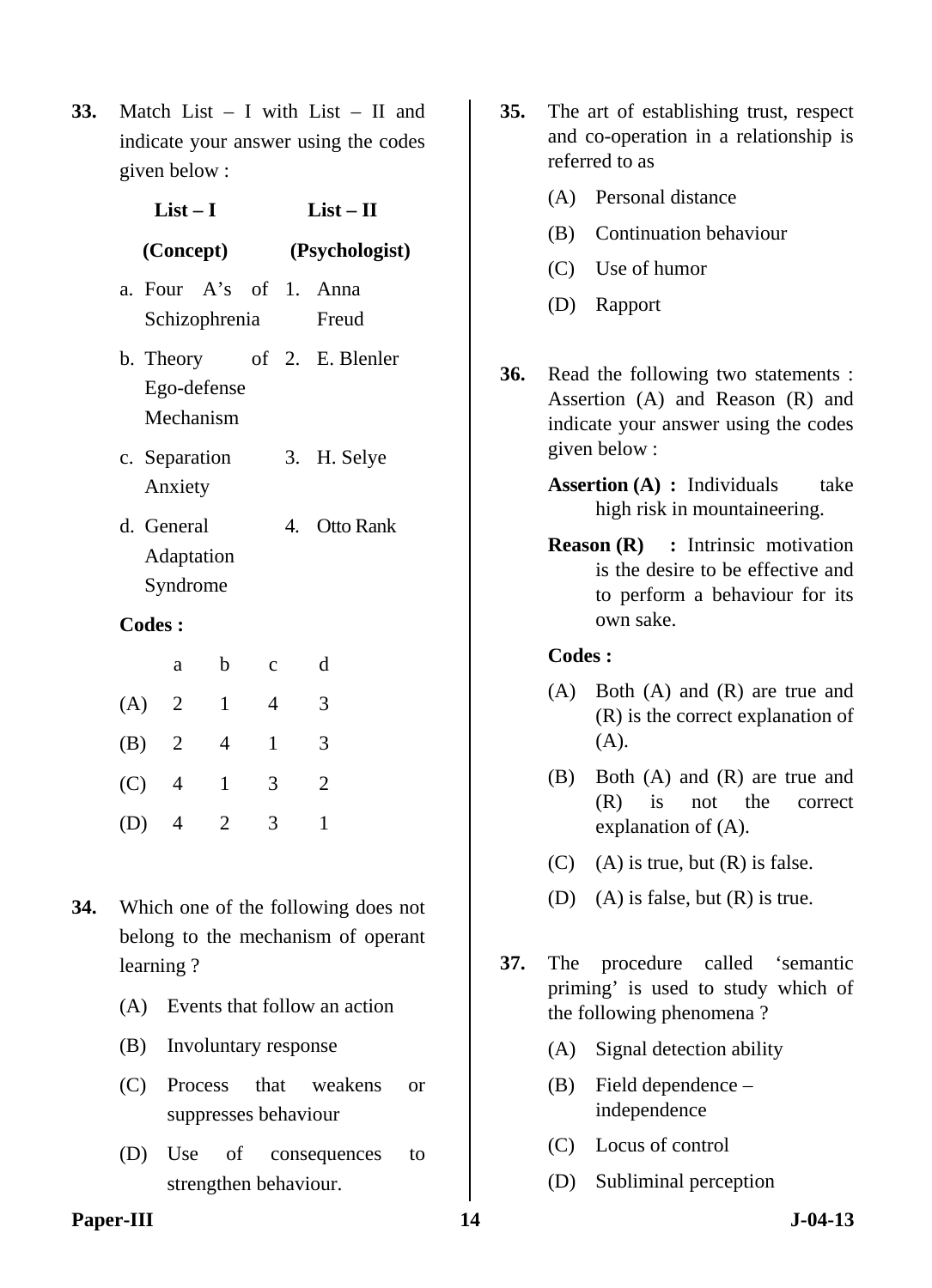33. सूची – I को सूची – II के साथ सुमेलित करें और नीचे दिये कूटों की सहायता से अपना उत्तर बताइये :

| सची – II |
|----------|

# **(´Ö®ÖÖê¾Öî–ÖÖ×®ÖÛú)**

a. मनोविदलता के चार 'ए'  $(A's)$ 1. एन्ना फ्रॉयड

**(†¾Ö¬ÖÖ¸üÞÖÖ)** 

- b. अहम रक्षा तंत्र का सिद्धान्त 2. इ.ब्लेन्लर
- $c<sub>i</sub>$  अलगाव की दर्शिचता 3. एच. सेली
- d. सामान्य अनुकूलन 4. ओटो रेंक संलक्षण

# **Ûæú™ü :**

|         | a              | b              | c | d |
|---------|----------------|----------------|---|---|
| $(A)$ 2 |                | 1              | 4 | 3 |
| (B)     | $\overline{2}$ | 4              | 1 | 3 |
| (C)     | $\overline{4}$ | 1              | 3 | 2 |
| (D)     | 4              | $\overline{2}$ | 3 |   |

- 34. क्रियाप्रसृत अधिगम की क्रियाविधि में निम्नलिखित में से क्या समाविष्ट नहीं है ?
	- $(A)$  क्रिया को अनुगमन करने वाली घटनाएँ
	- $(B)$  अन-स्वैच्छिक अनुक्रिया
	- (C) प्रक्रिया जो व्यवहार को निर्बल करती है या दबाती है ।
	- (D) व्यवहार को मज़बूत करने के लिए परिणामों का उपयोग
- 35. सम्बन्ध में विश्वास, आदर और सहयोग स्थापित करने की कला को क्या कहते हैं ?
	- (A) व्यक्तिगत दूरी
	- $(B)$  अनवरत व्यवहार
	- (C) हास्य का उपयोग
	- (D) घनिष्ठता
- 36. निम्नलिखित दोनों अभिकथन (A) और कारण (R) पढ़ें और नीचे दिए गए कूट के प्रयोग से अपना उत्तर अंकित करें :
	- **अभिकथन (A) :** व्यक्ति पर्वतारोहण में बड़ा खतरा उठाते हैं ।
	- **कारण (R) :** अपने लिए व्यवहार करने के लिए आन्तरिक प्रोत्साहन की इच्छा प्रभावी होनी चाहिए ।

# $\overline{\phi}$ **:**

- $(A)$   $(A)$  और  $(R)$  दोनों सत्य हैं और  $(R)$ ,  $(A)$  की सही व्याख्या है।
- $(B)$   $(A)$  और  $(R)$  दोनों सत्य हैं और  $(R)$ ,  $(A)$  की सही व्याख्या नहीं है ।
- (C)  $(A)$  सही है, किन्तु (R) गलत है।
- (D) (A) गलत है, किन्तु (R) सही है ।
- 37. आर्थो पूर्व-संकेतन प्रक्रिया में निम्न में से किस गोचर का अध्ययन किया जाता है ?
	- $(A)$  संकेत संज्ञापन समर्थता
	- $(B)$  क्षेत्र निर्भरता स्वतंत्रता
	- (C) नियंत्रण का अवस्थान
	- (D) अवसीमांत प्रत्यक्षण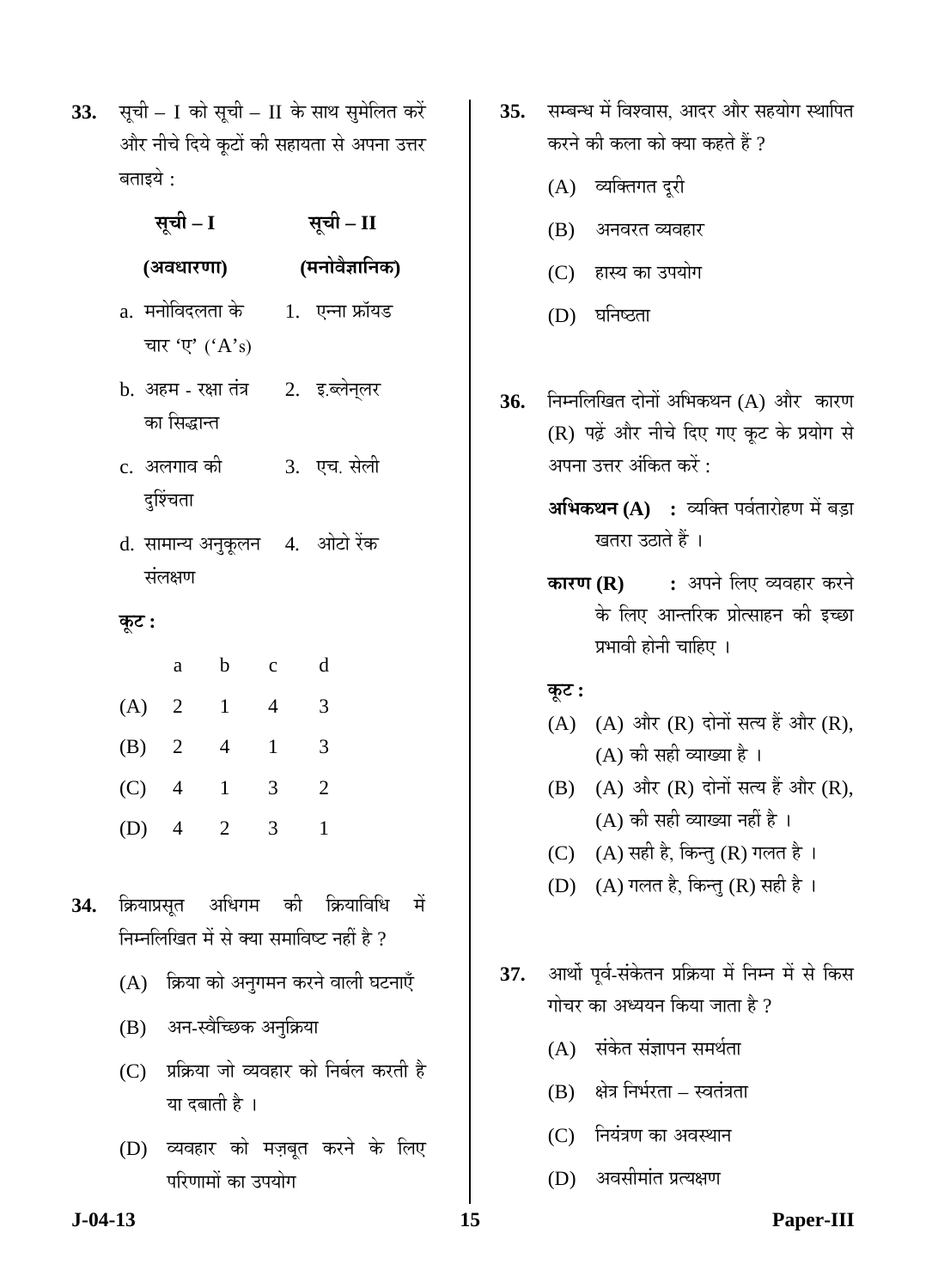- **38.** Given below are two statements : Assertion (A) and Reason (R). Indicate your answer using following codes :
	- **Assertion (A) :** Ingratiation is a technique for gaining compliance from other person in which requester first introduces himself/herself to the target person as an authority and then asks to comply his/her order.
	- **Reason (R)** : Ingratiation induces liking in target person for requester and attempts to change target person's behaviour in one's favour.

- (A) Both (A) and (R) are true and (R) is the correct explanation of (A).
- (B) Both (A) and (R) are true and (R) is not the correct explanation of (A).
- $(C)$  (A) is true, but  $(R)$  is false.
- (D) (A) is false, but  $(R)$  is true.
- **39.** One of the following tests do not belong to self-concept instrumentation :
	- (A) Rosenberg Self-esteem Scale
	- (B) Coopersmith Self-esteem Inventories
	- (C) The Self-perception Inventory
	- (D) Body-image Questionnaire
- **40.** Our expectancies, learning, past experiences and cultural factors play a critical role in shaping our perception. This is well explained by
	- (A) Information processing approach
	- (B) Bottom-up processing approach
	- (C) Top-down processing approach
	- (D) Hierarchical processing approach
- **41.** Match List I with List II and indicate your answer using code given below :

|              |                               |                                                                                  | $List-II$            |                                                                                                                                                                          |
|--------------|-------------------------------|----------------------------------------------------------------------------------|----------------------|--------------------------------------------------------------------------------------------------------------------------------------------------------------------------|
|              |                               |                                                                                  |                      |                                                                                                                                                                          |
|              |                               |                                                                                  | concepts             |                                                                                                                                                                          |
|              |                               | 3.                                                                               | general<br>principle |                                                                                                                                                                          |
| Processing   |                               |                                                                                  |                      | a<br>for                                                                                                                                                                 |
|              |                               |                                                                                  |                      |                                                                                                                                                                          |
| a            | b                             | $\mathbf{C}$                                                                     | d                    |                                                                                                                                                                          |
| $\mathbf{1}$ | 3                             | 4                                                                                | $\overline{2}$       |                                                                                                                                                                          |
|              | $\mathbf{1}$                  | 3                                                                                | 4                    |                                                                                                                                                                          |
| 3            | 1                             | 4                                                                                | 2                    |                                                                                                                                                                          |
|              | <b>Codes:</b><br>(A)<br>(B) 2 | $List-I$<br>a. Inductive<br>Reasoning<br>Processing<br>c. Deductive<br>Reasoning |                      | 1. Analysis and<br>combination<br>of thoughts<br>Interpretation<br>b. Bottom-up $2$ .<br>of ideas and<br>Developing a<br>d. Top-down 4. Using<br>principle<br>conclusion |

(D) 4 2 3 1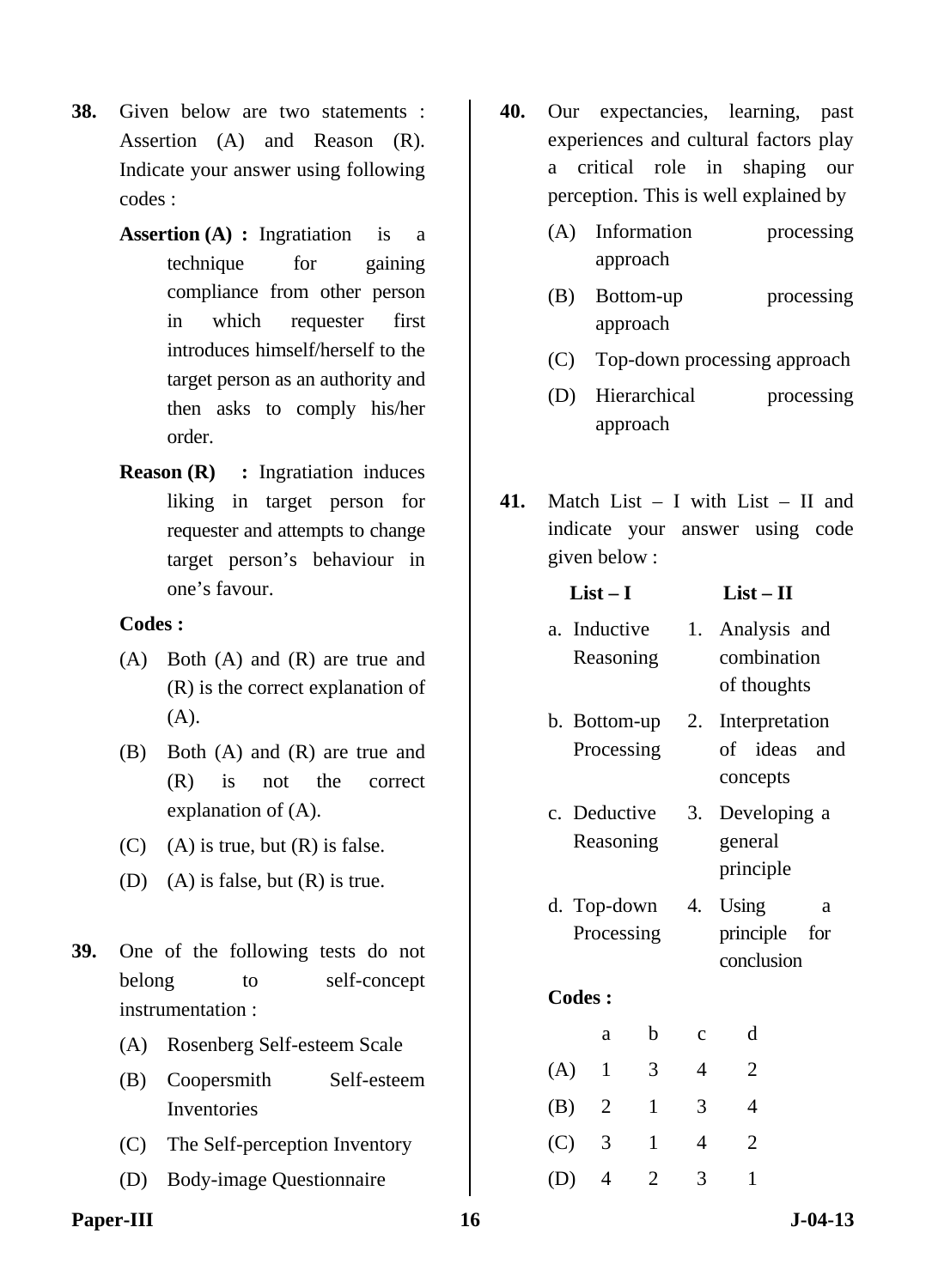- **38.** नीचे दो कथन : अभिकथन (A) तथा कारण  $(R)$  दिए हुए हैं । निम्नांकित कूट की सहायता से अपना उत्तर व्यक्त कीजिए :
	- **अभिकथन (A) :** अनुग्रह अन्य व्यक्ति से स्वीकृति पाने की तकनीक है, जिसमें <u>निवेदनकर्ता लक्ष्य व्यक्ति को पहले</u> अपना परिचय सत्ताधारी के रूप में कराता है और फिर अपने आदेश का <u>पालन करने को कहता है</u> ।
	- **कारण (R) :** अनुग्रह, लक्ष्य व्यक्ति में <u>निवेदक के लिये पसन्द पैदा करता है</u> और लक्ष्य व्यक्ति के व्यवहार को अपने पक्ष में बदलने की चेष्टा करता है ।

### <u>कूट :</u>

- $(A)$   $(A)$  और  $(R)$  दोनों सत्य हैं और  $(R)$ .  $(A)$  की सही व्याख्या है।
- $(B)$   $(A)$  और  $(R)$  दोनों सत्य हैं और  $(R)$ ,  $(A)$  की सही व्याख्या नहीं है ।
- (C)  $(A)$  सत्य है, परन्तु (R) असत्य है।
- (D) (A) असत्य है, परन्तु (R) सत्य है।
- 39. निम्नलिखित में से कौन सा परीक्षण आत्म-धारणा उपकरण से संबंधित नहीं है ?
	- (A) रोजेनबर्ग का स्व-सम्मान मापक
	- (B) कृपरस्मिथ स्व-सम्मान सूची
	- (C) स्व-प्रत्यक्षीकरण सूची
	- (D) देह प्रतिबिम्ब प्रश्नावली
- 40. हमारी प्रत्याशाओं, अधिगम, पूर्व-अनुभवों और सांस्कृतिक कारकों की हमारे प्रत्यक्षीकरण के आकृतिकरण में क्रान्तिक भूमिका होती है । यह किससे स्पष्ट होता है ?
	- (A) सूचना प्रक्रमण उपागम
	- $(B)$  तल ऊर्ध्व प्रक्रमण उपागम
	- (C) अधीशीर्ष प्रक्रमण उपागम
	- (D) पदानुक्रमिक प्रक्रमण उपागम
- 41. सूची I को सूची II से सुमेलित कीजिए तथा अपना उत्तर निम्नलिखित कूट की सहायता से दीजिए :

# **ÃÖæ"Öß – I ÃÖæ"Öß – II**

- a. आगमनात्मक तर्कना 1. विचारों <u>का</u> विश्लेषण और संयोजन
- b. ऊर्ध्वगामी प्रक्रमण 2. विचारों और अवधारणाओं का निर्वचन
- c. निगमनात्मक तर्कना 3. सामान्य सिद्धान्त विकसित करना
- d. अधोगामी प्रक्रमण 4. निष्कर्ष निकालने के लिए नियम का प्रयोग

# **Ûæú™ü :**

|     | a              | b              | c | α  |
|-----|----------------|----------------|---|----|
| (A) | $\mathbf{1}$   | 3              | 4 | 2. |
| (B) | $\overline{2}$ | 1              | 3 |    |
| (C) | $\overline{3}$ | 1              | 4 | 2  |
| (D) | 4              | $\overline{2}$ | 3 |    |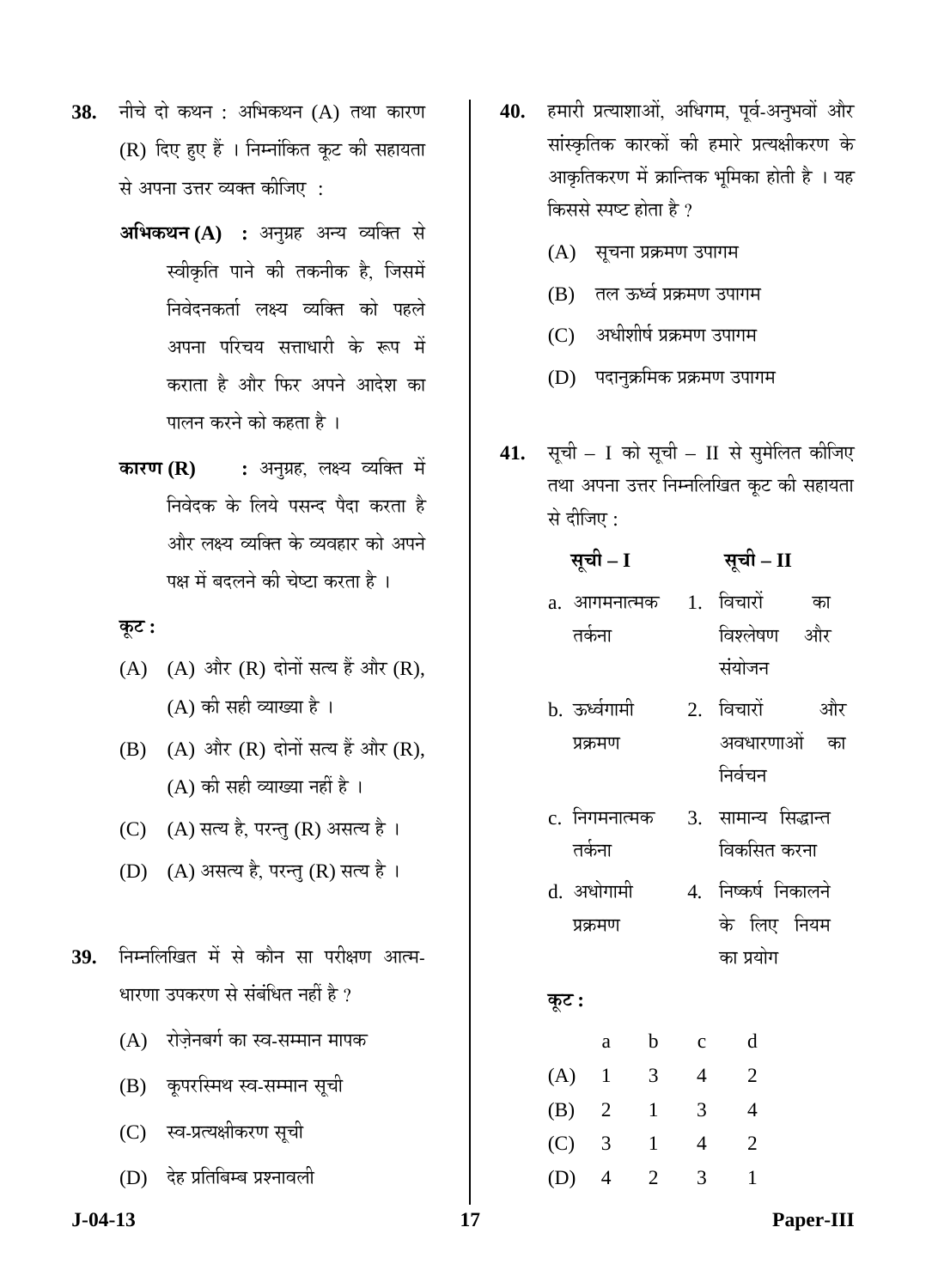- **42.** Which of the following is not correct about the two hemispheres of the brain ?
	- (A) The two hemispheres of human brain are connected by a complex network of neurons called the corpus callosum.
	- (B) The left hemisphere, in most people, is involved in verbal and analytic behaviour and is more dominant.
	- (C) The right hemisphere, in most people, is more involved in non-verbal thinking such as spatial problem-solving and is less dominant.
	- (D) The brain has two hemispheres in human being only.
- **43.** Recent researches show that creativity is correlated with :
	- 1. Intelligence
	- 2. Psychoticism
	- 3. Openness to experience
	- 4. Agreeableness

- $(A)$  1 only
- (B) 1 and 4
- $(C)$  1, 3 and 4
- (D) 1, 2 and 3
- **44.** Which of the following theorists hold the deterministic assumption of human nature ?
	- 1. Erickson
	- 2. Murray
	- 3. Adler
	- 4. Maslow

# **Codes :**

|  | $(A)$ 1 and 2 | $(B)$ 3 and 4   |
|--|---------------|-----------------|
|  | $(C)$ 1 and 3 | (D) $2$ and $3$ |

- **45.** According to Piaget changes in schemes occur due to the following processes :
	- 1. Organization
	- 2. Circular reaction
	- 3. Adaptation
	- 4. Mental representation

# **Codes :**

- $(A)$  1 and 2 only
- (B) 1 and 3 only
- $(C)$  2, 3 and 4 only
- (D) 1, 3 and 4 only

# **Questions 46 to 50 :**

Read the following paragraph and answer the **five** questions which follows :

An experiment was performed varying 'modality of presentation' (A) at two levels and 'retention interval' (B) at three levels. Recall scores were used as the dependent variable. Each cell contained randomly assigned fifteen subjects. After the experiment was over, cell-wise means and standards deviations were computed. The cell-wise standard deviations were approximately equal. The data were analysed by following suitable ANOVA model. One of the interesting finding was that the F ratio, computed as  $(MS_{A \times B}/MS_E)$ was significant at .01 level.

- **46.** How many subjects were employed in the above experiment ?
	- (A) 30 (B) 45
	- (C) 75 (D) 90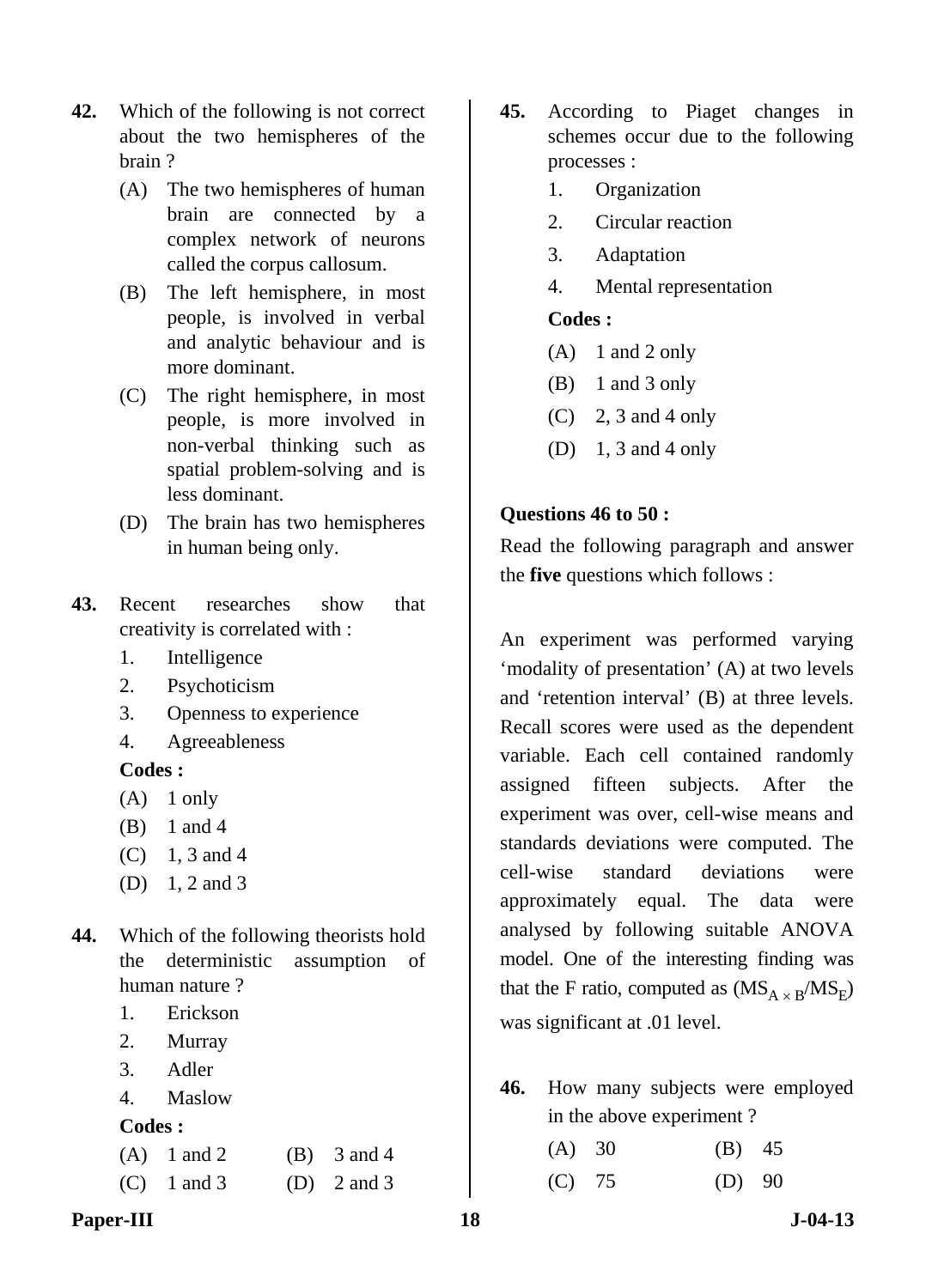- 42. निम्नलिखित में दोनों मस्तिष्कीय गोलार्धों के बारे में क्या सही नहीं हैं ?
	- $(A)$  मानव मस्तिष्क के दो गोलार्ध तंत्रिका कोशिका के जटिल जाल द्वारा जुड़े होते हैं जिन्हें कॉर्पस केलोसम कहा जाता है ।
	- $(B)$  अधिकांश लोगों में. बायाँ गोलार्ध वाचिक तथा विश्लेषिक व्यवहार में अधिक ग्रस्त तथा प्रबल होता है ।
	- (C) अधिकांश लोगों में, दायाँ गोलार्ध गैर-वाचिक चिन्तन जैसे कि स्थानिक .<br>समस्या समाधान के साथ ज्यादा सम्बन्धित है और कम प्रबल होता है ।
	- (D) केवल मानव में मस्तिष्क के दो गोलार्ध होते हैं ।
- 43. हाल ही के शोध दर्शाते हैं कि सृजनात्मकता निम्नलिखित के साथ सम्बन्धित है:
	- 1. बद्धि
	- 2. साइकोटिसिज़्म
	- 3. अनुभव के प्रति खुलापन
	- 4. एग्रीएबलनैस
	- **Ûæú™ü :**
	- $(A)$  सिर्फ 1
	- $(B)$  1 और 4
	- $(C)$  1, 3 और 4
	- (D) 1, 2 और 3
- 44. निम्नलिखित में से किस सिद्धान्तवादी की मानव स्वभाव की निर्धारक मान्यता है ?
	- 1. एरिकसन
	- $2.$  मरे
	- 3. एडलर
	- 4. मैसलो
	- **Ûæú™ü :**
	- $(A)$  1 और 2
	- $(B)$  3 और 4
	- (C) 1 और 3
	- $(D)$  2 और 3
- 45. पियाजे के अनुसार स्कीम में परिवर्तन निम्नलिखित प्रक्रियाओं के कारण होते हैं $\cdot$ 
	- 1. संगठन
	- 2. चक्रीय प्रतिक्रिया
	- 3. अनुकूलन
	- 4. मानसिक निरूपण
	- $\overline{\Phi}$ :
	- $(A)$  केवल 1 और 2
	- (B) केवल 1 और 3
	- $(C)$  केवल 2, 3 और 4
	- (D) केवल 1, 3 और 4

# **THE 46 से 50 :**

 $\hat{a}$  निम्नलिखित परिच्छेद पढें और आगे दिये गये **पाँच** प्रश्नों का उत्तर दें $\cdot$ 

एक प्रयोग किया गया जिसमें. दो स्तरों पर 'प्रस्तुतिकरण की प्रकारता' (A) और तीन स्तरों पर 'प्रतिधारण अंतराल' (B) को बदला गया । प्रत्याह्वान <u>प्राप्तांकों को आश्रित चर के रूप में प्रयोग किया गया ।</u> प्रत्येक सेल में यादच्छिक रूप से निर्दिष्ट पन्द्रह प्रयोज्य थे । प्रयोग समाप्त होने के बाद, सेल-वार माध्यों एवं मानक विचलनों की गणना की गई । सेल-वार मानक विचलन लगभग समान थे । आधार सामग्री का. उपयुक्त अनोवा (ANOVA) मॉडल के आधार पर विश्लेषण किया गया । एक दिलचस्प परिणाम यह निकला था कि  $(MS_{A \times B}/MS_E)$  के रूप में परिकलित F अनुपात .01 स्तर पर सार्थक था ।

46. उपर्युक्त प्रयोग में कितने प्रयोज्यों को विनियोजित किया गया  $\eta$ 

- (A) 30 (B) 45
- (C) 75 (D) 90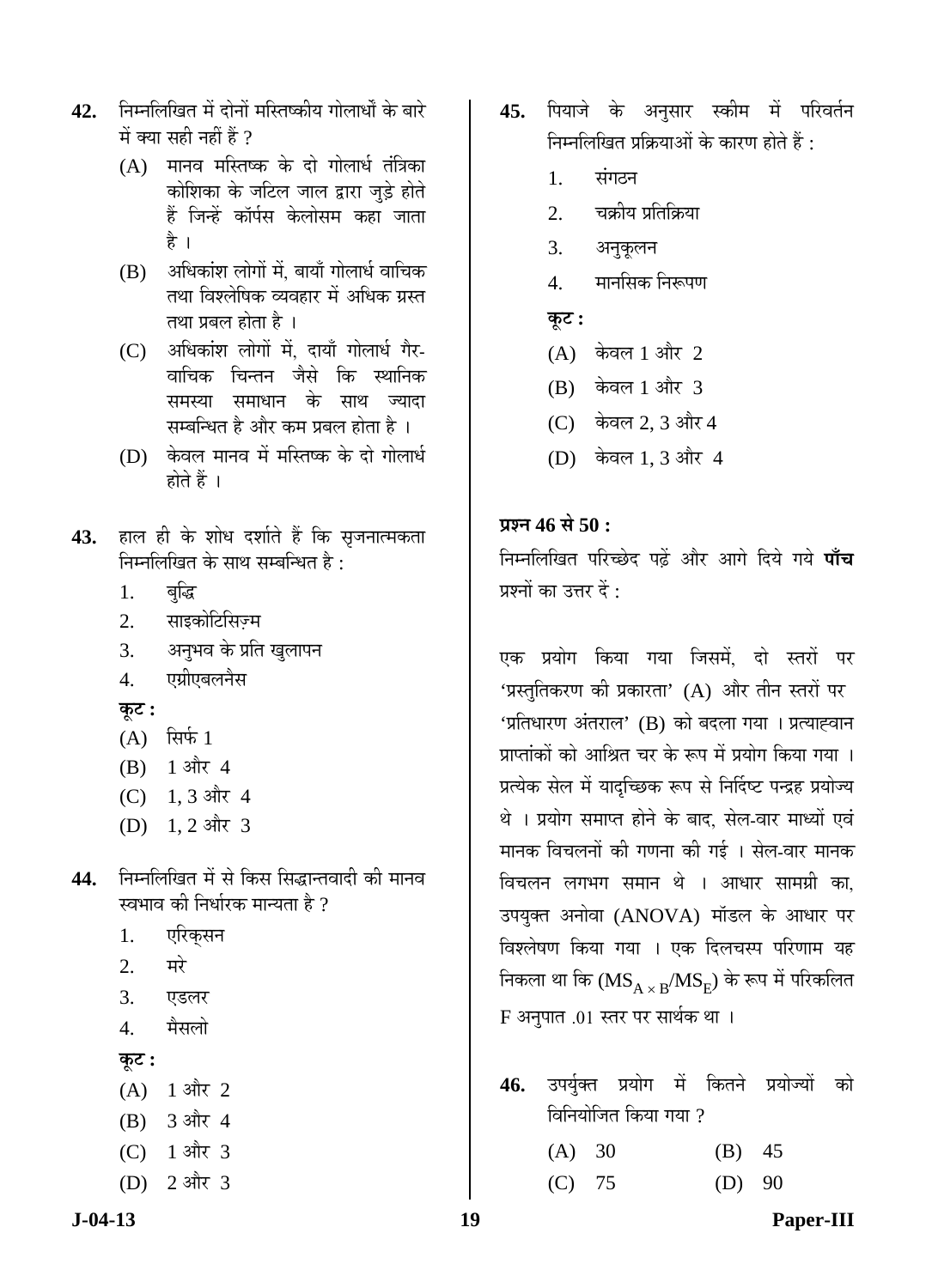- **47.** Which one of the following statement appears to be correct for the above data ?
	- (A) The assumption of homogeneity of variance is violated.
	- (B) The assumption of homogeneity of variance is satisfied.
	- (C) Means and variances are proportional.
	- (D) No data are provided about the assumption of homogeneity of variance.
- **48.** The main effect of retention interval would be associated with degrees of freedom.
	- (A) 2 (B) 3
	- (C) 5 (D) 6
- **49.** Which of the following conclusion/s can be drawn from the above data ?
	- 1. Main effect of modality of presentation is significant.
	- 2. Main effect of retention interval is significant.
	- 3. The interaction effect is significant.
	- 4. Neither the main effect nor interaction effect is significant.

- $(A)$  3 only
- $(B)$  4 only
- $(C)$  1 and 2 only
- (D) 1, 2 and 3 only
- **50.** Which of the following statement/s is/are correct about the experimental design in the above study ?
	- 1. It is a balanced factorial design.
	- 2. It is an imbalanced factorial design.
	- 3. It is a  $2 \times 3$  factorial design.
	- 4. It is a between-groups design.
	- **Codes :**
	- $(A)$  3 only
	- (B) 1 and 3 only
	- (C) 2 and 3 only
	- (D) 1, 3 and 4 only
- Paper-III 20 J-04-13
- **51.** Match List I with List II and indicate your answer using codes given below :
	- **List I List II**  a. Identity diffusion
		-
		- 1. Individuals who are exploring alternatives in an effort to find values and goals to guide their life.
	- b. Identity foreclosure 2. Individuals who have explored
		- and committed themselves to self-chosen values and occupational goals.
	- c. Identity achievement 3. Individuals who do not have firm commitments to values and goals and are
	- not actively trying to reach them. d. Moratorium 4. Individuals who have accepted ready-made values and goals that authority figures have
	- **Codes :**

|     | a | h | с | d |
|-----|---|---|---|---|
| (A) | 4 | 3 |   | 2 |
| (B) | 3 | 4 |   | 2 |
| (C) | 4 | 3 | 2 |   |
| (D) | 3 | 4 | 2 |   |

chosen for

them.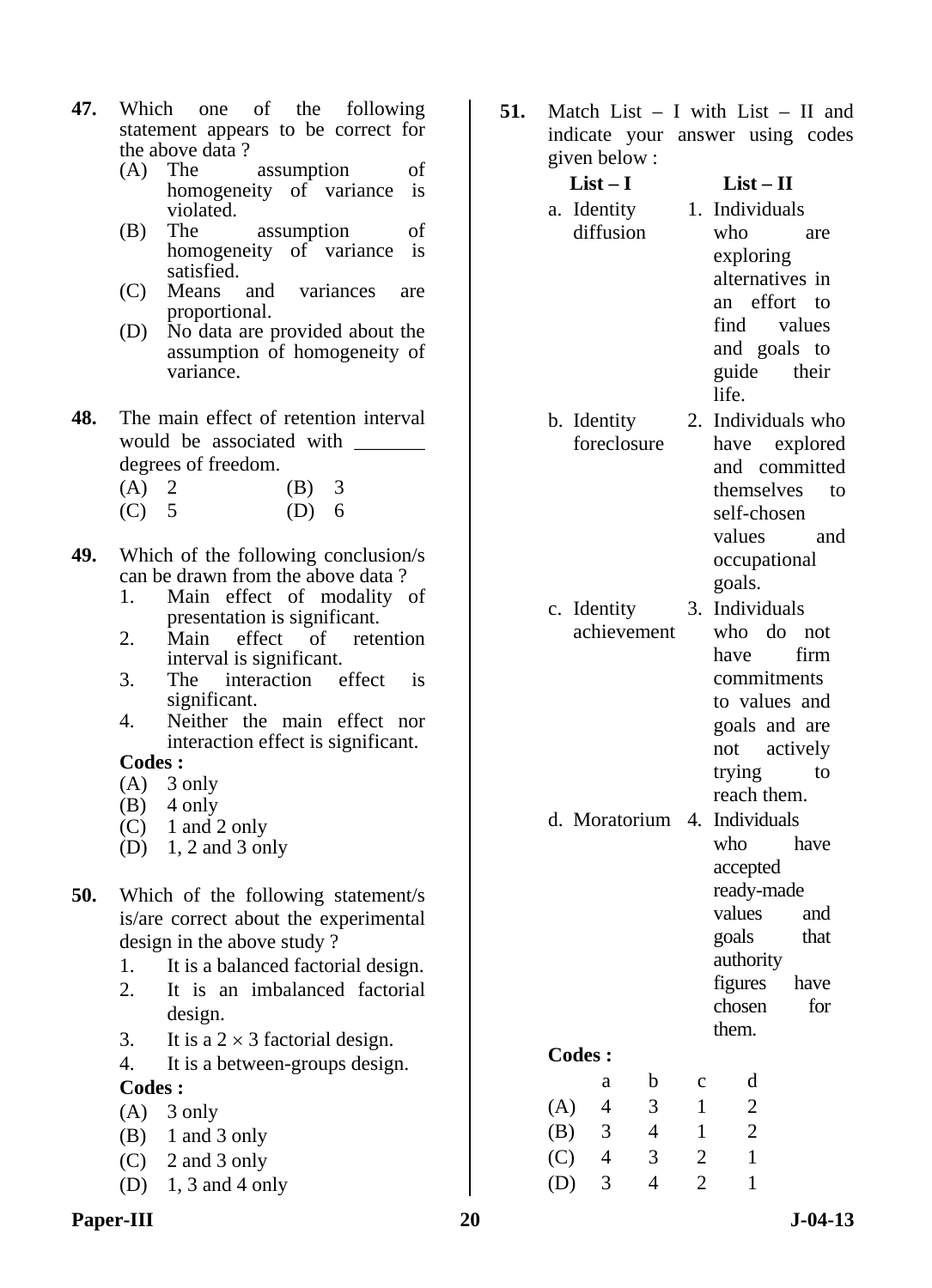| 47.           | सही है ?           | उपर्युक्त आधार सामग्री के लिये कौन सा कथन                                                                               | 51. |               |                |                |                |                                                                        | सूची – I को सूची – II के साथ मिलाइए और<br>नीचे दिये कूटों के प्रयोग से अपना उत्तर |
|---------------|--------------------|-------------------------------------------------------------------------------------------------------------------------|-----|---------------|----------------|----------------|----------------|------------------------------------------------------------------------|-----------------------------------------------------------------------------------|
|               |                    | (A) प्रसरण की एकरूपता की मान्यता का<br>उल्लंघन हुआ है ।                                                                 |     | लिखिए :       | सूची – I       |                |                | सूची – II                                                              |                                                                                   |
|               | (B)                | प्रसरण की एकरूपता की मान्यता संतुष्ट<br>हुई है ।                                                                        |     | a. पहचान      |                |                |                | 1. व्यक्ति जो अपने                                                     |                                                                                   |
|               |                    | (C) माध्य और प्रसरण आनुपातिक हैं ।<br>(D) प्रसरण की एकरूपता की मान्यता के बारे<br>में कोई आँकड़ा प्रदान नहीं किया गया । |     |               | विसरण          |                |                | जीवन को दिशा<br>देने के लिए मूल्यों<br>और लक्ष्यों का                  |                                                                                   |
| 48.           |                    | प्रतिधारण अंतराल का मुख्य प्रभाव स्वतंत्रता की<br>कितनी कोटियों से सम्बन्धित होगा ?                                     |     |               |                |                |                | पता लगाने के<br>प्रयास में विकल्प<br>खोज रहे हैं ।                     |                                                                                   |
|               | (A) 2<br>$(C)$ 5   | (B) 3<br>$(D)$ 6                                                                                                        |     | b. पहचान      |                |                |                |                                                                        | 2. व्यक्ति जिन्होंने चुने                                                         |
| 49.           | 1.                 | उपर्युक्त आधार सामग्री से निम्नलिखित में से<br>कौन सा निष्कर्ष निकाला जा सकता है ?<br>प्रस्तुतिकरण की प्रकारता का मुख्य |     |               | फोरक्लोज़र     |                |                |                                                                        | हुए मूल्यों और<br>व्यावसायिक लक्ष्यों<br>को खोज लिया है                           |
|               | 2.                 | प्रभाव सार्थक है ।<br>प्रतिधारण अंतराल का मुख्य प्रभाव<br>सार्थक है ।                                                   |     |               |                |                |                | हैं ।                                                                  | और उन्हें पूरा करने<br>के प्रति वचनबद्ध                                           |
|               | 3.<br>4.           | अंत:क्रिया प्रभाव सार्थक है ।<br>न तो मुख्य प्रभाव न ही अंत:क्रिया प्रभाव<br>सार्थक है ।                                |     | c. पहचान      | उपलब्धि        |                |                | 3. ऐसे व्यक्ति<br>जिनकी<br>और लक्ष्यों के                              | मूल्यों                                                                           |
|               | कूट :              | $(A)$ केवल 3<br>$(B)$ केवल 4<br>(C) केवल 1 और 2                                                                         |     |               |                |                |                | प्रति<br>कटिबद्धता नहीं है<br>और वे उन्हें पूरा<br>करने में सक्रिय     | कोई                                                                               |
| 50.           | (D)                | केवल 1, 2 और  3<br>उपर्युक्त अध्ययन में प्रयोगात्मक डिज़ाइन के                                                          |     |               |                |                |                | रूप से प्रयासरत<br>नहीं हैं ।                                          |                                                                                   |
|               | सही है/हैं ?<br>1. | बारे में निम्नलिखित में से कौन सा/से कथन<br>यह संतुलित कारक (क्रमगुणित)                                                 |     | d. मोरॉटॉरियम |                |                |                | 4. व्यक्ति<br>उन पूर्व-स्थापित<br>मूल्यों और लक्ष्यों<br>को स्वीकार कर | जिन्होंने                                                                         |
|               | 2.                 | अभिकल्प है ।<br>यह असंतुलित कारक (क्रमगुणित)<br>अभिकल्प है ।                                                            |     |               |                |                |                | लिया है जो उनके<br>लिए सत्ताधारी<br>व्यक्तियों ने चुने                 |                                                                                   |
|               | 3.                 | यह $2 \times 3$ कारक (क्रमगुणित)<br>अभिकल्प है ।                                                                        |     |               |                |                |                | हैं ।                                                                  |                                                                                   |
|               | 4.                 | यह बिटवीन ग्रुप्स अभिकल्प है ।                                                                                          |     | कूट :         | a              | $\mathbf b$    | $\mathbf C$    | d                                                                      |                                                                                   |
|               | कूट :<br>(A)       | केवल 3                                                                                                                  |     | (A)           | $\overline{4}$ | 3              | $\mathbf{1}$   | $\overline{2}$                                                         |                                                                                   |
|               |                    | (B) केवल 1 और 3                                                                                                         |     | (B)           | $\overline{3}$ | $\overline{4}$ | $\mathbf{1}$   | $\sqrt{2}$                                                             |                                                                                   |
|               |                    | (C) केवल 2 और 3                                                                                                         |     | (C)           | $\overline{4}$ | $\mathfrak{Z}$ | $\overline{2}$ | $\mathbf{1}$                                                           |                                                                                   |
|               | (D)                | केवल 1, 3 और 4                                                                                                          |     | (D)           | 3              | $\overline{4}$ | $\overline{2}$ | $\mathbf{1}$                                                           |                                                                                   |
| $J - 04 - 13$ |                    |                                                                                                                         | 21  |               |                |                |                |                                                                        | Paper-III                                                                         |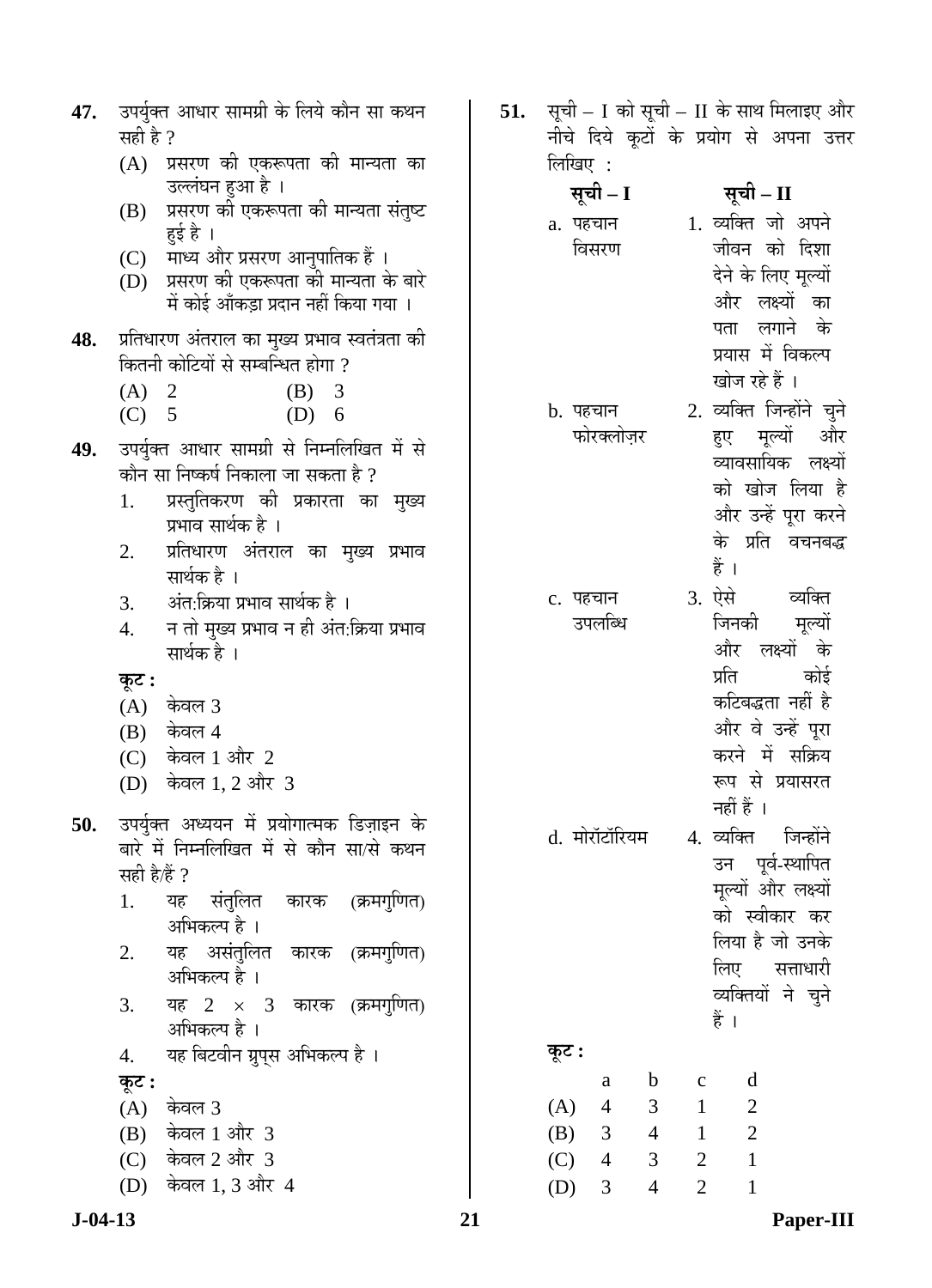- **52.** Cognitive change occurs because of
	- (A) Cognitive self regulation
	- (B) Cognitive complexity
	- (C) Cognitive conflict
	- (D) Cognitive maturity
- **53.** Which components of creativity can be measured in the picture construction activity of Torrance Test of Creative Thinking ?
	- I. Elaboration
	- II. Fluency
	- III. Flexibility
	- IV. Originality

- (A) I and II
- (B) III and IV
- (C) I and IV
- (D) II and III

**List – I** 

**54.** Match List – I with List – II and indicate your answer with the help of codes given below :

| $List-I$ |               |                |                 |             |                | $List-II$      |  |
|----------|---------------|----------------|-----------------|-------------|----------------|----------------|--|
|          |               |                | (Phenomenon)    |             | (Psychologist) |                |  |
|          |               | a. Sense       |                 |             |                | of 1. Abraham  |  |
|          |               |                | powerlessness   |             |                | Maslow         |  |
|          |               | b. Free will   |                 |             |                | 2. Rollo May   |  |
|          |               | c. Becoming    |                 |             |                | 3. Victor      |  |
|          |               | one's self     |                 |             |                | Frankl         |  |
|          |               |                | d. Esteem needs |             |                | 4. Carl Rogers |  |
|          | <b>Codes:</b> |                |                 |             |                |                |  |
|          |               | a              | b               | $\mathbf c$ |                | d              |  |
| (A)      |               | 2              | 3               | 4           |                | 1              |  |
|          | $(B)$ 3       |                | 4               | 2           |                | 1              |  |
| (C)      |               | $\overline{1}$ | 3               | 4           |                | $\overline{2}$ |  |
|          |               | 4              | 2               | 3           |                | 1              |  |
|          |               |                |                 |             |                |                |  |

- **55.** The memory which contains factual information is called
	- (A) Semantic memory
	- (B) Declarative memory
	- (C) Procedural memory
	- (D) Episodic memory
- **56.** Given below are two statements, one is labelled as Assertion (A) and the other is labelled as Reason (R). Indicate your answer using the codes given below :
	- **Assertion (A) : Playing chess** requires higher level of cognitive strategy.
	- **Reason (R)** : Winning any game needs ability and tricks.

- (A) Both (A) and (R) are true and (R) is the correct explanation of  $(A)$ .
- (B) Both (A) and (R) are true and (R) is not the correct explanation of (A).
- $(C)$  (A) is true, but  $(R)$  is false.
- (D) (A) is false, but (R) is true.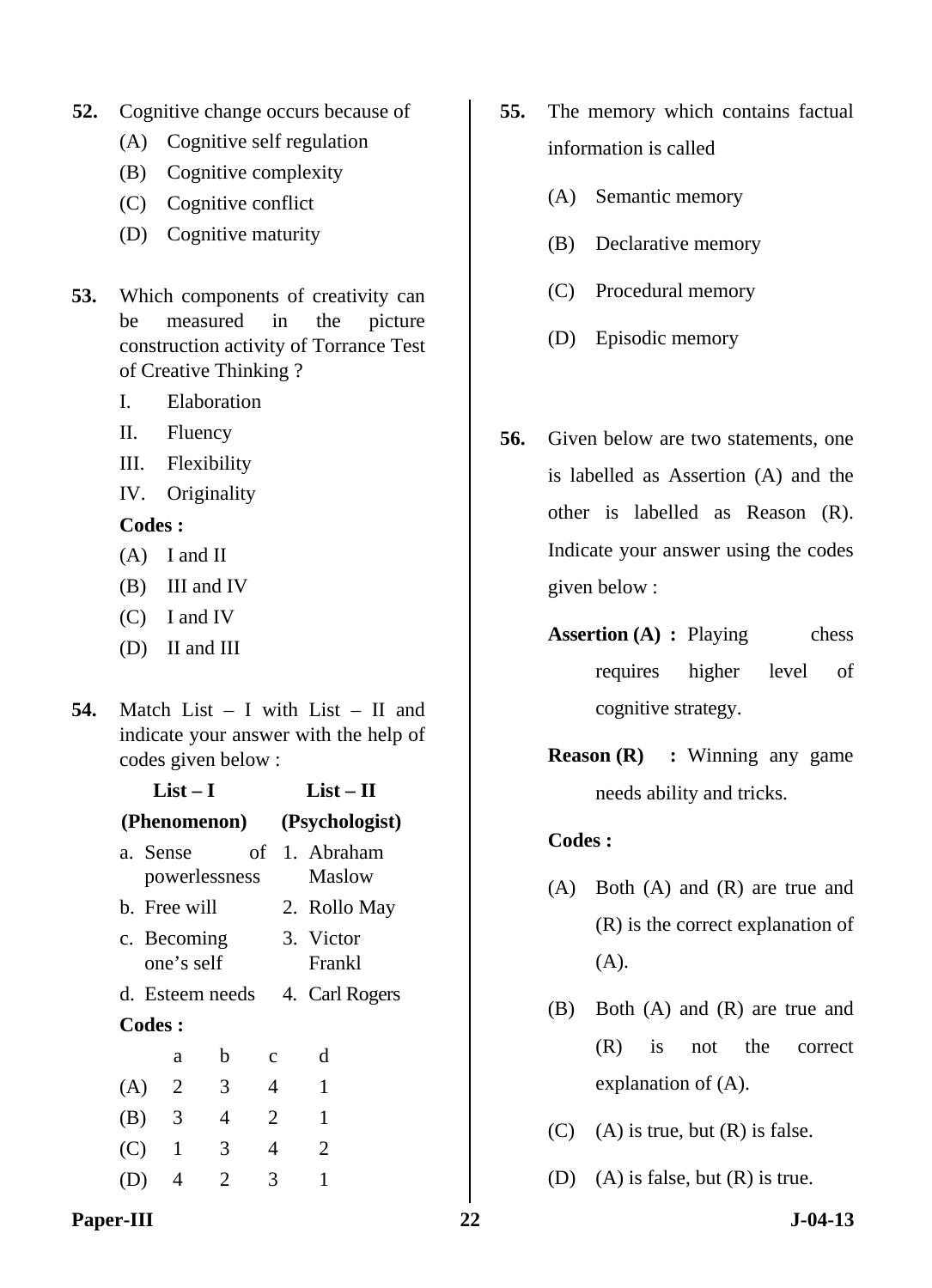- **52.** संज्ञानात्मक परिवर्तन किसके कारण होता है ?
	- $(A)$  संज्ञानात्मक स्व विनियमन
	- $(B)$  संज्ञानात्मक जटिलता
	- (C) संज्ञानात्मक दुविधा
	- (D) संज्ञानात्मक परिपक्वता
- 53. सृजनात्मक सोच के टोरेन्स परीक्षण की चित्र <u>निर्माण गतिविधि में सृजनात्मकता के किन</u> संघटकों का माप किया जा सकता है ?
	- I. विस्तरण
	- $II.$  धाराप्रवाहिता
	- $III.$   $\overline{q}$  $\overline{r}$
	- $IV.$  मौलिकता

#### $\overline{\phi}$ **:**

- $(A)$  I और II
- $(B)$  III और IV
- $(C)$  I और IV
- $(D)$  II और III
- **54.** सूची I को सूची II के साथ मिलाइये और नीचे दिये कूटों के प्रयोग से अपना उत्तर अंकित करिए $:$

|       |                | सूची – I               |                |                | सूची – II             |
|-------|----------------|------------------------|----------------|----------------|-----------------------|
|       |                | (घटना)                 |                |                | (मनोवैज्ञानिक)        |
|       |                | a.  अशक्तता बोध        |                |                | 1. अब्राहम<br>मैसलो   |
|       |                | b.  संकल्प स्वातंत्र्य |                |                | 2. रोलो मे            |
|       |                | c. आत्मबोध होना        |                |                | 3. विक्टर<br>फ्रेन्कल |
| कूट : |                | d. सम्मान अपेक्षाएँ    |                |                | 4. कार्ल रॉजर्स       |
|       |                | a                      | b              | $\mathbf c$    | d                     |
| (A)   | $\overline{2}$ |                        | 3              | $\overline{4}$ | $\mathbf{1}$          |
| (B)   | 3              |                        | $\overline{4}$ | $\overline{2}$ | $\mathbf{1}$          |
| (C)   | $\overline{1}$ |                        | 3              | $\overline{4}$ | $\overline{2}$        |
|       |                | $\overline{4}$         | $\overline{2}$ | 3              | $\mathbf{1}$          |

- **55.** स्मृति, जिसमें तथ्यात्मक जानकारी होती है, क्या कहलाती है ?
	- (A) शब्दार्थ स्मृति
	- (B) घोषणात्मक स्मृति
	- $(C)$  कार्यविधिक स्मृति
	- (D) घटनाजन्य स्मृति
- **56.** नीचे दो कथन. अभिकथन (A) और कारण (R) दिए गए हैं । नीचे दिए गए कूट का प्रयोग करते हुए अपना उत्तर अंकित कीजिए :
	- **अभिकथन (A) :** चेस् खेलने के लिए उच्च-स्तरीय संज्ञानात्मक नीति अपेक्षित होती है $\perp$
	- **कारण (R) : कि**सी भी खेल को जीतने के लिए योग्यता और दाँव-पेच की आवश्यकता होती है ।

### $\overline{\phi}$ **:**

- (A)  $(A)$  और  $(R)$  दोनों सत्य हैं और  $(R)$ ,  $(A)$  की सही व्याख्या है ।
- $(B)$   $(A)$  और  $(R)$  दोनों सत्य हैं, और  $(R)$ ,  $(A)$  की सही व्याख्या नहीं है।
- $(C)$   $(A)$  सत्य है, किन्तु  $(R)$  असत्य है ।
- (D)  $(A)$  असत्य है, किन्तु (R) सत्य है।

**J-04-13 23 Paper-III**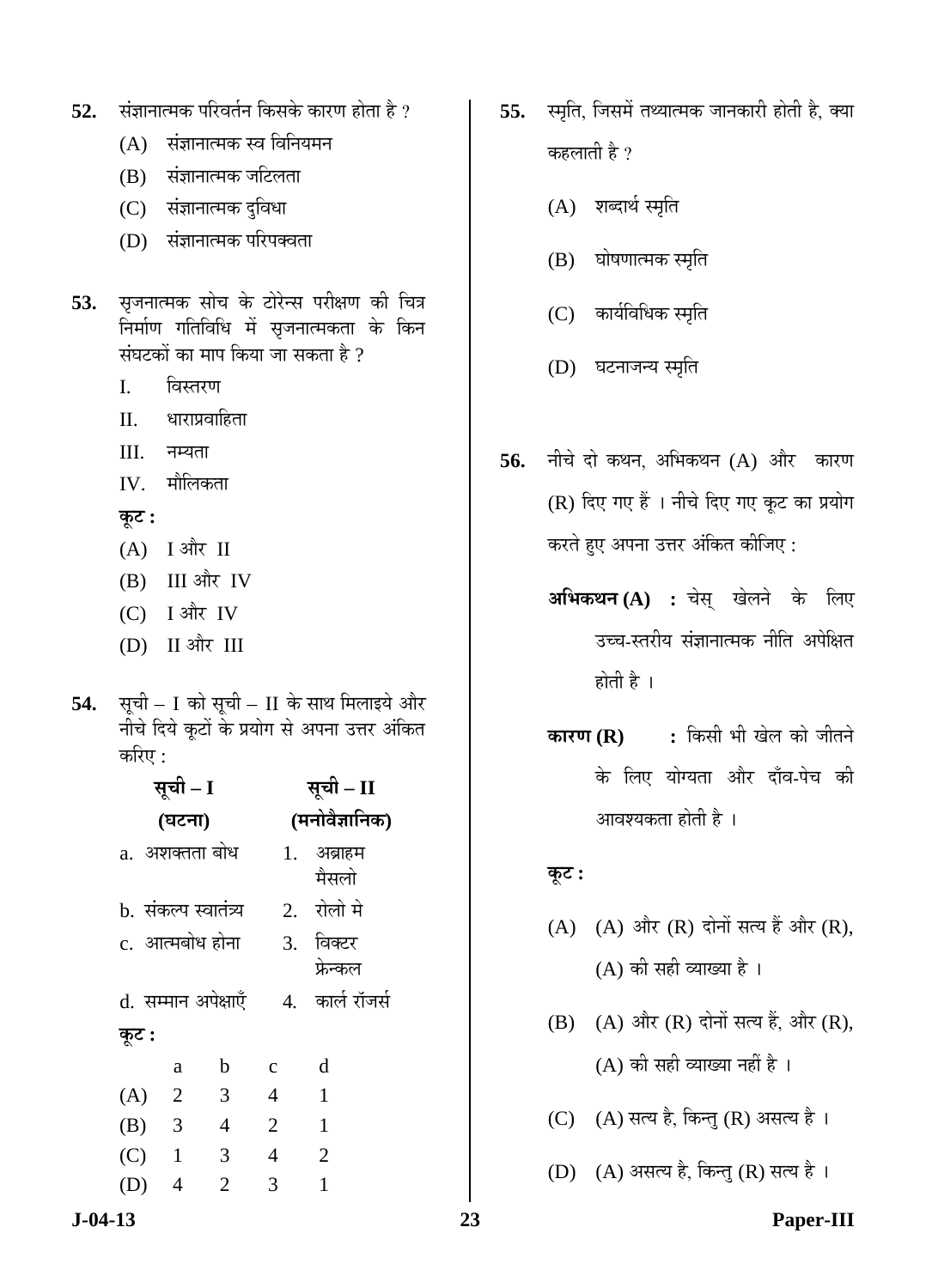- **57.** Which is the correct sequence of emergence of virtues ?
	- (A) Hope, Willpower, Purpose, **Competency**
	- (B) Willpower, Hope, Purpose, **Competency**
	- (C) Purpose, Competency, Willpower, Hope
	- (D) Competency, Willpower, Purpose, Hope
- **58.** Which of the following are the negative symptoms of Schizophrenia ?
	- 1. Hallucinations and Apathy
	- 2. Asociality and Apathy
	- 3. Anhedonia and Poverty of speech
	- 4. Poverty of speech and Delusions.

- (A) 1 and 3 only
- (B) 2 and 3 only
- (C) 3 and 4 only
- (D) 2 and 4 only
- **59.** A competent and well-performing female middle-level manager did not consider herself as suitable for the position of senior manager thinking that females are not suitable for such high positions. This is a typical example of
	- (A) Glass-ceiling phenomenon
	- (B) Gender discrimination
	- (C) High motivation to avoid failure
	- (D) High motivation to approach success
- **60.** Leaders who exert profound effects on their followers and who establish special types of relationships with their followers are usually considered as
	- (A) Democratic leaders
	- (B) Transformational leaders
	- (C) Normative leaders
	- (D) Consultative leaders
- **61.** Match the items of List I with those of List – II. Indicate your answer using the codes given below :

| $List-I$     | $List - II$                   |
|--------------|-------------------------------|
|              | (Hemispheric (Task condition) |
| involvement) |                               |

- a. Left 1. Those which minimize response bias.
- b. Right 2. Those which involve speaking or writing.
- c. No difference 3. Those which involve use of hands in three dimensional space.
	- 4. Those which involve olfaction.

|     | a              | b | c |
|-----|----------------|---|---|
| (A) | $\overline{2}$ | 3 | 4 |
| (B) | 1              | 2 | 3 |
| (C) | 2              | 3 | 1 |
| (D) | 4              | 1 | 2 |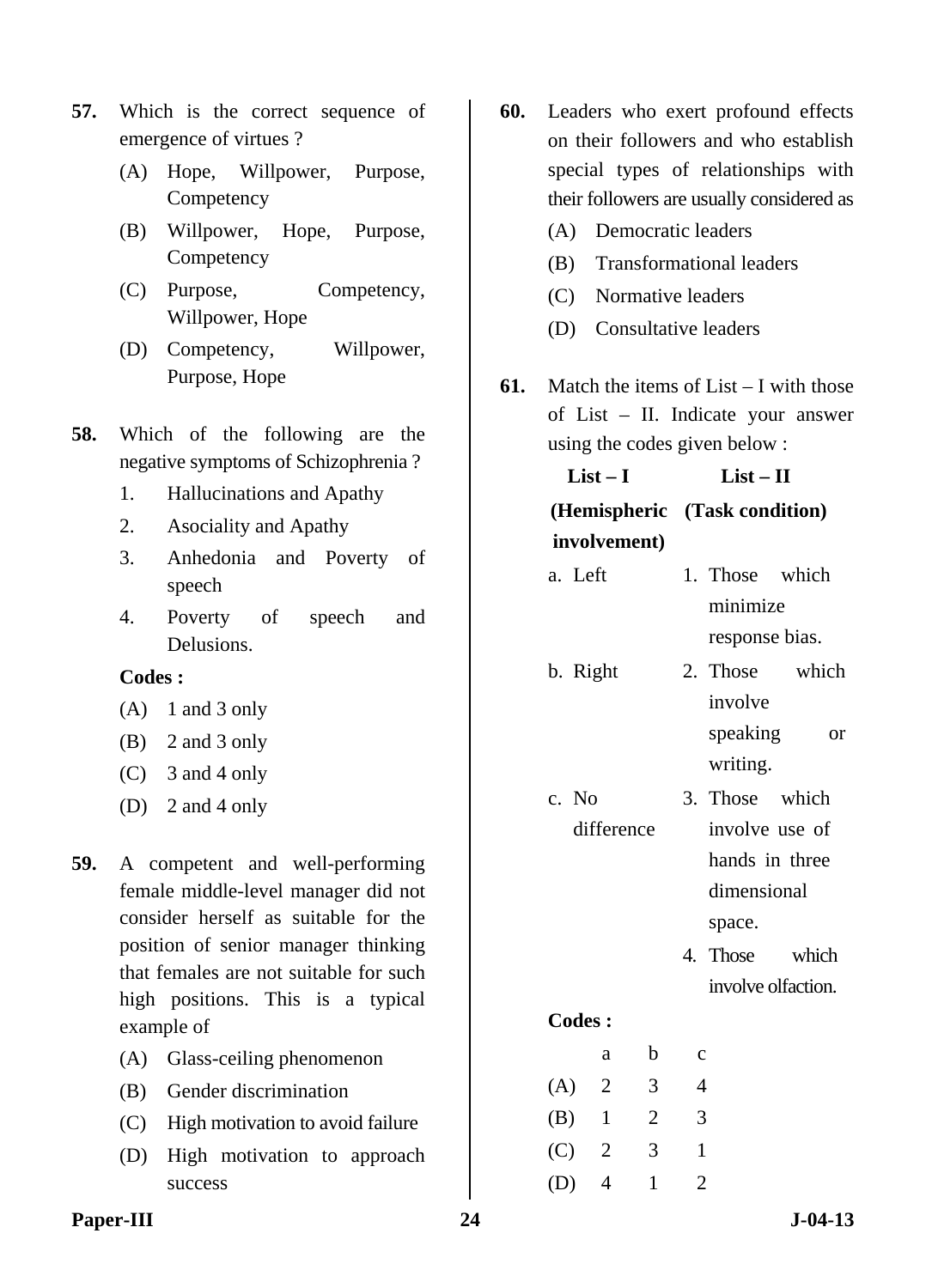- 57. सद्गुणों के आविर्भाव का सही अनुक्रम कौन सा हें ?
	- $(A)$  आशा, इच्छाशक्ति, प्रयोजन, सक्षमता
	- $(B)$  इच्छाशक्ति, आशा, प्रयोजन, सक्षमता
	- (C) प्रयोजन, सक्षमता, इच्छाशक्ति, आशा
	- $(D)$  सक्षमता, इच्छाशक्ति, प्रयोजन, आशा
- **58.** मनोविदलता के नकारात्मक लक्षण निम्नलिखित में से क्या हैं ?
	- 1. विभ्रान्ति और उदासीनता
	- 2. समाज-उदासीनता और उदासीनता
	- 3. उत्साहातिरेक व्यक्ति और वाक् दुर्बलता (या कमी)
	- 4. वाक् दुर्बलता (या कमी) और भ्रान्तियाँ (या मिथ्या विश्वास)

 $\overline{\phi}$ **:** 

- $(A)$  सिर्फ 1 और 3
- $(B)$  सिर्फ 2 और 3
- $(C)$  सिर्फ 3 और 4
- (D) सिर्फ 2 और 4
- 59. दक्ष तथा सुसंचालित कार्य करने वाली मध्यम स्तर की महिला प्रबन्धक अपने को वरिष्ठ प्रबन्धक की पदस्थिति के लिए उपयुक्त नहीं समझती है, यह सोच कर कि ऐसी ऊँचे पदों के लिए महिलाएँ उपयुक्त नहीं होती हैं । यह निम्नलिखित में से किसका प्रारूपिक उदाहरण है $?$ 
	- (A) ग्लास-सीलिंग परिदृश्य (दर्पण-सीमा परिदश्य)
	- (B) लिंगीय भेदभाव
	- (C) जसफलता से बचने की उच्च प्रेरणा
	- (D) सफलता पाने की उच्च प्रेरणा
- 60. जो नेता अपने अनुयायिओं पर गहन असर डालते हैं और जो अपने अनुयायिओं के साथ विशेष प्रकार के सम्बन्ध स्थापित कर लेते हैं उन्हें सामान्यतया क्या समझा जाता है ?
	- $(A)$  लोकतांत्रिक नेता
	- $(B)$  रूपान्तरणीय नेता
	- (C) मानकीय (या नियामक) नेता
	- (D) परामर्शक नेता
- **61.** सूची I के पदों को सूची II के पदों के साथ सुमेलित करें । नीचे दिये कूटों का उपयोग करते हए अपने उत्तर बताइए :

|          | सूची – I       |                          | सूची – II                            |  |  |  |
|----------|----------------|--------------------------|--------------------------------------|--|--|--|
|          | (गोलार्ध)      |                          | (कार्य स्थिति )                      |  |  |  |
| a. बायाँ |                |                          | 1. वे जो अनुक्रिया                   |  |  |  |
|          |                |                          | पक्षपात को कम                        |  |  |  |
|          |                |                          | करती हैं ।                           |  |  |  |
| b. दायाँ |                |                          | 2. वे जो बोलने या                    |  |  |  |
|          |                |                          | लिखने को अंतर्ग्रस्त                 |  |  |  |
|          |                |                          | करती हैं ।                           |  |  |  |
|          |                |                          | c. कोई   अन्तर 3. वे  जो  त्रि-आयामी |  |  |  |
|          | नहीं           |                          | स्थान में हाथों के                   |  |  |  |
|          |                |                          | उपयोग को अंतर्ग्रस्त                 |  |  |  |
|          |                |                          | करती हैं ।                           |  |  |  |
|          |                |                          | 4. वे जो घ्राणबोध को                 |  |  |  |
|          |                |                          | अंतर्ग्रस्त करती हैं ।               |  |  |  |
| कूट :    |                |                          |                                      |  |  |  |
|          | a              | $\mathbf{b}$             | $\mathbf{C}$                         |  |  |  |
|          | (A) 2          | $\overline{\phantom{a}}$ | $\overline{4}$                       |  |  |  |
|          | $(B)$ 1        | $\overline{\phantom{a}}$ | $\overline{\mathbf{3}}$              |  |  |  |
|          | $(C)$ 2        | $\mathfrak{Z}$           | $\mathbf{1}$                         |  |  |  |
| (D)      | $\overline{4}$ | 1                        | $\overline{c}$                       |  |  |  |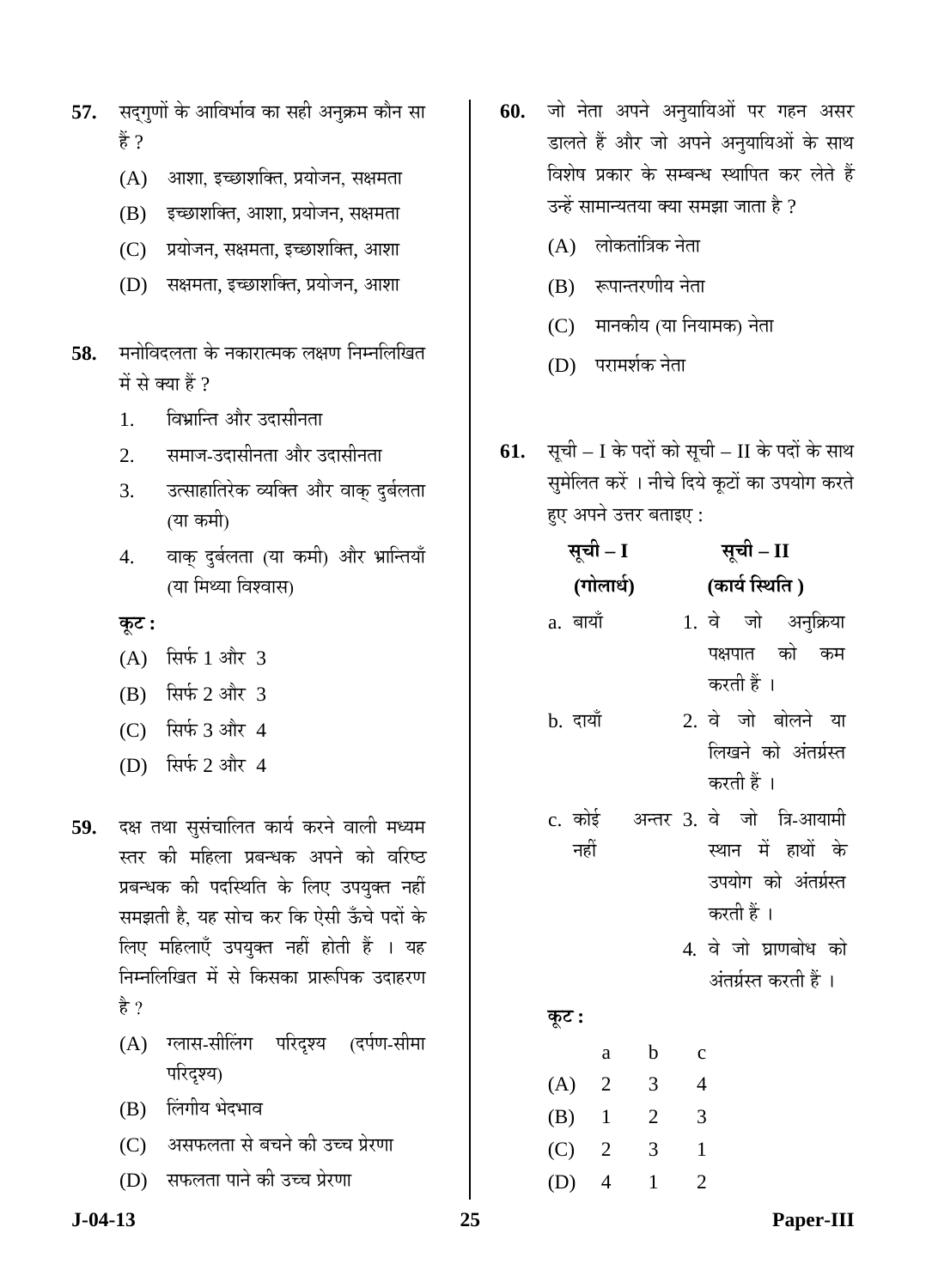**62.** Match List – I with List – II and indicate your answer using the codes given below :

|               | $List-I$       |                |                | $List-II$                         |  |  |
|---------------|----------------|----------------|----------------|-----------------------------------|--|--|
|               |                | (Disorder)     | (Symptoms)     |                                   |  |  |
|               |                | a. Dyssomnias  |                | 1. Abnormal                       |  |  |
|               |                |                |                | behaviour that                    |  |  |
|               |                |                |                | occur during                      |  |  |
|               |                |                |                | sleep.                            |  |  |
|               | b. Insomnia    |                |                | 2. Sleeplessness                  |  |  |
|               |                |                |                | c. Parasomnias 3. It involve      |  |  |
|               |                |                |                | problems in                       |  |  |
|               |                |                |                | getting to sleep                  |  |  |
|               |                |                |                | or getting                        |  |  |
|               |                |                |                | sufficient high                   |  |  |
|               |                |                |                | quality sleep                     |  |  |
|               |                |                |                | d. Hypersomnia 4. Excessive sleep |  |  |
| <b>Codes:</b> |                |                |                |                                   |  |  |
|               | a              | b              | $\mathbf{C}$   | d                                 |  |  |
| (A)           | $\overline{2}$ | $\overline{4}$ | 3              | 1                                 |  |  |
| (B)           | $\mathbf{1}$   | $\overline{2}$ | 3              | $\overline{4}$                    |  |  |
| (C) 3         |                | $\mathfrak{2}$ | $\mathbf{1}$   | $\overline{4}$                    |  |  |
| (D)           | $\mathbf{1}$   | 3              | $\overline{2}$ | 4                                 |  |  |

- **63. Assertion (A) :** A person's self concept is partly rooted in the feed-back of other people.
	- **Reason (R)** : The reactions of others are based on "lookingglass self" effect as an internalization of others reactions to self concept.

### **Codes :**

- (A) Both (A) and (R) are true and (R) is the correct explanation of (A).
- (B) Both (A) and (R) are true, but (R) is not the correct explanation of (A).
- (C) (A) is true, but  $(R)$  is false.
- (D) (A) is false, but (R) is true.
- **64.** Read each of the following two statements-Assertion (A) and Reason (R) and indicate your answer using the codes given below :
	- **Assertion (A) :** The anticipatory anxiety that people develop about having another panic attack is thought to arise from activity in the hippocampus of the limbic system.
	- **Reason (R)** : According to one theory, panic attacks arise from abnormal activity in the amygdala.

- (A) Both (A) and (R) are true and (R) is the correct explanation of (A).
- (B) Both (A) and (R) are true, but (R) is not the correct explanation of (A).
- $(C)$  (A) is true, but  $(R)$  is false.
- (D) (A) is false, but  $(R)$  is true.
- **65.** Which of the following options is true regarding the relationship between thinking and language ?
	- (A) Real thinking requires the use of language.
	- (B) A thought that cannot be expressed in a particular language cannot occur to speakers of that language.
	- (C) People sometimes think in images rather than in words.
	- (D) A thought is never expressed in language.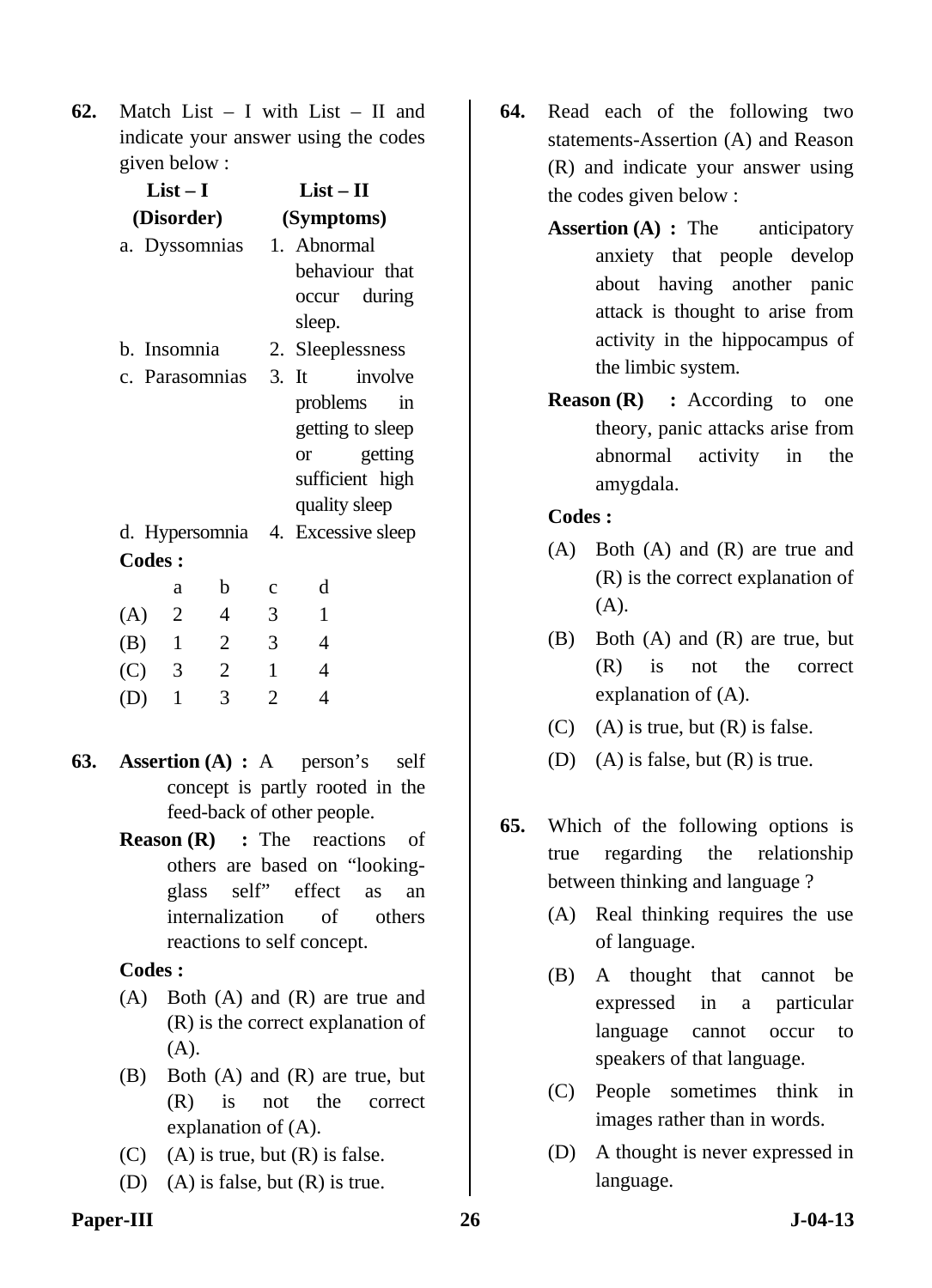**62.** सूची – I को सूची – II के साथ सुमेलित करें और नीचे दिये कूटों की सहायता से अपना उत्तर बताइये:

| सूची – I   |                        |                |                | सूची – II           |                         |
|------------|------------------------|----------------|----------------|---------------------|-------------------------|
|            | (विकृतियाँ)            |                |                | (लक्षण)             |                         |
|            | a. डिससोमनिआ           |                |                |                     | 1. निद्रा के दौरान      |
|            |                        |                |                |                     | उत्पन्न व्यवहार         |
|            |                        |                |                | सम्बन्धी विकृति     |                         |
| b. अनिद्रा |                        |                |                | 2. अनिद्रा          |                         |
|            | c. पैरासोमनिआ          |                |                |                     | 3. निद्रा आने में या    |
|            |                        |                |                |                     | पर्याप्त उच्च-          |
|            |                        |                |                |                     | गुणवत्ता की निद्रा      |
|            |                        |                |                |                     | आने में समस्याएँ        |
|            | d. अतिनिद्रा           |                |                | 4.  अत्याधिक निद्रा |                         |
| कूट :      |                        |                |                |                     |                         |
|            | a                      | $\mathbf b$    | $\mathbf{C}$   | d                   |                         |
| $(A)$ 2    |                        | $\overline{4}$ | 3              | $\overline{1}$      |                         |
| $(B)$ 1    |                        | $\overline{2}$ | $\overline{3}$ | $\overline{4}$      |                         |
| $(C)$ 3    |                        | $\overline{2}$ | $\overline{1}$ | $\overline{4}$      |                         |
| $(D)$ 1    |                        | 3              | $\overline{2}$ | $\overline{4}$      |                         |
|            | $\gamma$ Hormory $(A)$ |                |                |                     | ਸਤਾ ਤਸਤਿਤ ਹੁੰਦੇ ਸਭ ਆਸ਼ਾ |

- **63. अभिकथन (A) :** एक व्यक्ति की स्व-धारणा आंशिक रूप से दूसरे व्यक्ति की प्रतिपुष्टि के कारण होती है ।
	- **कारण (R) :** अन्य व्यक्तियों की प्रतिक्रियाएँ स्व-धारणा के प्रति अन्य की प्रतिक्रियाओं के अन्तरीकरण के रूप में "लकिंग-ग्लास सेल्फ" पर आधारित होती हैं ।

**Ûæú™ü :**

- (A) (A) और  $(R)$  दोनों सत्य हैं और  $(R)$ ,  $(A)$  की सही व्याख्या है।
- $(B)$   $(A)$  और  $(R)$  दोनों सत्य हैं, किन्तु  $(R)$ ,  $(A)$  की सही व्याख्या नहीं है।
- (C)  $(A)$  सत्य है, किन्तु (R) असत्य है।
- (D) (A) असत्य है, किन्तु (R) सत्य है।
- 64. निम्नलिखित दो कथनों-अभिकथन (A) और कारण (R) को पढ़िये और नीचे दिये कूटों से अपना उत्तर बताइये  $\cdot$ 
	- **अभिकथन (A) :** पूर्वानुमानी दुश्चिंता जो <u>कि लोग आतंक/घबराहट का अन्य</u> हमला होने के बारे में विकसित करने लग जाते हैं वो लिम्बिक प्रणाली के हिप्पोकैम्पस में गतिविधि से उत्पन्न समझा जाता है ।
	- **कारण (R) :** एक सिद्धान्त के अनुसार, आतंक घबराहट के हमले अमिगडेला में असाधारण गतिविधि से उत्पन्न होते हैं ।

# $\Phi$ **:**

- (A)  $(A)$  और  $(R)$  दोनों सत्य हैं और  $(R)$ ,  $(A)$  की सही व्याख्या है ।
- $(B)$   $(A)$  और  $(R)$  दोनों सत्य हैं, परन्तु  $(R)$ ,  $(A)$  की सही व्याख्या नहीं है ।
- (C) (A) सत्य है, परन्तु (R) असत्य है।
- (D) (A) असत्य है, परन्तु (R) सत्य है।
- **65.** चिन्तन और भाषा के बीच सम्बन्ध के मामले में निम्नलिखित में से क्या विकल्प सत्य है ?
	- (A) वास्तविक चिन्तन के लिए भाषा का उपयोग अपेक्षित है ।
	- $(B)$  कोई विचार जो एक विशेष भाषा में व्यक्त नहीं किया जा सकता है उस भाषा के वक्ताओं को सुझ नहीं सकता है ।
	- $(C)$  कभी-कभी लोग शब्दों की अपेक्षा छवियों  $\vec{H}$  सोचते हैं ।
	- (D) विचार कभी भी भाषा में व्यक्त नहीं किया जाता है ।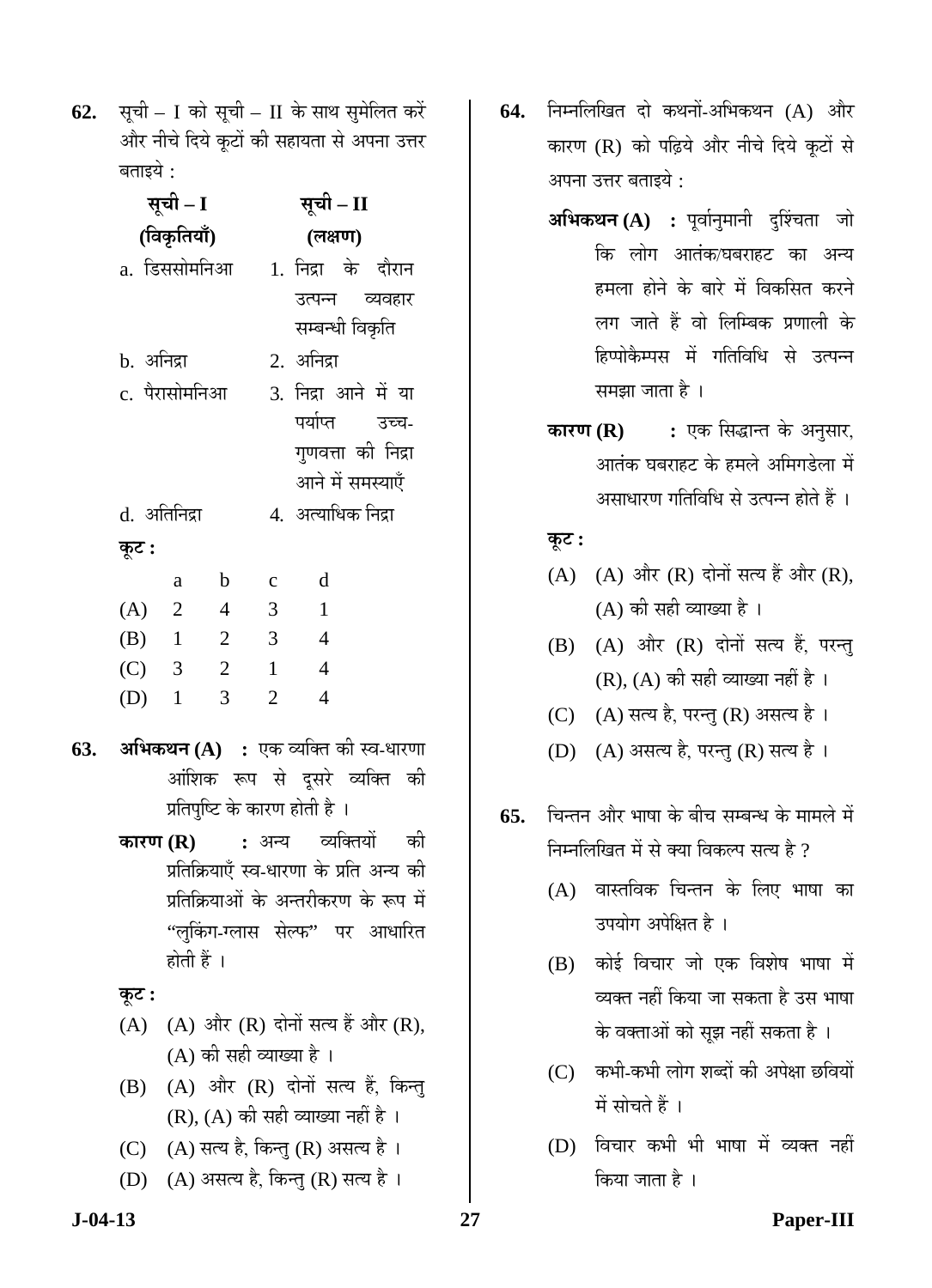- **66.** Which of the following models accepts that the more deeply information is processed, the more likely it is to be retained ?
	- (A) Level of processing model
	- (B) Retrieval cues model
	- (C) Atkinson and Shiffrin model
	- (D) Trace model
- **67.** Which of the following is the best description of Cattell's Concept of Fluid Intelligence ?
	- (A) One's ability to reason speedily and abstractly and it tends to decrease with age in the range of 25-35 years.
	- (B) One's ability to reason speedily and abstractly and it tends to increase with age in the range of 25-35 years.
	- (C) Specific mental abilities which are measured by every task in an intelligence test and increases with age in the range of 5-15 years.
	- (D) Specific mental abilities which are measured by every task in an intelligence test and decrease with age in the range of 5-15 years.
- **68.** Read the following two statements, Assertion (A) and Reason (R) and indicate your answer using the codes given below :
	- **Assertion (A) : Many** amputees experience phantom limb syndrome where in they continue to feel their missing limbs after surgery.
	- **Reason (R)** : The image of one's body's boundaries continue to function even after parts of the body are removed.

- (A) Both (A) and (R) are true and (R) is the correct explanation of  $(A)$ .
- (B) Both (A) and (R) are true and (R) is not the correct explanation of (A).
- (C) (A) is true, but  $(R)$  is false.
- (D) (A) is false, but  $(R)$  is true.
- **69.** A person who excels in zeroing in on what information is crucial in a given situation and combining seemingly unrelated facts is high on
	- I. Componential
	- II. Experiential
	- III. Contextual

# **Codes :**

- (A) I only
- (B) II only
- (C) I and III
- (D) II and III
- **70.** Given below are two statements, one labelled as Assertion (A) and the other labelled as Reason (R). Indicate your answer using the codes given below :

### **Assertion (A) :** Emotional

intelligence is the set of skills that underlie accurate assessment, evaluation, expression and regulation of situations.

# **Reason (R)** : Emotional

intelligence is the basis of empathy for others, self awareness and social skills.

- (A) Both (A) and (R) are true and (R) is the correct explanation of  $(A).$
- (B) Both (A) and (R) are true, but (R) is not the correct explanation of (A).
- (C) (A) is true, but  $(R)$  is false.
- (D) (A) is false, but (R) is true.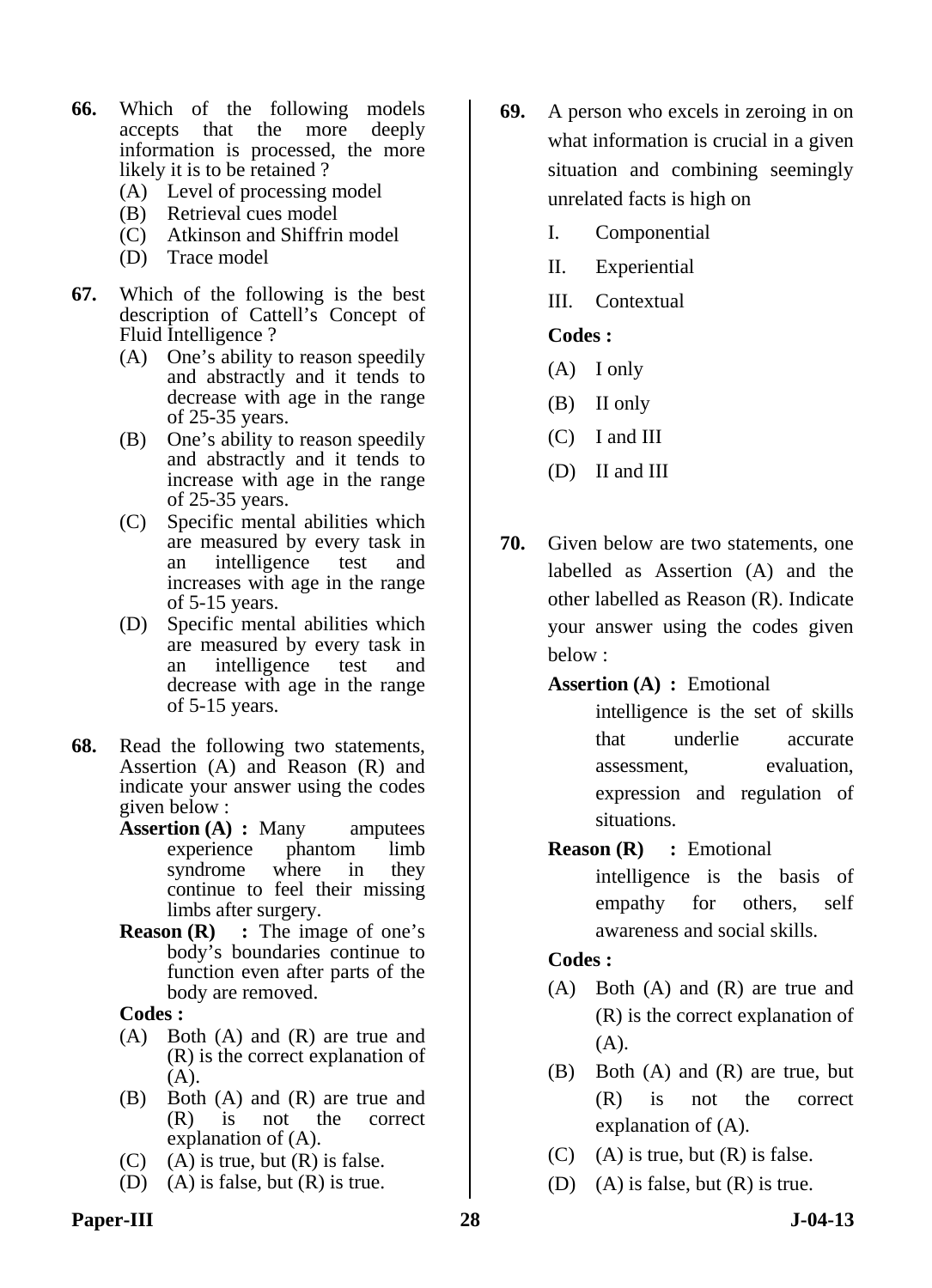- **66.** निम्नलिखित में से कौन सा मॉडल मानता है कि सूचना जितनी ज्यादा गहनता से प्रक्रमित क<mark>ी</mark> <u>जाती है, उतना ज्यादा उसके प्रतिधारित होने की</u> संभावना बढ जाती है  $\,$ 
	- (A) सूचना के प्रक्रमण का मॉडल
	- (B) पुन:प्राप्ति संकेत मॉडल
	- (C) एटकिंसन तथा शिफरिन मॉडल
	- (D) स्मृति चिन्ह मॉडल
- 67. कैटेल की तरल बुद्धि की अवधारणा का निम्नलिखित में से श्रेष्ठ विवरण क्या है ?
	- (A) शीघ्रता और अमूर्त रूप से तर्क करने की योग्यता और यह, 25-35 वर्षों की आयु सीमा के साथ कम होने लगती है ।
	- (B) शीघ्रता से तथा अमर्त रूप से तर्क करने की योग्यता और यह 25-35 वर्षों की आयु सीमा के साथ बढ़ने लगती है ।
	- (C) विशिष्ट मानसिक योग्यताएँ जो प्रत्येक कार्य द्वारा बद्धि परीक्षण में मापी जाती है और जो 5-15 वर्षों की आयु सीमा के साथ बढती है ।
	- (D) विशिष्ट मानसिक योग्यताएँ जो बुद्धि परीक्षण में प्रत्येक कार्य द्वारा मापी जाती है और 5-15 वर्षों की आयु सीमा के साथ कम होती है ।
- **68.** नीचे दिए गए दोनों कथनों : अभिकथन (A) तथा कारण (R) को पढ़िए और नीचे दिये कूटों ेकी सहायता से अपना उत्तर बताइये :
	- **अभिकथन (A) :** बहुत से अंगच्छेदी छायाभासी अंग ऐसे लक्षण महसूस करते हैं जिनमें वे सर्जरी के बाद अपने लुप्त ऑगों को महसूस करना जारी रखते हैं ।
	- **कारण (R) :** व्यक्ति के शरीर की परिसीमाओं की छाया शरीर के भागों के विच्छेदन के बाद भी कार्य करती रहती है ।
	- <u>कूट :</u>
	- $(A)$   $(A)$   $\forall$  और  $(R)$  दोनों सत्य हैं और  $(R)$ , (A) की सही व्याख्या है ।
	- $(B)$   $(A)$  और  $(R)$  दोनों सत्य हैं, और  $(R)$ , (A) की सही व्याख्या नहीं है ।
	- $(C)$   $(A)$  सत्य है, परन्तु  $(R)$  असत्य है ।
	- (D)  $(A)$  असत्य है, परन्तु (R) सत्य है ।
- 69. एक व्यक्ति जो, दी गई स्थिति में, क्या सूचना अहम है पर पहुँचने में उत्कृष्टता दर्शाता है और स्पष्टत: असम्बन्धित तथ्यों को निम्नलिखित पर संयोजित करने में उच्च है $\cdot$ 
	- I. संघटनीय
	- II. आनुभविक
	- III. प्रसंगाधीन
	- $\overline{\phi}$ **:**
	- $(A)$  सिर्फ I
	- $(B)$  सिर्फ II
	- (C) I और III
	- $(D)$  II और III
- 70. नीचे दो कथन दिए गए हैं. एक को अभिकथन (A) और दूसरे को कारण (R) का नाम दिया गया है । नीचे दिये कूटों की सहायता से अपना उत्तर बताइये :
	- **अभिकथन (A) :** संवेगात्मक बुद्धि उन कौशलों का समुच्चय है जो स्थितियों के सटीक आकलन, मूल्यांकन, अभिव्यक्ति और विनियमन का आधार होते हैं ।
	- **कारण (R) :** संवेगात्मक बुद्धि दूसरों के लिये परानभति, स्व-जागरूकता और सामाजिक कौशलों का आधार है ।

# $\Phi$ **:**

- $(A)$   $(A)$  और  $(R)$  दोनों सत्य हैं और  $(R)$ ,  $(A)$  की सही व्याख्या है ।
- $(B)$   $(A)$  और  $(R)$  दोनों सत्य हैं, परंतु  $(R)$ ,  $(A)$  की सही व्याख्या नहीं है ।
- $(C)$   $(A)$  सत्य है, परन्तु  $(R)$  असत्य है ।
- (D) (A) असत्य है, परन्तु (R) सत्य है।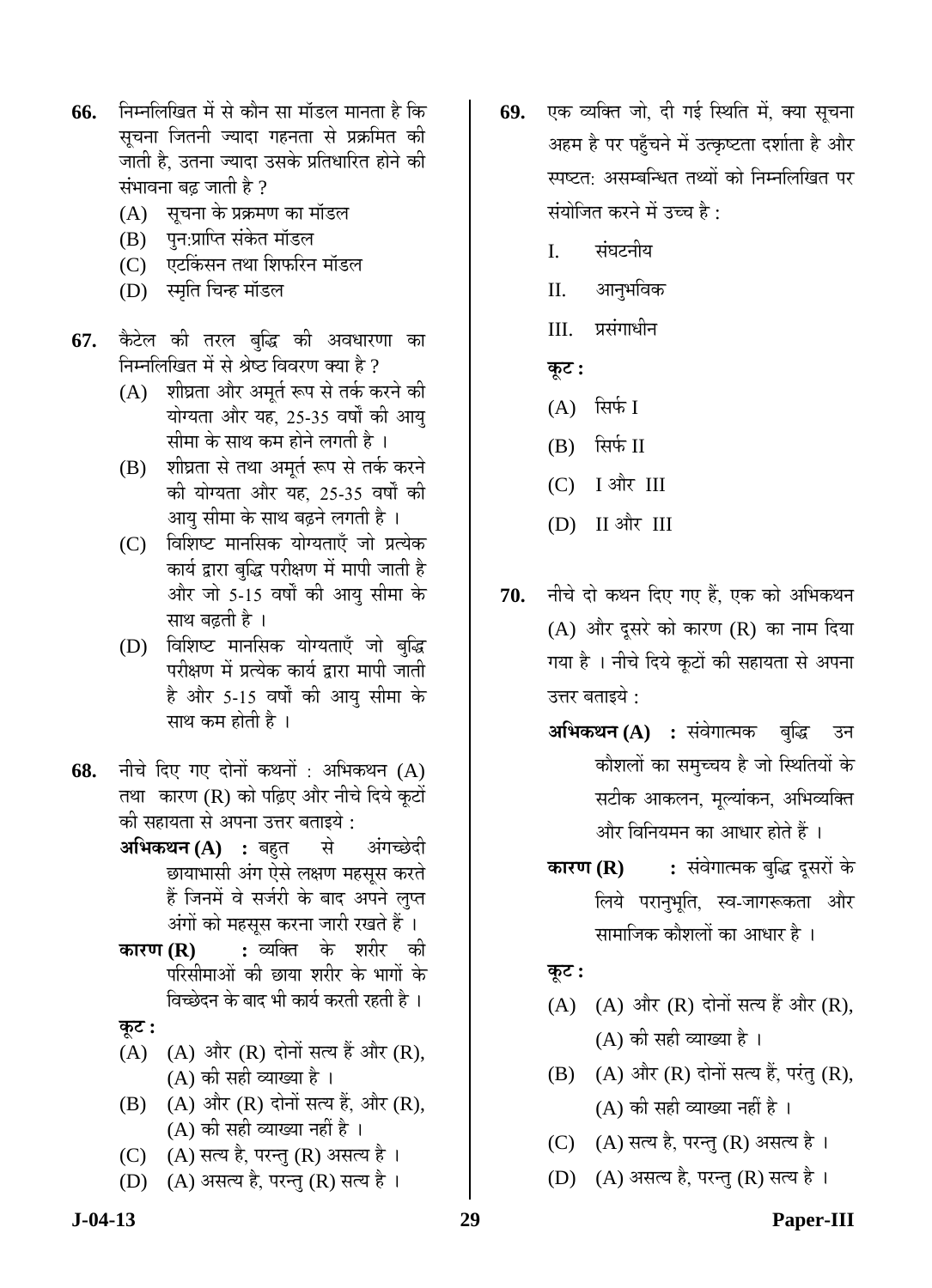- **71.** The pituitary gland is the master endocrine gland because
	- (A) It produces the largest number of different hormones.
	- (B) It controls the secretion of several other endocrine glands.
	- (C) It is responsible for the functioning of the autonomic nerve system.
	- (D) It controls the thinking and amount of body growth.
- **72.** Hinduism and Buddhism differ regarding the existence of a
	- (A) Social dimension of self
	- (B) Physical dimension of self
	- (C) Psychological dimension of self
	- (D) Transcendental dimension of self
- **73.** In a recent version of the 16 PF (5<sup>th</sup>) edition) the second-order factor analysis of 16 PF scales is reported yielding five second order factors. They are referred to as
	- (A) Global Factors
	- (B) Big Five
	- (C) Five-Factor Model
	- (D) Universal Personality Factors
- **74.** Given below are two statements, one labelled as Assertion (A) and the other labelled as Reason (R). Indicate your answer using the codes given below :
	- **Assertion (A) :** In a maze learning experiment rats who were reinforced from the beginning and those which were not reinforced until the eleventh day of the experiment, did not show any difference in learning and performance.
	- **Reason (R) :** It is possible for learning to remain dormant for a considerable length of time before it is manifested in behaviour.
	- **Codes :**
	- (A) Both (A) and (R) are true and (R) is the correct explanation of (A).
	- (B) Both (A) and (R) are true, but (R) is not the correct explanation of (A).
	- (C) (A) is true, but  $(R)$  is false.
	- (D) (A) is false, but  $(R)$  is true.
- **75.** Match List I with List II and indicate your answer using codes given below :

|     | $List-I$       |              | $List-II$      |                |      |  |  |
|-----|----------------|--------------|----------------|----------------|------|--|--|
|     | (Stress        |              |                | (Brief         |      |  |  |
|     | related term)  |              |                | explanation)   |      |  |  |
|     | a. Stress      |              |                | 1. External-   |      |  |  |
|     |                |              |                | Internal       |      |  |  |
|     |                |              |                | obstacles      |      |  |  |
|     | b. Frustration |              |                | 2. Events      | like |  |  |
|     |                |              |                | competition    |      |  |  |
|     | c. Eustress    |              |                | 3. Tragic      |      |  |  |
|     |                |              |                | circumstances  |      |  |  |
|     |                |              |                | like funerals  |      |  |  |
|     | d. Distress    |              |                | 4. Situation   | that |  |  |
|     |                |              |                | challenges     |      |  |  |
|     |                |              |                | coping         |      |  |  |
|     | <b>Codes:</b>  |              |                |                |      |  |  |
|     | a              | b            | $\mathbf c$    | d              |      |  |  |
| (A) | 4              | 3            | 1              | $\mathbf{2}$   |      |  |  |
| (B) | 4              | $\mathbf{1}$ | $\overline{2}$ | $\mathfrak{Z}$ |      |  |  |
| (C) | 4              | $\mathbf{2}$ | 1              | $\mathfrak{Z}$ |      |  |  |
| (D) | $\overline{2}$ | 3            | 1              | 4              |      |  |  |

Paper-III 30 J-04-13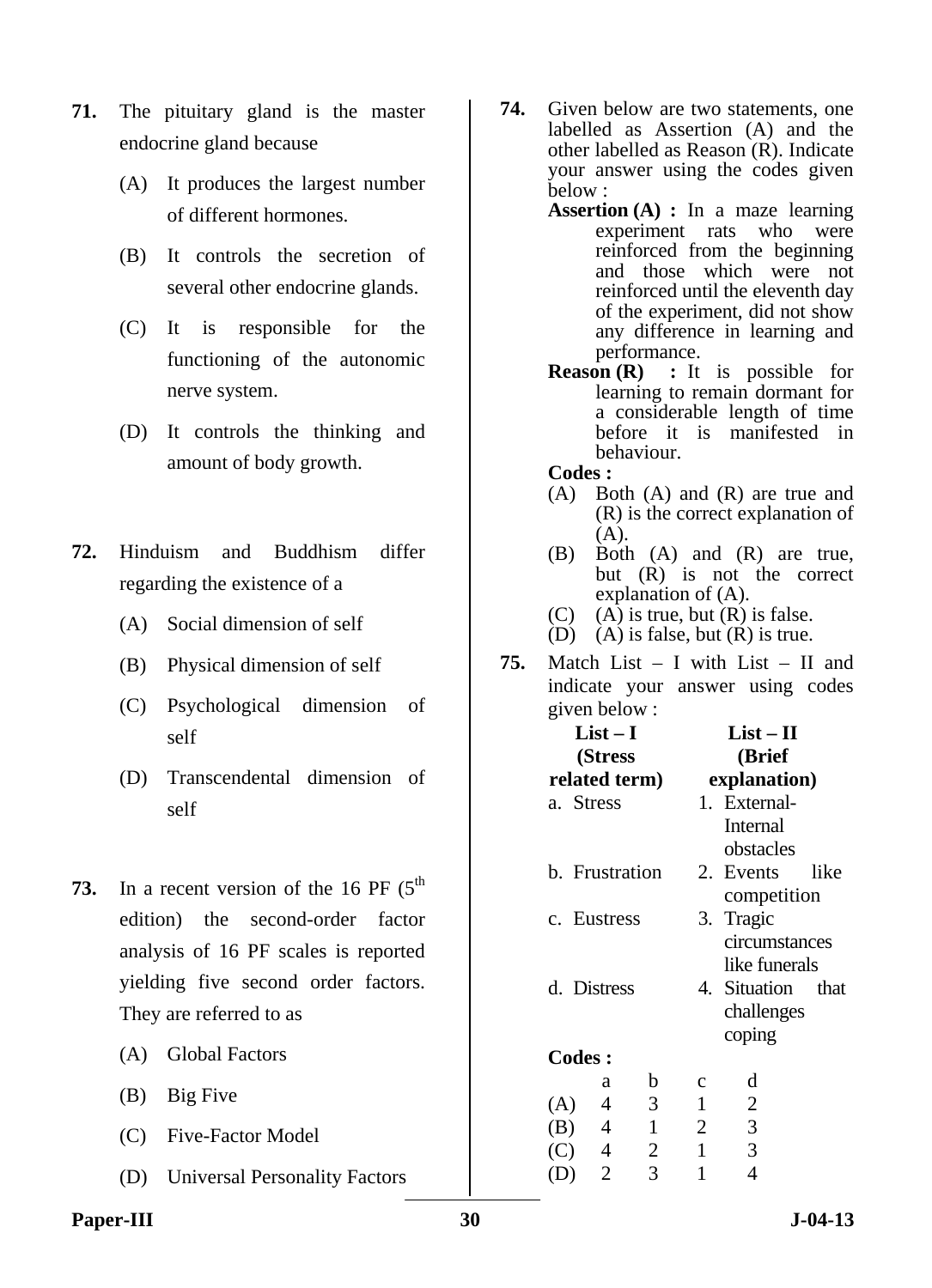- 71. पीयूष ग्रन्थि प्रधान अंत:स्रावी ग्रन्थि होती है क्योंकि
	- $(A)$  यह विभिन्न हारमोनों की सबसे अधिक मात्रा उत्पन्न करती है ।
	- $(B)$  यह कई अन्य अंत:स्रावी ग्रन्थियों के स्रवण को नियंत्रित करती है ।
	- (C) यह स्वायत स्नाय प्रणाली की ेकार्यकारिता के लिए जिम्मेदार है)।
	- $(D)$  यह चिन्तन तथा शरीर के विकास की मात्रा को नियंत्रित करती है ।
- 72. हिन्दु धर्म और बुद्ध धर्म, निम्न में से किसके अस्तित्व से भिन्नता रखते हैं ?
	- $(A)$  अपना सामाजिक विस्तार
	- (B) स्वयं का भौतिक विस्तार
	- (C) स्वयं का मनोवैज्ञानिक विस्तार
	- (D) स्वयं का अनुभवातीत विस्तार
- **73.** 16 PF (5वाँ संस्करण) के हाल ही के संस्करण में, 16 PF मापनियों का द्वितीय कोटि के कारक विश्लेषण से पाँच द्वितीय कोटि कारक <u>की लब्धि की सूचना दी है, उन्हें कहते हैं</u>
	- $(A)$  गलोबल फैक्टर्स
	- (B) पाँच बड़े कारक
	- (C) पंच-कारक मॉडल
	- (D) सार्वभौमिक व्यक्तित्व कारक
- 74. नीचे दो कथन दिये गये हैं, एक को अभिकथन (A) और दूसरे को कारण (R) का नाम दिया गया है । नीचे दिये कुटों के द्वारा अपने उत्तर का चयन करें :
	- **अभिकथन (A) :** भूलभुलैया अधिगम प्रयोग में, जो चूहे प्रारम्भ से ही पुनर्बलित किये गये और वे जो प्रयोग के ग्यारहवें दिन तक पुनर्बलित नहीं किये गये थे, ने अधिगम तथा निष्पादन में कोई अन्तर नहीं दर्शाया ।
	- **कारण (R) :** यह संभव है कि व्यवहार द्वारा प्रदर्शित होने से पूर्व अधिगम लम्बे समय तक अँधेरे में रहा हो ।
	- $\Phi$ **:**
	- $(A)$   $(A)$  और  $(R)$  दोनों सत्य हैं और  $(R)$ , (A) की सही व्याख्या है ।
	- $(B)$   $(A)$  और  $(R)$  दोनों सत्य हैं परन्तु  $(R)$ ,  $(A)$  की सही व्याख्या नहीं है ।
	- (C) (A) सत्य है, परन्तु (R) असत्य है।
	- (D) (A) असत्य है, परन्तु (R) सत्य है।
- 75. सूची I को सूची II के साथ मिलाइये और नीचे दिये गये कूटों के प्रयोग से अपना उत्तर अंकित करिए :

|               | सूची – I       |                | सूची – II            |                        |  |  |
|---------------|----------------|----------------|----------------------|------------------------|--|--|
|               | (तनाव से       |                | (संक्षिप्त व्याख्या) |                        |  |  |
|               | संबंधित शब्द)  |                |                      |                        |  |  |
| a. तनाव       |                |                |                      | 1. बाह्य-आन्तरिक       |  |  |
|               |                |                |                      | कठिनाइयाँ              |  |  |
| b. कुंठा      |                |                |                      | 2. प्रतियोगिता जैसी    |  |  |
|               |                |                |                      | घटनाएँ                 |  |  |
| c. यू स्ट्रेस |                |                |                      | 3. त्रासद परिस्थितियाँ |  |  |
|               |                |                |                      | जैसे कि अन्त्येष्टि    |  |  |
| d. व्यथा      |                |                |                      | 4. सामना करने की       |  |  |
|               |                |                |                      | चनौतीपूर्ण स्थिति      |  |  |
| कूट :         |                |                |                      |                        |  |  |
|               | a              | $\mathbf b$    | $\mathbf c$          | d                      |  |  |
| (A)           | $\overline{4}$ | 3              | $\mathbf{1}$         | $\overline{2}$         |  |  |
| $(B)$ 4       |                | $\mathbf{1}$   | $\overline{2}$       | 3                      |  |  |
| $(C)$ 4       |                | $\overline{2}$ | $\mathbf{1}$         | 3                      |  |  |
| (D)           | $\overline{2}$ | 3              | 1                    | $\overline{4}$         |  |  |